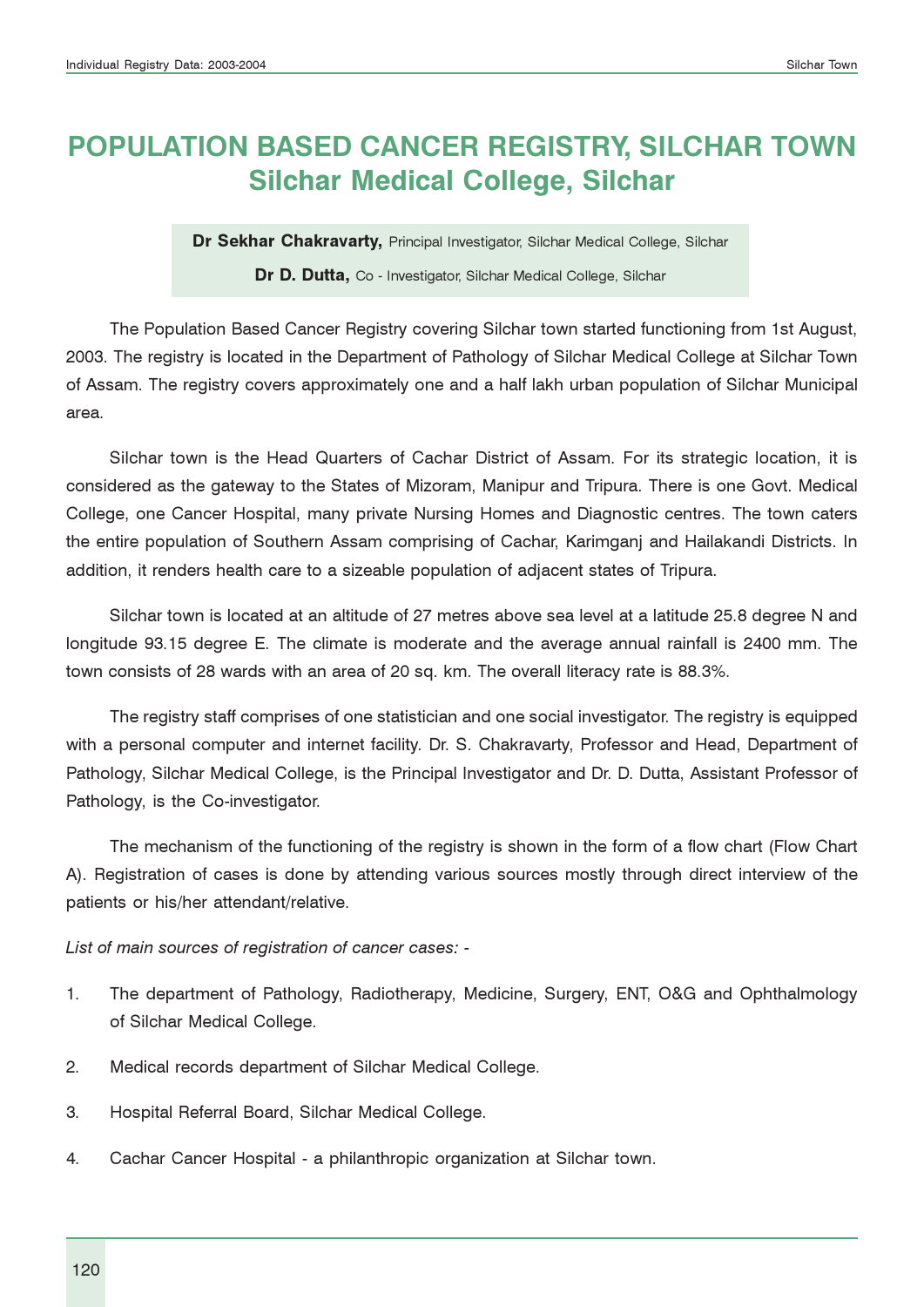- 5. Nursing homes & other hospitals Kay Cee Nursing home, Mediland Nursing home, Nightingale nursing home, S.M.Dev Memorial hospital, Red Cross hospital etc.
- 6. Diagnostic centers Central laboratory, Silchar Polyclinic laboratory, Medinova diagnostic centre, Aar Gee's Medicare etc.

Core proformas are completed by collection of information from the patients or his/her relatives or attendants, in the department of Pathology. The report of cancer cases are sent to the Registry room where the staff collect information through direct interview with the patients or relatives or attendants before handing over the report.

In the Radiotherapy Department, one staff of the registry attends the OPD clinic and collects the information through direct interview and from available records. In private hospitals, nursing homes and in other diagnostic centers, the information on diagnosed, clinically suspected and under treatment cancer patients are first collected by the staff of the respective centre. These are subsequently collected by the staff of the registry at periodical intervals.

The main advantage of the methodology employed in the department of Pathology and Radiotherapy of the Medical College is that the patient or his/her attendants can be directly interviewed and completion of core proforma can be successfully performed.

The main disadvantage of the method employed in case of the private hospitals and diagnostic centers is that direct interviewing is not possible in most of the cases and the records available are not adequate enough to fill up the core-proforma. To overcome this problem efforts are made to obtain information as much as possible from the treating doctor or diagnostician in addition to available records. In addition, a concise proforma has been developed by the PBCR. This concise proforma takes less time to fill-up and are provided to the leading clinicians with the request to use these as the requisition slip for biopsy and FNAC. The different laboratories receive these filled in proforma along with the specimen. The staff of the PBCR collect these proforma during their visit to the diagnostic centers. In some cases, for collection of data, home visits are made after obtaining address of the patients and making prior appointment.

During registration, core-proforma is filled in by the registry staff and coding is done according to ICD-O-3 and ICD-10. The data is entered into the computer. These data are sent to RMRC, Dibrugarh and the Co-ordinating Unit in Bangalore where duplicate/consistency checks are done by using appropriate software.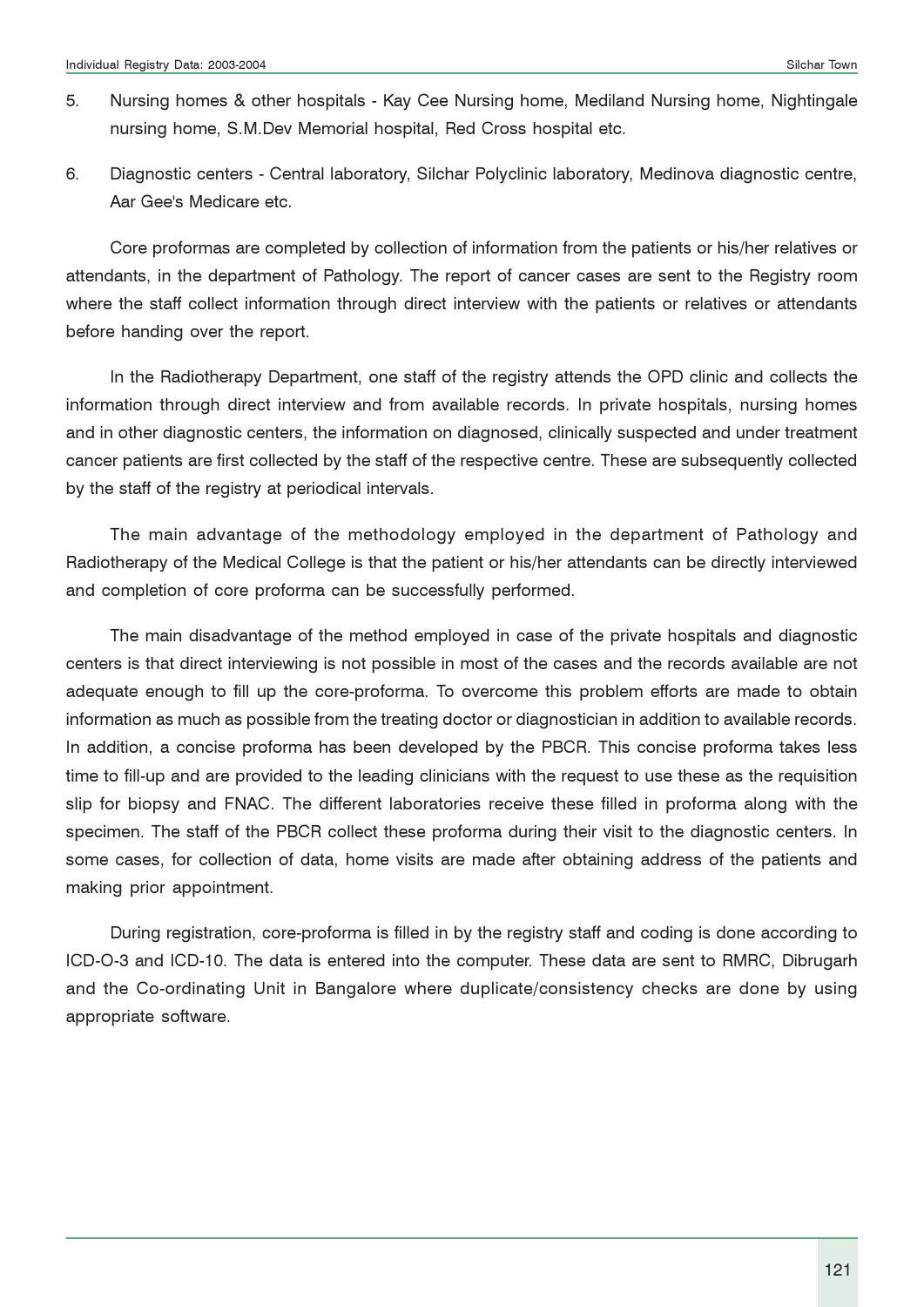

Flow Chart A : Working of Registry

#### Working of Registry

It has been found that about 15% cancer patients of the registry area visit Cancer Hospitals at Guwahati and outside the State. A short list of these institutions has been made and the authorities of these institutions have been requested to provide us the data of the cases belonging to our registry. From the year 2004, we have been receiving data on cancer cases of our registry from the following institutions:

- 1. B. Borooah Cancer Hospital, Guwahati.
- 2. Cancer Centre and Welfare Home, Thakurpukur, Kolkata.
- 3. Tata Memorial Hospital, Mumbai.
- 4. Cancer Institute (WIA), Chennai.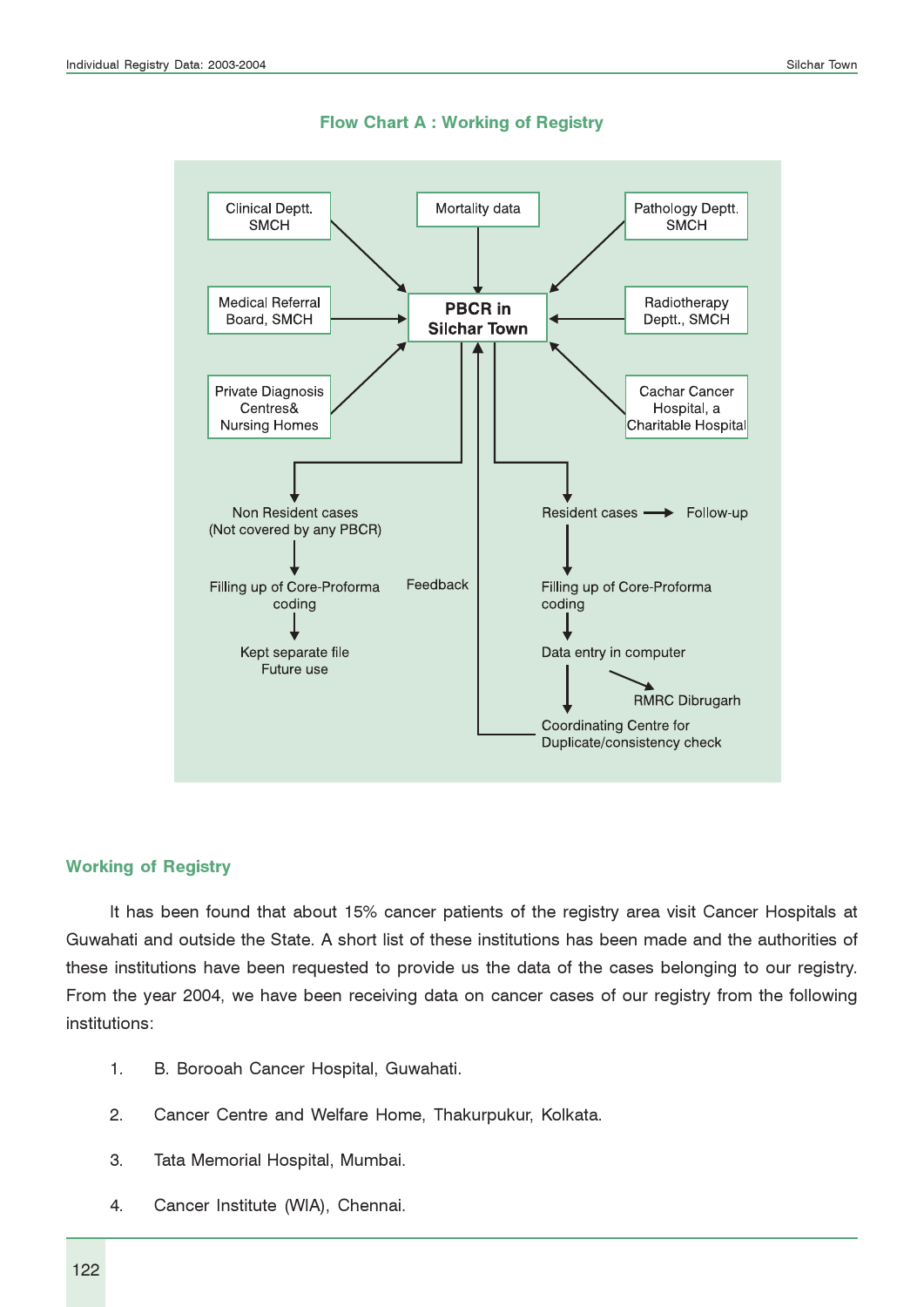It has also been found that a sizeable number of cancer patients who neither belong to our registry nor to any other registry of North-East India attend the different sources of registration located in our registry area. Theses cases are also registered and core-proforma are filled in. These core-proforma are kept separately. These data have been found very useful for the project, "Development of an Atlas of Cancer in India", which is another ongoing ICMR project undertaken by the Department of Pathology, Silchar Medical College, Silchar, Assam. Moreover these data shall be very useful if the area of the PBCR is widened in future, in order to cover the entire District of Cachar of Assam.

#### Working of the Death-Registration System

At present, there are three registration units in the registry area-

- 1. Silchar Municipal Board.
- 2. Silchar Medical College Hospital.
- 3. Silchar Civil Hospital.

Silchar Medical College and Civil Hospital maintain death registers and send monthly death reports to the District Registrar of Births and Deaths. Information on Institutional deaths (other than medical college and Civil Hospital) and non-Institutional deaths are recorded in the registration unit of Silchar Municipal Board. The statistical part of death information is then sent to the Registrar, Births and Deaths, of the Cachar district. The certification of cause of death is done by the attending medical practitioner. It is countersigned by a Govt. Doctor. The registry staff visit the office of the Registrar of Births and Deaths, search the relevant information from the report and collect mortality data as per Proforma.

#### System of Registration and Certification of Cause of Death

Functioning of the Death Registration system is shown in the form of a flow chart below:

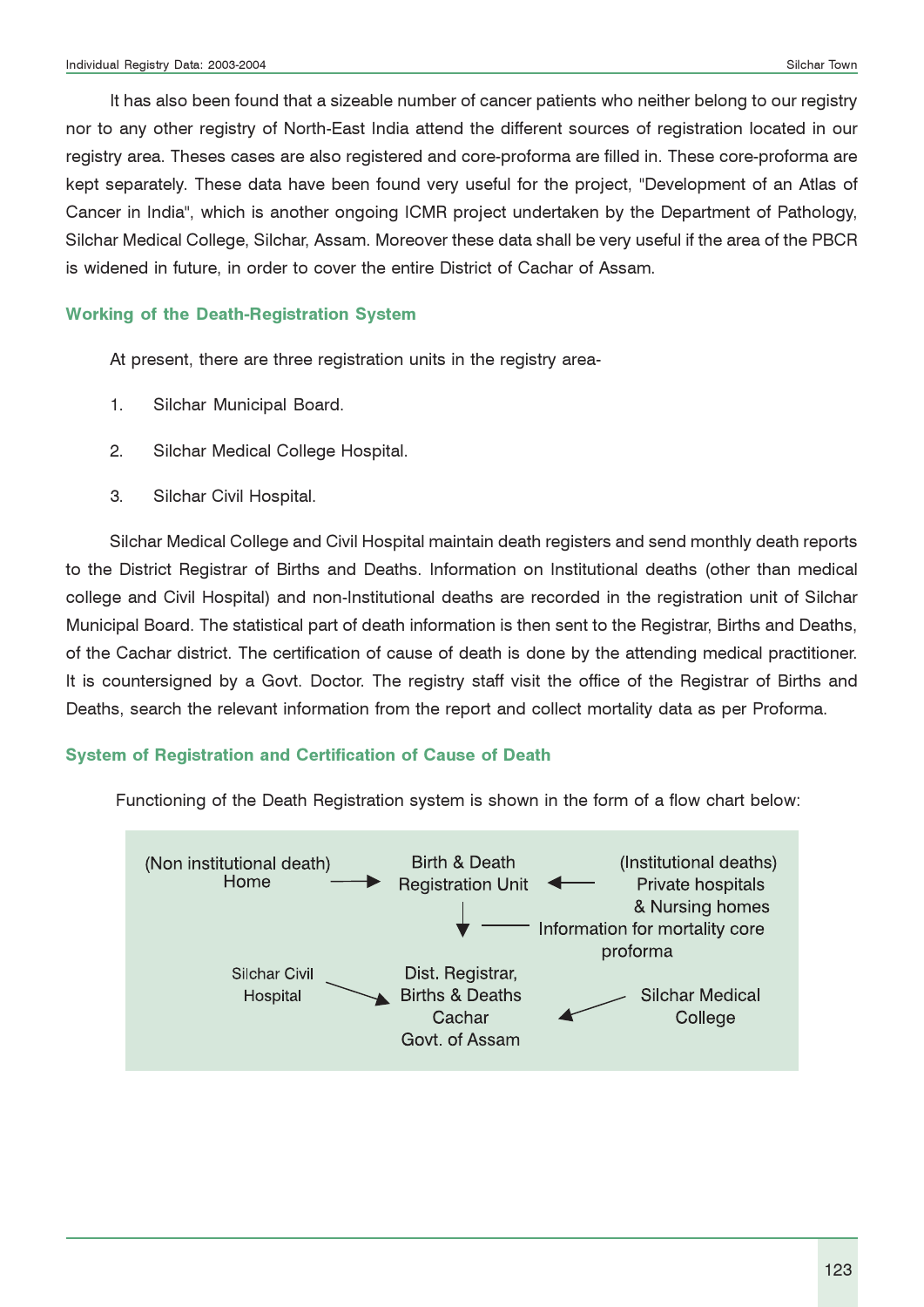Earlier studies like 'Cancer Atlas Programme' have shown high incidence of cancer in the North-Eastern States of India. After establishment of the full fledged Population Based Cancer Registry at Silchar Town, we have just started to learn about the magnitude of the cancer problem in this remote part of the country, in a scientific manner. The information from the registry will have tremendous impact on formulating strategies for prevention, early diagnosis and establishment of necessary treatment facilities. The PBCR is also hoped to be the launching pad for advanced cancer research in this region.

#### Acknowledgements

The staff of the PBCR at Silchar town are thankful to: -

Dr. S.S. Dhar, Principal cum Chief Superintendent, Silchar Medical College, Silchar, Assam.

Dr. R.Nath, SRF, Project of "Cancer in N.E. India: Understanding the role of Tobacco".

Mrs. Debrani Chandrani Choudhury, MSW, Project of "Cancer in N.E.India: Understanding the role of Tobacco".

And all the Clinicians of Silchar Medical College as well as of the Private sector, for their constant support, and guidance.

| <b>Registry Staff (PBCR), Silchar</b>          |                        |
|------------------------------------------------|------------------------|
| Mrs. Madhuchhanda Goswami ː                    | statistician Statistic |
| Mr. Biswajyoti Choudhury : Social Investigator |                        |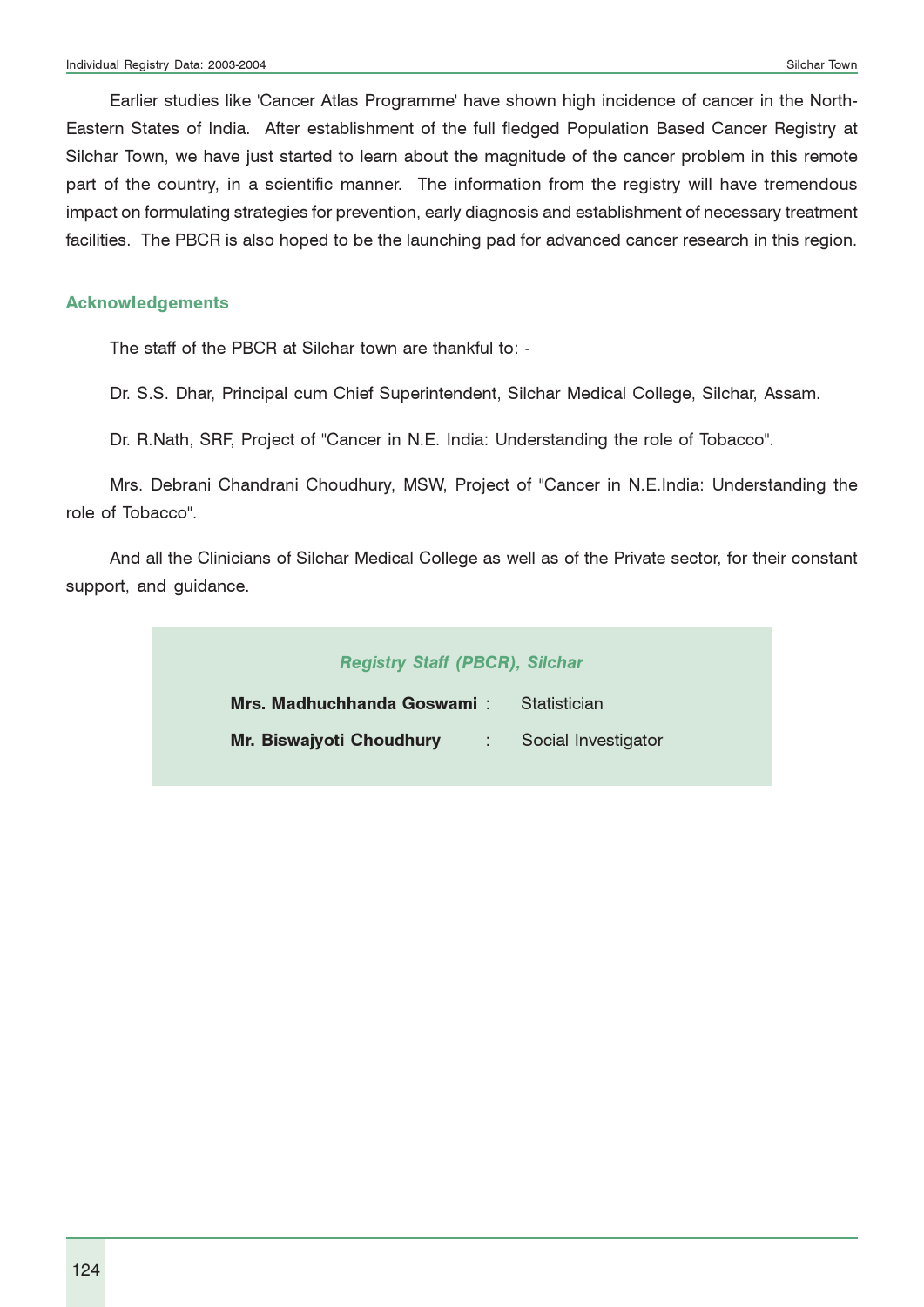# Figure SIT - 1

### Population Pyramid showing Age Distribution: 2003-2004

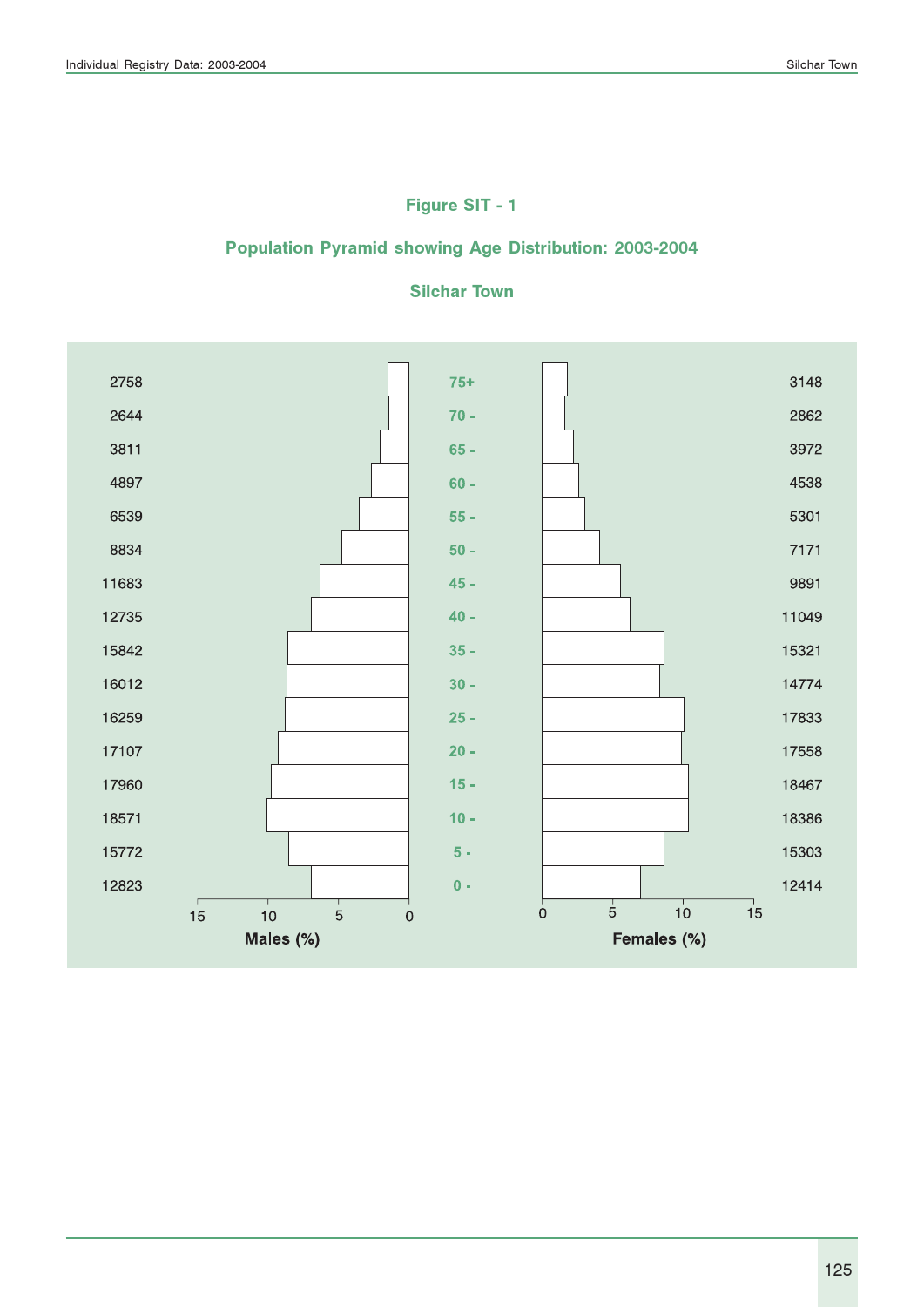#### TABLE: SIT - 1

# Population by Five Year Age Group and Gender: 2003-2004

Number and Relative Proportion (%)

|                  |               | <b>MALES</b> | <b>FEMALES</b> |       | <b>TOTAL</b>  |       |
|------------------|---------------|--------------|----------------|-------|---------------|-------|
| <b>Age Group</b> | <b>Number</b> | %            | <b>Number</b>  | %     | <b>Number</b> | %     |
| $0 - 4$          | 12823         | 6.96         | 12414          | 6.97  | 25237         | 6.97  |
| $5-9$            | 15772         | 8.56         | 15303          | 8.60  | 31075         | 8.58  |
| $10-14$          | 18571         | 10.08        | 18386          | 10.33 | 36957         | 10.20 |
| $15-19$          | 17960         | 9.75         | 18467          | 10.38 | 36427         | 10.06 |
| 20-24            | 17107         | 9.28         | 17558          | 9.86  | 34665         | 9.57  |
| 25-29            | 16259         | 8.82         | 17833          | 10.02 | 34092         | 9.41  |
| 30-34            | 16012         | 8.69         | 14774          | 8.30  | 30786         | 8.50  |
| 35-39            | 15842         | 8.60         | 15321          | 8.61  | 31163         | 8.60  |
| 40-44            | 12735         | 6.91         | 11049          | 6.21  | 23784         | 6.57  |
| 45-49            | 11683         | 6.34         | 9891           | 5.56  | 21574         | 5.96  |
| 50-54            | 8834          | 4.79         | 7171           | 4.03  | 16005         | 4.42  |
| 55-59            | 6539          | 3.55         | 5301           | 2.98  | 11840         | 3.27  |
| 60-64            | 4897          | 2.66         | 4538           | 2.55  | 9435          | 2.60  |
| 65-69            | 3811          | 2.07         | 3972           | 2.23  | 7783          | 2.15  |
| 70-74            | 2644          | 1.44         | 2862           | 1.61  | 5506          | 1.52  |
| $75+$            | 2758          | 1.50         | 3148           | 1.77  | 5906          | 1.63  |
| <b>Total</b>     | 184247        | 100.0        | 177988         | 100.0 | 362235        | 100.0 |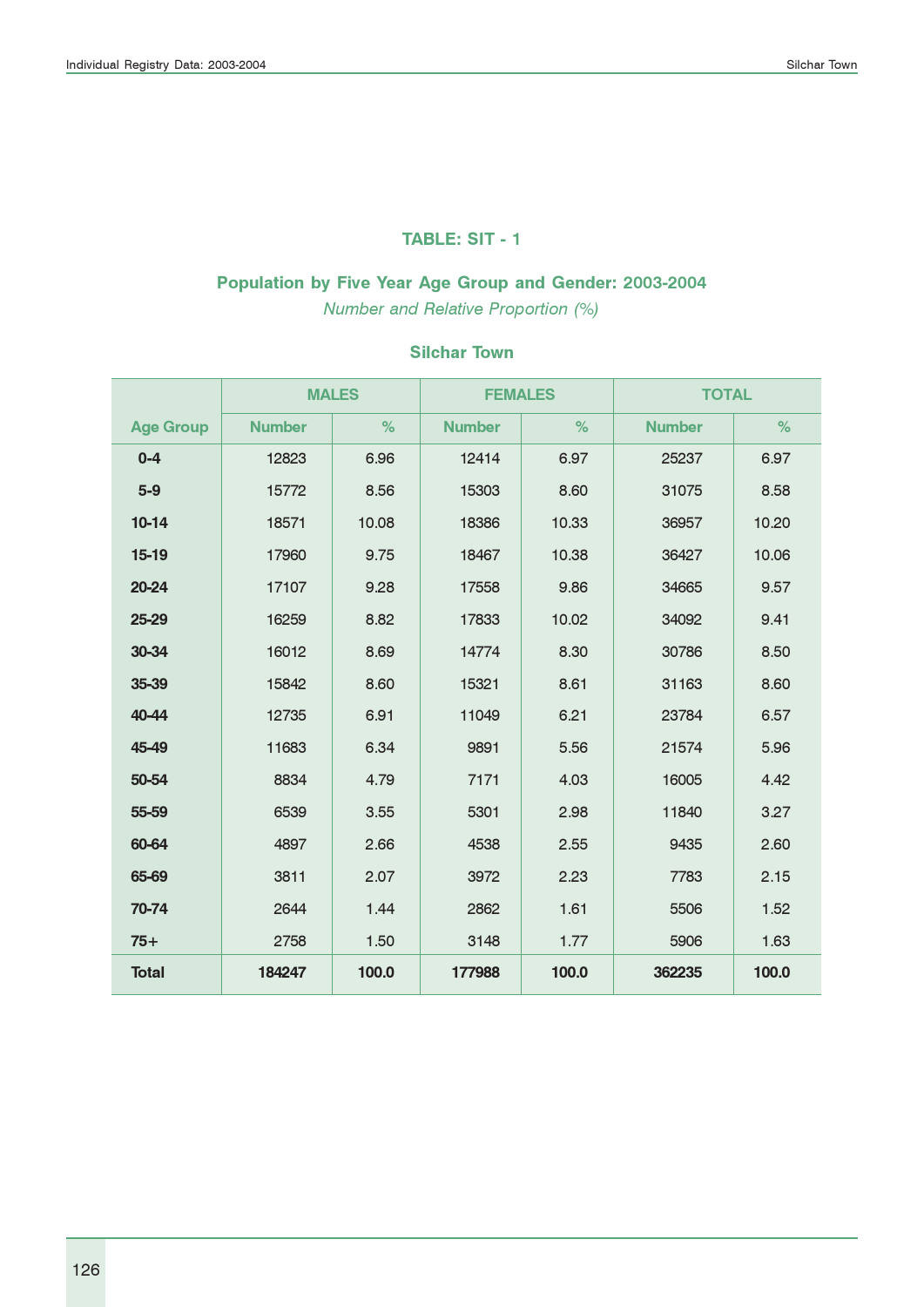#### TABLE : SIT- 2

# Main Sources of Registration of Incident Cases of Cancer : 2003-2004

#### Silchar Town

| <b>Name of the Institution (Source Code)</b> | <b>Number</b>  | $\%$   |
|----------------------------------------------|----------------|--------|
| The Dept. of Pathology, SMCH (1)             | 65             | 22.41  |
| The Dept. of Radiotherapy, SMCH (2)          | 36             | 12.41  |
| Medinova Diagnostic Centre, Silchar (18)     | 20             | 6.90   |
| Cachar Cancer Hospital, Silchar (10)         | 19             | 6.55   |
| Aar Gee's Medicare, Silchar (19)             | $\overline{7}$ | 2.41   |
| The Dept. of O & G, SMCH $(6)$               | 6              | 2.07   |
| Silchar Polyclinic Laboratory, Silchar (17)  | 3              | 1.03   |
| Private Practitioners (21)                   | 3              | 1.03   |
| The Dept. of E.N.T., SMCH (5)                | $\overline{2}$ | 0.69   |
| Red Cross Hospital, Silchar (15)             | 1              | 0.34   |
| <b>DCO</b>                                   | 102            | 35.17  |
| Others (999)                                 | 26             | 8.97   |
| <b>Total All Sources</b>                     | 290            | 100.00 |

The numbers and proportion listed are the minimum number of cases. Institutions could have registered / reported more cases, since duplicate registrations and non-resident/registry cases are not included.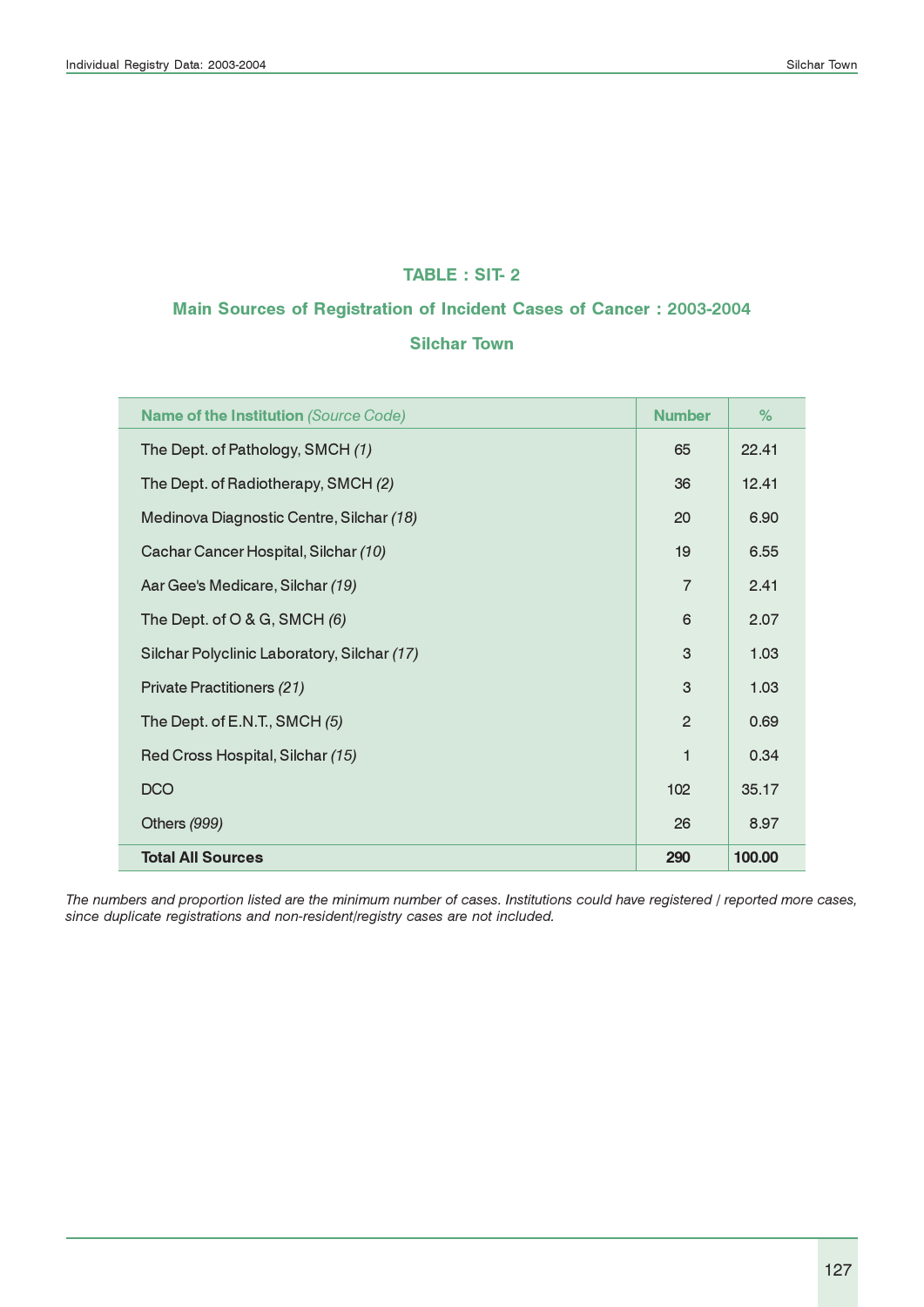### TABLE SIT-3 (a): Number of Incident Cancers by Five Year Age Group and Site (ICD-10): 2003-2004 – Males

%= Relative Proportion of Cancers of All Sites.

| <b>ICD-10</b>   | <b>Site</b>           | $0-4$                    |              |                          |              | 5-9 10-14 15-19 20-24 25-29 30-34 35-39 40-44 |                |                |                          |                          | 45-49                    | $50 - 54$      | 55-59                         | 60-64                    | 65-69                    | 70-74                    | $75+$          | <b>Unkn</b>              | <b>Total</b>                   | %                        |
|-----------------|-----------------------|--------------------------|--------------|--------------------------|--------------|-----------------------------------------------|----------------|----------------|--------------------------|--------------------------|--------------------------|----------------|-------------------------------|--------------------------|--------------------------|--------------------------|----------------|--------------------------|--------------------------------|--------------------------|
| C <sub>00</sub> | Lip                   | $\blacksquare$           |              | $\overline{a}$           |              |                                               | $\blacksquare$ | $\overline{a}$ |                          | $\overline{\phantom{a}}$ |                          | $\overline{a}$ | $\sim$                        | $\sim$                   | $\overline{\phantom{a}}$ | $\blacksquare$           | $\overline{a}$ | ÷,                       | $\overline{a}$                 |                          |
| C01-02          | Tongue                | ÷,                       |              |                          |              |                                               | ÷,             | $\overline{a}$ | $\mathbf{1}$             | 3                        | $\overline{c}$           |                | $\mathbf{1}$                  | 4                        | $\overline{c}$           | $\overline{a}$           |                | $\overline{\phantom{a}}$ | 13                             | 7.43                     |
| C03-06          | Mouth                 | $\blacksquare$           |              | $\overline{a}$           |              |                                               | $\overline{a}$ | $\overline{a}$ |                          | $\mathbf{1}$             | ٠                        | $\mathbf{1}$   | $\overline{c}$                | $\mathbf{2}$             | ä,                       | $\mathbf{2}$             |                | ÷,                       | 8                              | 4.57                     |
| C07-8           | Salivary Gland        | $\overline{\phantom{a}}$ |              | $\overline{a}$           |              |                                               | Ĭ.             | $\overline{a}$ |                          | ÷,                       | ä,                       | $\mathbf{1}$   | ÷,                            | $\overline{a}$           |                          | $\overline{\phantom{a}}$ |                | ÷,                       | $\mathbf{1}$                   | 0.57                     |
| CO <sub>9</sub> | Tonsil                | $\blacksquare$           |              | $\overline{a}$           |              |                                               |                | $\overline{a}$ |                          | $\overline{a}$           |                          |                | $\mathbf{1}$                  | ä,                       | $\overline{\phantom{a}}$ | $\mathbf{1}$             |                | Ĭ.                       | $\overline{c}$                 | 1.14                     |
| C <sub>10</sub> | Oth. Oropharynx       | $\overline{\phantom{a}}$ |              | $\overline{a}$           |              |                                               | ÷,             | $\overline{a}$ |                          | $\overline{a}$           | 1                        | $\mathbf{2}$   | $\overline{\phantom{a}}$      | $\mathbf{1}$             |                          | $\overline{\phantom{a}}$ |                | ÷,                       | $\overline{4}$                 | 2.29                     |
| C11             | Nasopharynx           | $\overline{\phantom{a}}$ |              | ä,                       |              | 1                                             | ÷,             | $\overline{a}$ | $\overline{a}$           | ÷,                       | ÷,                       |                | $\blacksquare$                | $\overline{a}$           |                          | $\overline{a}$           |                | Ĭ.                       | $\mathbf{1}$                   | 0.57                     |
| $C12-13$        | Hypopharynx           | $\sim$                   |              | $\overline{a}$           |              |                                               | ÷,             | $\overline{a}$ | $\overline{a}$           | $\mathbf{1}$             | ÷,                       | $\mathbf{2}$   | $\overline{c}$                | $\mathbf{1}$             | $\overline{c}$           | $\mathbf{1}$             | 1              | ÷,                       | 10                             | 5.71                     |
| C14             | Pharynx Unspecified   | $\overline{\phantom{a}}$ |              | $\overline{a}$           |              |                                               | Ĭ.             | $\overline{a}$ | $\mathbf{1}$             | $\overline{a}$           | ÷,                       |                | $\mathbf{1}$                  | ä,                       | ÷,                       | $\overline{\phantom{a}}$ |                | ÷                        | $\overline{c}$                 | 1.14                     |
| C15             | Oesophagus            | $\overline{\phantom{a}}$ |              | ÷,                       |              |                                               | Ĭ.             | $\overline{a}$ | $\overline{a}$           | $\overline{a}$           | $\overline{c}$           | 5              | 3                             | 1                        | $\mathbf{1}$             | $\mathbf{2}$             | $\overline{a}$ | ÷,                       | 14                             | 8.00                     |
| C16             | Stomach               | $\sim$                   |              | $\overline{a}$           |              |                                               | Ĭ.             | $\overline{a}$ | $\overline{a}$           | $\overline{a}$           | 1                        | $\mathbf{1}$   | $\overline{\phantom{a}}$      | $\overline{\phantom{a}}$ | $\overline{7}$           | $\overline{\phantom{a}}$ | $\overline{a}$ | ÷,                       | 9                              | 5.14                     |
| C17             | Small Intestine       | ÷,                       |              | $\overline{a}$           |              |                                               | $\overline{a}$ | $\overline{a}$ |                          | ÷,                       | ÷,                       |                | ÷,                            | $\overline{a}$           |                          | $\overline{\phantom{a}}$ |                | ÷,                       | $\overline{a}$                 |                          |
| C <sub>18</sub> | Colon                 | ÷,                       |              | $\overline{a}$           |              |                                               | $\overline{a}$ | $\mathbf{1}$   | $\mathbf{1}$             | $\overline{a}$           | ÷,                       | 3              | $\overline{c}$                | $\overline{a}$           |                          | $\overline{a}$           |                | Ĭ.                       | $\overline{7}$                 | 4.00                     |
| C19-20          | Rectum                | ÷,                       |              | ÷.                       |              |                                               | Ĭ.             | $\overline{c}$ | Ĭ.                       | $\mathbf{1}$             | ÷,                       |                | $\overline{c}$                | $\overline{a}$           | $\mathbf{1}$             | 1                        | ×,             | $\mathbf{1}$             | 8                              | 4.57                     |
| C <sub>21</sub> | Anus & Anal Canal     | ÷,                       |              | ÷.                       |              |                                               |                | $\overline{a}$ |                          | $\overline{a}$           | 1                        |                | ÷,                            | $\overline{a}$           | $\mathbf{1}$             | $\overline{\phantom{a}}$ |                | Ĭ.                       | $\overline{c}$                 | 1.14                     |
| C22             | Liver                 | $\sim$                   |              | $\overline{\phantom{a}}$ |              |                                               | Ĭ.             | $\overline{a}$ | ÷,                       | $\mathbf{1}$             | ä,                       |                | ÷,                            | ÷.                       | ÷.                       | $\mathbf{2}$             | $\overline{c}$ | ÷,                       | 5                              | 2.86                     |
| C23-24          | Gallbladder etc.      | $\sim$                   |              | ÷,                       |              |                                               | Ĭ.             | $\overline{a}$ |                          | $\overline{a}$           |                          |                | $\mathbf{1}$                  | ä,                       |                          | $\overline{c}$           | ÷,             | Ĭ.                       | $\,3$                          | 1.71                     |
| C <sub>25</sub> | Pancreas              | ÷,                       |              | ÷.                       |              |                                               | Ĭ.             | $\overline{a}$ |                          | ÷,                       |                          |                | ÷,                            | Ĭ.                       |                          | $\overline{a}$           |                |                          | $\overline{a}$                 |                          |
|                 |                       |                          |              | ÷.                       |              | $\overline{a}$                                | Ĭ.             | $\overline{a}$ |                          | ÷,                       |                          |                | ÷,                            | Ĭ.                       |                          | $\overline{a}$           |                | ÷,                       |                                |                          |
| C30-31          | Nose, Sinuses etc.    | $\overline{\phantom{a}}$ |              | ÷.                       |              |                                               |                |                |                          | ÷,                       |                          |                |                               |                          |                          |                          |                | ÷,                       | $\overline{\phantom{a}}$<br>15 |                          |
| C <sub>32</sub> | Larynx                | $\overline{\phantom{a}}$ |              |                          |              | $\overline{a}$                                | Ĭ.             | $\overline{a}$ | $\overline{a}$           |                          | ÷,                       | $\mathbf{2}$   | 3<br>$\overline{\phantom{a}}$ | $\overline{4}$<br>5      | $\mathbf{1}$             | $\mathbf{1}$             | 4              |                          |                                | 8.57                     |
| C33-34          | Lung etc.             | $\sim$                   |              | $\overline{a}$           |              | $\overline{a}$                                | Ĭ.             | $\overline{a}$ | ÷,                       | $\mathbf{1}$             | 1                        |                |                               |                          | 3                        | $\mathbf{2}$             | $\overline{c}$ | ÷,                       | 14                             | 8.00                     |
| C37-38          | Other Thoracic Organs | $\overline{\phantom{a}}$ |              | ä,                       | $\mathbf{1}$ | $\overline{a}$                                | ä,             | $\overline{a}$ |                          | ÷,                       | ÷,                       |                | ÷,                            | $\overline{a}$           |                          | $\overline{\phantom{a}}$ | $\overline{a}$ | ÷,                       | $\mathbf{1}$                   | 0.57                     |
| C40-41          | Bone                  | ÷,                       |              | ÷,                       |              |                                               |                | $\overline{a}$ |                          | ÷,                       |                          |                | ÷,                            | $\overline{a}$           | $\mathbf{1}$             | $\overline{\phantom{a}}$ |                | ÷,                       | $\mathbf{1}$                   | 0.57                     |
| C43             | Melanoma of Skin      | $\overline{\phantom{a}}$ |              | ÷,                       |              |                                               |                | $\overline{a}$ |                          | ÷,                       |                          |                | ÷,                            |                          |                          | $\overline{\phantom{a}}$ |                |                          | $\overline{\phantom{a}}$       |                          |
| C44             | Other Skin            | ÷,                       |              | ÷,                       |              |                                               |                | $\overline{a}$ |                          | ÷,                       |                          |                | ÷,                            |                          |                          | $\overline{\phantom{a}}$ |                |                          | $\overline{a}$                 |                          |
| C45             | Mesothelioma          | ÷,                       |              | ÷,                       |              |                                               |                | $\overline{a}$ |                          | ÷,                       |                          |                | $\mathcal{L}$                 |                          |                          | $\overline{a}$           |                |                          | $\overline{a}$                 |                          |
| C46             | Kaposi Sarcoma        | ÷,                       |              | ÷,                       |              |                                               | Ĭ.             | $\overline{a}$ |                          | ÷,                       |                          |                | $\mathcal{L}$                 |                          |                          | $\overline{a}$           |                |                          | $\overline{a}$                 |                          |
| $C47 + C49$     | Conn. & Soft Tissue   | ÷,                       |              | $\overline{a}$           |              |                                               | Ĭ.             | $\overline{a}$ |                          | ÷,                       |                          |                | ÷,                            | Ĭ.                       |                          | $\overline{a}$           |                | $\sim$                   | ä,                             |                          |
| C50             | <b>Breast</b>         | ÷,                       |              | $\overline{a}$           |              |                                               | Ĭ.             | $\overline{a}$ |                          | ÷,                       |                          |                | $\mathbf{1}$                  | ä,                       |                          | $\overline{a}$           |                | Ĭ.                       | $\mathbf{1}$                   | 0.57                     |
| C60             | Penis                 | ÷,                       |              | ÷,                       |              |                                               | Ĭ.             | $\overline{a}$ |                          | $\overline{a}$           | 1                        |                | ÷,                            |                          |                          | $\overline{a}$           |                | ÷,                       | $\mathbf{1}$                   | 0.57                     |
| C61             | Prostate              | ÷,                       |              | ÷,                       |              |                                               |                | $\overline{a}$ |                          | ÷,                       | ÷,                       |                | ÷,                            | $\mathbf{1}$             |                          | $\mathbf{1}$             | 1              | ÷                        | 3                              | 1.71                     |
| C62             | Testis                | ÷,                       |              | $\overline{a}$           |              |                                               | Ĭ.             | $\overline{a}$ |                          | ÷,                       |                          |                | $\mathcal{L}$                 | $\overline{a}$           |                          | $\overline{\phantom{a}}$ |                |                          | $\overline{\phantom{a}}$       |                          |
| C63             | Other Male Genital    | ÷,                       |              | $\overline{a}$           |              |                                               | Ĭ.             | $\overline{a}$ |                          | ÷,                       | ÷,                       |                | $\mathcal{L}$                 | Ĭ.                       |                          | $\overline{\phantom{a}}$ |                |                          | $\overline{a}$                 |                          |
| C64             | Kidney etc.           | ÷,                       |              | ä,                       |              |                                               | Ĭ.             | $\overline{a}$ | ÷,                       | $\mathbf{1}$             | ÷,                       |                | ÷,                            | Ĭ.                       |                          | $\overline{\phantom{a}}$ | ÷,             | ÷,                       | $\mathbf{1}$                   | 0.57                     |
| C65             | <b>Renal Pelvis</b>   | ÷,                       |              | ä,                       |              |                                               |                | ÷.             |                          | L                        | $\overline{\phantom{a}}$ |                | ÷,                            |                          |                          | $\overline{\phantom{a}}$ |                |                          | $\overline{a}$                 |                          |
| C66             | Ureter                | ÷,                       |              |                          |              |                                               | $\overline{a}$ |                |                          | L                        |                          |                |                               |                          |                          | $\overline{a}$           | ÷,             |                          |                                |                          |
| C67             | Bladder               | $\overline{\phantom{a}}$ | ٠            | $\overline{\phantom{a}}$ |              |                                               |                | ×,             | $\overline{\phantom{a}}$ | $\overline{\phantom{a}}$ | ٠                        |                | ×,                            | ٠                        |                          | $\overline{\phantom{a}}$ | ٠              | ٠                        | 1                              | 0.57                     |
| C68             | Uns. Urinary Organs   | $\overline{\phantom{a}}$ |              | ÷,                       |              |                                               | ٠              | ä,             |                          | $\blacksquare$           | ä,                       |                | ÷,                            | $\overline{a}$           |                          | $\overline{\phantom{a}}$ |                | ÷,                       |                                |                          |
| C69             | Eye                   | $\overline{\phantom{a}}$ |              | ä,                       |              |                                               | ٠              | ÷,             |                          | $\blacksquare$           | ä,                       |                | ÷,                            | ٠                        |                          | $\overline{\phantom{a}}$ |                | ÷,                       |                                | $\blacksquare$           |
| C70-72          | Brain, Nervous System |                          |              | ä,                       |              |                                               | L,             | ÷,             |                          | $\frac{1}{2}$            |                          |                | ÷,                            | ٠                        |                          | $\overline{\phantom{a}}$ |                | ÷,                       | $\blacksquare$                 | $\overline{\phantom{a}}$ |
| C73             | Thyroid               | $\overline{\phantom{a}}$ |              | ä,                       |              |                                               | L,             | ×,             |                          | $\frac{1}{2}$            |                          |                | ÷,                            | ٠                        | 1                        | $\overline{\phantom{a}}$ |                | ÷,                       | $\mathbf{1}$                   | 0.57                     |
| C74             | Adrenal Gland         |                          |              | ä,                       |              |                                               | ٠              | $\overline{a}$ |                          | $\frac{1}{2}$            |                          |                | ÷,                            | $\overline{a}$           |                          | $\blacksquare$           |                | ×,                       | $\overline{\phantom{a}}$       |                          |
| C77             | Sec Lymph Nodes       |                          |              | ä,                       |              |                                               | ٠              | $\mathbf{1}$   |                          | $\frac{1}{2}$            |                          |                | ÷,                            | ٠                        |                          | $\blacksquare$           |                | ÷,                       | 1                              | 0.57                     |
| C78             | Sec Resp & Digestive  |                          |              | $\frac{1}{2}$            |              |                                               | ä,             | ÷,             |                          | $\frac{1}{2}$            | ٠                        |                | ÷,                            | ٠                        |                          | $\overline{\phantom{a}}$ |                | ×,                       |                                |                          |
| C79             | Sec Others            |                          |              | ä,                       |              |                                               | ٠              | ÷,             |                          | $\blacksquare$           | ٠                        |                | ÷,                            | ٠                        |                          | $\overline{\phantom{a}}$ |                | ×,                       |                                | $\overline{\phantom{a}}$ |
| C81             | Hodgkins Disease      |                          |              | ä,                       |              |                                               | ٠              | ÷,             |                          | $\blacksquare$           | ٠                        |                | Ĭ.                            | ٠                        |                          | $\overline{\phantom{a}}$ |                | $\overline{\phantom{a}}$ | $\overline{\phantom{a}}$       | $\overline{\phantom{a}}$ |
| C82-85, C96 NHL |                       | 1                        |              | ä,                       |              |                                               | ٠              | ÷,             |                          | $\overline{a}$           | ٠                        |                | ÷,                            | ٠                        | 1                        | $\overline{\phantom{a}}$ |                | ÷,                       | $\mathbf{2}$                   | 1.14                     |
| C90             | Multiple Myeloma      | $\overline{\phantom{a}}$ |              | ä,                       |              |                                               | ä,             | ÷,             |                          | $\frac{1}{2}$            |                          |                | ÷,                            | $\overline{\phantom{a}}$ |                          | $\overline{\phantom{a}}$ | 1              | ÷,                       | $\mathbf{1}$                   | 0.57                     |
| C91             | Lymphoid Leuk.        | ÷,                       |              | ä,                       |              | ä,                                            | i.             | ÷,             |                          | $\blacksquare$           | ٠                        |                | ÷,                            | ٠                        | $\overline{\phantom{a}}$ | $\overline{\phantom{a}}$ |                | ÷,                       | $\blacksquare$                 | $\overline{\phantom{a}}$ |
| C92-94          | Myeloid Leukaemia     | $\overline{\phantom{a}}$ |              | $\overline{\phantom{a}}$ |              | ä,                                            | 1              | ÷,             |                          | $\blacksquare$           | ٠                        |                | ÷,                            | $\overline{\phantom{a}}$ | $\overline{\phantom{a}}$ | $\overline{\phantom{a}}$ |                | ÷,                       | $\mathbf{1}$                   | 0.57                     |
| $C95\,$         | Leukaemia Uns         | $\overline{\phantom{a}}$ | 1            | $\overline{\phantom{a}}$ |              |                                               | ä,             | ä,             |                          | $\blacksquare$           |                          |                | $\overline{\phantom{a}}$      | $\overline{\phantom{a}}$ | $\overline{\phantom{a}}$ | $\overline{\phantom{a}}$ |                | ÷,                       | $\mathbf{1}$                   | 0.57                     |
| 0&U             | Other and Uns         |                          |              | $\overline{\phantom{a}}$ |              | 1                                             | 2              | 4              | 1                        | $\overline{\phantom{a}}$ | 3                        | $\overline{c}$ | $\overline{7}$                | 7                        | 5                        | 3                        | 5              | $\mathbf{1}$             | 41                             | 23.43                    |
|                 | <b>All Sites</b>      | $\mathbf{1}$             | $\mathbf{1}$ | L,                       | $\mathbf{1}$ | $\overline{2}$                                | 3              | 8              | $\overline{\mathbf{4}}$  | 9                        | 12                       | $19$           | 26                            | 26                       | 27                       | $18$                     | $16\,$         | $\overline{\mathbf{2}}$  | 175                            | 100.00                   |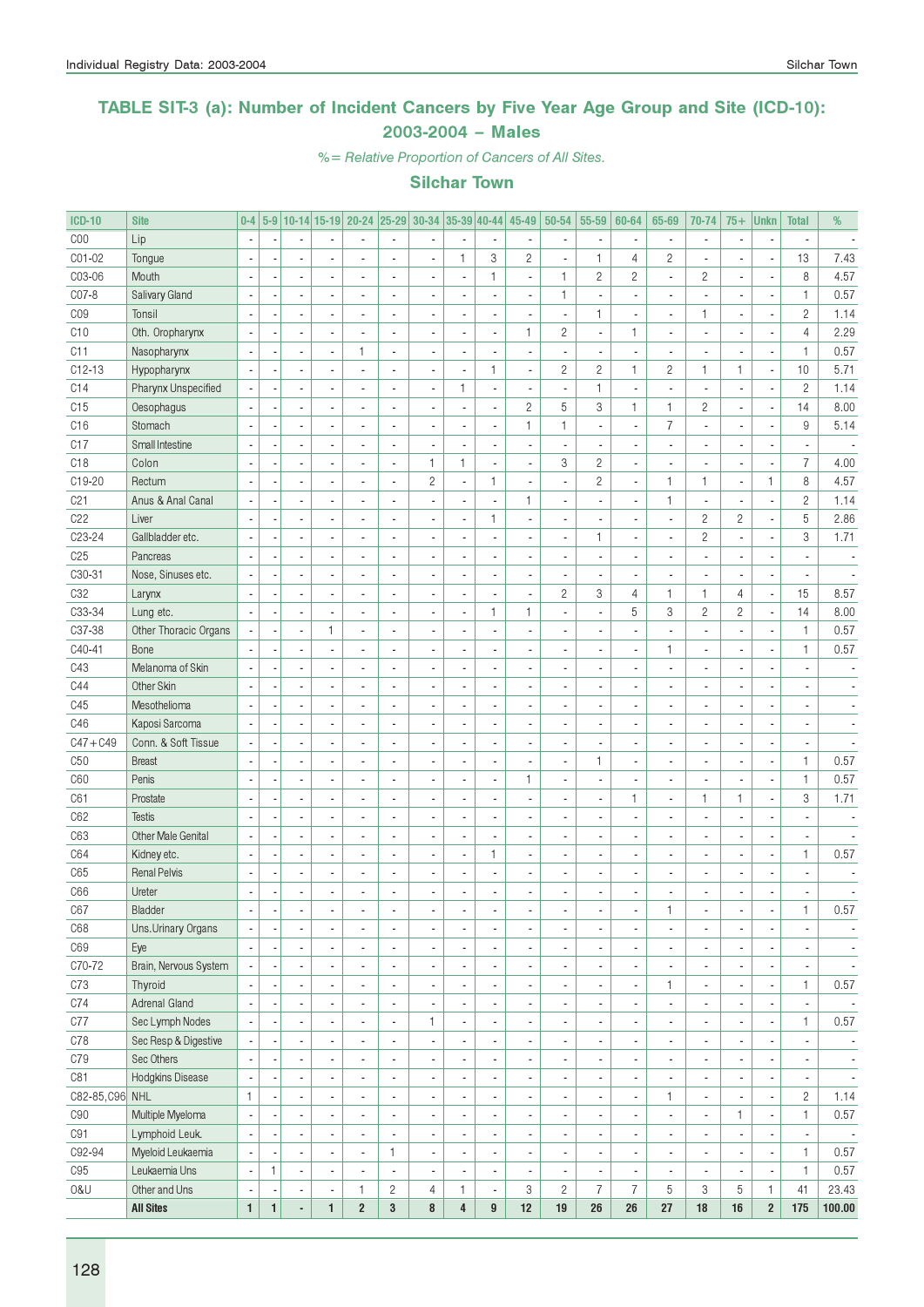### TABLE SIT-3 (b): Number of Incident Cancers by Five Year Age Group and Site (ICD-10): 2003-2004 – Females

%= Relative Proportion of Cancers of All Sites.

| <b>ICD-10</b>   | <b>Site</b>               | $0 - 4$                  | $5-9$ |                          | 10-14 15-19 20-24        |                          | 25-29                    | 30-34                    |                          | $ 35-39 40-44 $              | 45-49                    | 50-54                    | 55-59                    | 60-64                    | 65-69                    | 70-74                    | $75+$                    | <b>Unkn</b>              | <b>Total</b>             | %                        |
|-----------------|---------------------------|--------------------------|-------|--------------------------|--------------------------|--------------------------|--------------------------|--------------------------|--------------------------|------------------------------|--------------------------|--------------------------|--------------------------|--------------------------|--------------------------|--------------------------|--------------------------|--------------------------|--------------------------|--------------------------|
| COO             | Lip                       | $\overline{\phantom{a}}$ |       |                          |                          |                          | ä,                       | $\overline{\phantom{a}}$ |                          | ä,                           |                          |                          | ä,                       |                          |                          | $\overline{\phantom{a}}$ |                          | Ĭ.                       |                          |                          |
| CO1-02          | Tongue                    | $\overline{\phantom{a}}$ |       |                          |                          |                          | $\overline{\phantom{a}}$ | ٠                        |                          | ä,                           | 1                        |                          | ÷,                       | $\mathbf{1}$             | $\overline{\phantom{a}}$ | $\overline{a}$           |                          | $\overline{\phantom{a}}$ | $\overline{c}$           | 1.74                     |
| C03-06          | Mouth                     |                          |       |                          |                          |                          | $\overline{a}$           | ٠                        |                          | $\frac{1}{2}$                | $\overline{4}$           | $\overline{c}$           | $\overline{\phantom{a}}$ | $\mathbf{1}$             | $\mathbf{1}$             | $\overline{\phantom{a}}$ |                          | $\blacksquare$           | 8                        | 6.96                     |
| CO7-8           | Salivary Gland            | $\overline{\phantom{a}}$ |       | ÷,                       | $\overline{a}$           |                          | $\overline{a}$           | $\overline{a}$           |                          | $\overline{\phantom{a}}$     |                          |                          | ÷,                       |                          | $\overline{a}$           | $\mathbf{1}$             | Ĭ.                       | ÷,                       | $\mathbf{1}$             | 0.87                     |
| CO <sub>9</sub> | Tonsil                    | $\overline{\phantom{a}}$ |       | $\overline{a}$           | $\sim$                   | $\overline{a}$           | $\overline{\phantom{a}}$ | $\overline{\phantom{a}}$ | $\blacksquare$           | ÷,                           | ٠                        | $\overline{a}$           | $\overline{\phantom{a}}$ | $\blacksquare$           | $\overline{\phantom{a}}$ | $\blacksquare$           | $\overline{\phantom{a}}$ | $\blacksquare$           | $\blacksquare$           | $\overline{\phantom{a}}$ |
| C10             | Oth. Oropharynx           | $\overline{\phantom{a}}$ |       | ×,                       | $\overline{\phantom{a}}$ | $\overline{\phantom{a}}$ | ä,                       | $\overline{\phantom{a}}$ | $\blacksquare$           | $\blacksquare$               | $\blacksquare$           | $\overline{\phantom{a}}$ | $\overline{\phantom{a}}$ | $\overline{\phantom{a}}$ | $\mathbf{1}$             | $\overline{\phantom{a}}$ | $\overline{a}$           | ÷,                       | 1                        | 0.87                     |
| C11             | Nasopharynx               |                          |       |                          |                          |                          |                          | ٠                        |                          | $\overline{\phantom{a}}$     | $\overline{\phantom{a}}$ |                          | ×,                       | $\overline{\phantom{a}}$ |                          | $\overline{\phantom{a}}$ |                          | ×                        | ä,                       |                          |
| C12-13          | Hypopharynx               |                          |       |                          | $\overline{a}$           |                          | ä,                       | ä,                       |                          | ä,                           | $\overline{c}$           | ÷.                       | 1                        | $\overline{a}$           | $\overline{\phantom{a}}$ | $\overline{\phantom{a}}$ | $\overline{\phantom{a}}$ | $\overline{\phantom{a}}$ | 3                        | 2.61                     |
| C14             | Pharynx Unspecified       |                          |       | J.                       | $\sim$                   |                          | $\overline{a}$           | $\overline{a}$           | $\overline{a}$           | ÷,                           | ÷,                       |                          | ÷,                       | ÷.                       |                          | $\mathbf{1}$             |                          | ÷,                       | $\mathbf{1}$             | 0.87                     |
| C15             | Oesophagus                |                          |       | ×                        |                          |                          | $\overline{a}$           | ٠                        |                          | $\mathbf{1}$                 | 3                        |                          | 4                        | $\mathbf{1}$             | 4                        | $\overline{4}$           |                          | $\overline{\phantom{a}}$ | 17                       | 14.78                    |
| C16             | Stomach                   | $\overline{\phantom{a}}$ |       | Ĭ.                       | $\overline{\phantom{a}}$ | $\overline{a}$           | ÷,                       | $\overline{\phantom{a}}$ | $\blacksquare$           | $\overline{\phantom{a}}$     | $\overline{c}$           | $\overline{a}$           | ÷,                       | $\overline{a}$           | ÷.                       | $\overline{\phantom{a}}$ | $\mathbf{1}$             | ÷,                       | 3                        | 2.61                     |
| C17             | Small Intestine           | $\sim$                   |       | $\overline{a}$           | $\overline{a}$           | $\overline{a}$           | $\overline{a}$           | $\blacksquare$           | $\blacksquare$           | $\blacksquare$               | ÷,                       | $\overline{a}$           | $\blacksquare$           | $\overline{a}$           | $\overline{\phantom{a}}$ | $\overline{\phantom{a}}$ | $\overline{a}$           | $\overline{\phantom{a}}$ | $\overline{\phantom{a}}$ | $\overline{\phantom{a}}$ |
| C <sub>18</sub> | Colon                     |                          |       | ×,                       | $\blacksquare$           |                          | $\overline{a}$           | $\overline{\phantom{a}}$ | $\blacksquare$           | $\overline{\phantom{a}}$     | ä,                       |                          | $\overline{\phantom{a}}$ | $\blacksquare$           |                          | $\blacksquare$           | ä,                       | $\overline{\phantom{a}}$ | $\overline{\phantom{a}}$ | $\overline{\phantom{a}}$ |
| C19-20          | Rectum                    |                          |       |                          | $\overline{a}$           | 1                        | $\overline{a}$           | ÷,                       |                          | ÷,                           |                          |                          | ÷,                       | $\mathbf{1}$             |                          | $\overline{a}$           |                          | Ĭ.                       | $\overline{c}$           | 1.74                     |
| C <sub>21</sub> | Anus & Anal Canal         | $\sim$                   |       |                          | $\overline{\phantom{a}}$ | $\overline{a}$           | $\overline{a}$           | $\blacksquare$           | $\overline{a}$           | ä,                           | ÷,                       |                          | $\blacksquare$           | $\blacksquare$           | $\overline{a}$           | $\overline{\phantom{a}}$ |                          | ÷,                       | $\mathbf{r}$             |                          |
| C <sub>22</sub> | Liver                     |                          |       |                          |                          |                          | L,                       | ٠                        | ÷,                       | $\blacksquare$               |                          |                          | ä,                       |                          |                          | $\blacksquare$           |                          | ÷,                       |                          |                          |
| C23-24          | Gallbladder etc.          |                          |       |                          |                          |                          | $\overline{a}$           | $\blacksquare$           | ÷,                       | 3                            | 1                        | $\mathbf{1}$             | $\overline{\phantom{a}}$ | $\overline{a}$           | $\overline{c}$           | $\mathbf{1}$             |                          | ÷,                       | 8                        | 6.96                     |
| C <sub>25</sub> | Pancreas                  | $\sim$                   |       |                          | $\overline{a}$           | ä,                       | ä,                       | ä,                       | Ĭ.                       | $\mathbf{1}$                 |                          |                          | $\overline{\phantom{a}}$ | ä,                       |                          | $\overline{\phantom{a}}$ |                          | ÷,                       | $\mathbf{1}$             | 0.87                     |
| C30-31          | Nose, Sinuses etc.        | $\overline{\phantom{a}}$ |       | $\overline{a}$           | $\overline{\phantom{a}}$ | ä,                       | ÷.                       | $\overline{\phantom{a}}$ | $\blacksquare$           | $\overline{\phantom{a}}$     | $\blacksquare$           | $\overline{a}$           | $\blacksquare$           | $\overline{\phantom{a}}$ | $\overline{a}$           | $\overline{\phantom{a}}$ | ä,                       | ÷,                       | $\blacksquare$           |                          |
| C32             | Larynx                    |                          |       | ×                        |                          |                          | L,                       | $\overline{\phantom{a}}$ |                          | ٠                            | ٠                        |                          | $\overline{\phantom{a}}$ | $\overline{\phantom{a}}$ | $\mathbf{1}$             | $\blacksquare$           | ٠                        | $\overline{\phantom{a}}$ | $\mathbf{1}$             | 0.87                     |
| C33-34          | Lung etc.                 |                          |       |                          |                          |                          | ÷,                       | ÷,                       |                          | ä,                           | 1                        |                          | $\overline{\phantom{a}}$ |                          | $\mathbf{1}$             | $\overline{a}$           |                          | Ĭ.                       | $\overline{c}$           | 1.74                     |
| C37-38          | Other Thoracic Organs     |                          |       |                          | $\overline{\phantom{a}}$ | $\overline{a}$           | $\overline{a}$           | $\overline{a}$           | $\blacksquare$           | ä,                           | ٠                        | $\overline{a}$           | $\overline{\phantom{a}}$ | $\overline{a}$           | $\overline{a}$           | $\overline{\phantom{a}}$ | $\overline{\phantom{a}}$ | $\overline{\phantom{a}}$ | $\mathbf{r}$             |                          |
| $C40 - 41$      | Bone                      |                          |       | ÷,                       | $\mathbf{2}$             |                          | L,                       | $\overline{\phantom{a}}$ |                          | ÷,                           |                          |                          | ä,                       |                          |                          | $\blacksquare$           |                          | ÷,                       | $\mathbf{2}$             | 1.74                     |
| C43             | Melanoma of Skin          | $\overline{\phantom{a}}$ |       |                          |                          |                          | $\overline{a}$           | $\overline{a}$           |                          | ÷,                           |                          |                          | ÷,                       | $\mathbf{1}$             |                          | $\overline{a}$           |                          | ÷,                       | $\mathbf{1}$             | 0.87                     |
| C44             | Other Skin                | $\overline{\phantom{a}}$ |       | ÷,                       | $\overline{a}$           | $\overline{a}$           | $\overline{a}$           | $\overline{\phantom{a}}$ | $\blacksquare$           | $\blacksquare$               | ٠                        | $\overline{a}$           | $\blacksquare$           | $\overline{a}$           | $\overline{\phantom{a}}$ | $\overline{\phantom{a}}$ | $\overline{a}$           | $\blacksquare$           | $\overline{a}$           | $\overline{\phantom{a}}$ |
| C45             | Mesothelioma              | $\overline{\phantom{a}}$ |       | $\overline{a}$           | $\overline{\phantom{a}}$ | $\overline{a}$           | ä,                       | $\overline{\phantom{a}}$ | $\blacksquare$           | $\blacksquare$               | ٠                        |                          | $\blacksquare$           | ä,                       |                          | $\overline{\phantom{a}}$ | $\overline{a}$           | $\overline{\phantom{a}}$ | $\overline{\phantom{a}}$ | $\sim$                   |
| C46             | Kaposi Sarcoma            |                          |       | ٠                        |                          |                          | ٠                        | $\blacksquare$           |                          | $\qquad \qquad \blacksquare$ | $\overline{\phantom{a}}$ |                          | $\frac{1}{2}$            | $\blacksquare$           |                          | $\overline{\phantom{a}}$ |                          | ×                        |                          |                          |
| $C47 + C49$     | Conn. & Soft Tissue       |                          |       |                          | $\overline{\phantom{a}}$ |                          | i.                       | $\overline{\phantom{a}}$ | ÷,                       | $\overline{\phantom{a}}$     | ä,                       |                          | $\blacksquare$           | $\overline{a}$           |                          | $\overline{\phantom{a}}$ |                          | ÷,                       | $\overline{\phantom{a}}$ |                          |
| C50             | <b>Breast</b>             |                          |       |                          |                          |                          | ÷,                       | $\overline{c}$           | $\overline{c}$           | 3                            | $\overline{c}$           | 5                        | $\overline{c}$           | $\blacksquare$           |                          | $\overline{c}$           | $\mathbf{1}$             | ÷,                       | 19                       | 16.52                    |
| C51             | Vulva                     |                          |       |                          |                          |                          | ä,                       | $\overline{\phantom{a}}$ |                          | $\mathbf{1}$                 |                          |                          | ×,                       | $\mathbf{1}$             |                          | $\blacksquare$           |                          | $\overline{\phantom{a}}$ | $\overline{c}$           | 1.74                     |
| C52             | Vagina                    | $\sim$                   |       |                          | $\overline{a}$           | ÷,                       | $\overline{a}$           | ÷.                       | Ĭ.                       | $\overline{\phantom{a}}$     |                          | $\overline{a}$           | $\blacksquare$           |                          |                          | $\overline{\phantom{a}}$ |                          | ÷,                       | $\overline{a}$           |                          |
| C <sub>53</sub> | Cervix Uteri              | $\sim$                   |       | $\overline{\phantom{a}}$ | ÷                        | ٠                        | 1                        | 2                        | 2                        | $\overline{4}$               | $\mathbf{1}$             | 3                        | 1                        | $\blacksquare$           | $\overline{a}$           | $\overline{\phantom{a}}$ | $\overline{c}$           | i,                       | 16                       | 13.91                    |
| C54             | Corpus Uteri              | Ĭ.                       |       | ÷,                       | $\blacksquare$           | $\overline{\phantom{a}}$ | ä,                       | $\overline{\phantom{a}}$ | ÷,                       | $\frac{1}{2}$                | ä,                       | $\overline{a}$           | $\overline{\phantom{a}}$ | $\blacksquare$           |                          | $\blacksquare$           | $\overline{\phantom{a}}$ | $\overline{\phantom{a}}$ | $\overline{a}$           |                          |
| C55             | <b>Uterus Unspecified</b> |                          |       |                          |                          |                          |                          |                          |                          | ä,                           |                          |                          | Ĭ.                       | $\mathbf{1}$             |                          |                          |                          |                          | $\mathbf{1}$             | 0.87                     |
| C <sub>56</sub> | Ovary etc.                | $\overline{\phantom{a}}$ |       | ÷,                       | $\overline{a}$           | $\overline{a}$           | $\blacksquare$           | $\mathbf{1}$             | $\mathbf{1}$             | $\blacksquare$               | 1                        | $\overline{a}$           | $\overline{\phantom{a}}$ | $\blacksquare$           | $\overline{a}$           | $\blacksquare$           | $\blacksquare$           | $\mathbf{1}$             | $\overline{4}$           | 3.48                     |
| C57             | Other Female Genital      |                          |       | Ĭ.                       |                          |                          | ÷,                       | $\overline{a}$           | ÷,                       | ä,                           | ÷,                       |                          | $\overline{\phantom{a}}$ | $\overline{a}$           |                          | $\overline{\phantom{a}}$ |                          | $\overline{\phantom{a}}$ |                          |                          |
| C <sub>58</sub> | Placenta                  |                          |       | ×                        |                          |                          | $\overline{a}$           | $\overline{\phantom{a}}$ |                          | $\overline{\phantom{a}}$     | ٠                        |                          | $\overline{\phantom{a}}$ | $\blacksquare$           |                          | $\overline{\phantom{a}}$ |                          | ٠                        | $\overline{\phantom{a}}$ |                          |
| C64             | Kidney etc.               | $\overline{\phantom{a}}$ |       |                          | $\blacksquare$           | ä,                       | ä,                       | ä,                       | $\blacksquare$           | $\frac{1}{2}$                | ٠                        |                          | ÷,                       | ä,                       |                          | $\overline{\phantom{a}}$ | $\overline{a}$           | $\overline{\phantom{a}}$ | $\overline{\phantom{a}}$ |                          |
| C65             | <b>Renal Pelvis</b>       | $\overline{\phantom{a}}$ |       | $\overline{\phantom{a}}$ |                          |                          |                          | $\overline{a}$           |                          | ÷,                           |                          |                          | $\overline{a}$           | $\overline{a}$           |                          |                          | $\overline{a}$           | $\overline{\phantom{a}}$ | $\overline{a}$           | $\sim$                   |
| C66             | Ureter                    | $\overline{\phantom{a}}$ |       | $\overline{a}$           | $\overline{\phantom{a}}$ | $\overline{\phantom{a}}$ | ۰                        | $\overline{\phantom{a}}$ | $\overline{\phantom{a}}$ | $\overline{\phantom{a}}$     | ٠                        | $\overline{\phantom{a}}$ | $\overline{\phantom{a}}$ | $\overline{\phantom{a}}$ | $\overline{\phantom{a}}$ | $\overline{\phantom{a}}$ | $\overline{\phantom{a}}$ | $\blacksquare$           | $\overline{\phantom{a}}$ | $\overline{\phantom{a}}$ |
| C67             | <b>Bladder</b>            | $\overline{\phantom{a}}$ |       | $\overline{a}$           | $\overline{\phantom{a}}$ | $\blacksquare$           | $\blacksquare$           | $\overline{\phantom{a}}$ | $\overline{\phantom{a}}$ | $\overline{\phantom{a}}$     | $\overline{\phantom{a}}$ | $\blacksquare$           | $\overline{\phantom{a}}$ | $\overline{\phantom{a}}$ | $\overline{\phantom{a}}$ | $\overline{\phantom{a}}$ | $\overline{a}$           | ٠                        | $\overline{\phantom{a}}$ | $\overline{\phantom{a}}$ |
| C68             | Uns.Urinary Organs        | $\overline{\phantom{a}}$ |       |                          | $\overline{\phantom{a}}$ | $\overline{a}$           | ä,                       | $\overline{\phantom{a}}$ | $\blacksquare$           | $\blacksquare$               | ٠                        | $\overline{\phantom{a}}$ | $\overline{\phantom{a}}$ | ٠                        | $\overline{\phantom{a}}$ | $\overline{\phantom{a}}$ |                          | ÷,                       | $\frac{1}{2}$            | ä,                       |
| C69             | Eye                       | $\overline{\phantom{a}}$ |       | ٠                        | $\blacksquare$           | $\blacksquare$           | $\overline{\phantom{a}}$ | $\overline{\phantom{a}}$ | $\blacksquare$           | $\overline{\phantom{a}}$     | ٠                        | $\blacksquare$           | $\overline{\phantom{a}}$ | $\overline{\phantom{a}}$ | ٠                        | $\overline{\phantom{a}}$ | $\blacksquare$           | $\overline{\phantom{a}}$ | $\overline{\phantom{a}}$ | $\overline{\phantom{a}}$ |
| C70-72          | Brain, Nervous System     |                          |       | ÷,                       | $\overline{\phantom{a}}$ | $\overline{a}$           | $\overline{\phantom{a}}$ | $\blacksquare$           |                          | $\overline{\phantom{a}}$     | ٠                        | $\blacksquare$           | $\overline{\phantom{a}}$ | $\overline{\phantom{a}}$ | $\blacksquare$           | $\overline{\phantom{a}}$ |                          | ÷,                       | $\blacksquare$           | $\overline{\phantom{a}}$ |
| C73             | Thyroid                   |                          |       | ÷,                       | ÷,                       | ÷,                       | $\overline{\phantom{a}}$ | $\mathbf{1}$             | $\overline{a}$           | $\overline{\phantom{a}}$     | ä,                       | $\overline{\phantom{a}}$ | $\blacksquare$           | ÷,                       | $\overline{\phantom{a}}$ | $\mathbf{1}$             | ÷,                       | l,                       | $\overline{c}$           | 1.74                     |
| C74             | Adrenal Gland             | $\sim$                   |       | $\overline{a}$           | $\overline{\phantom{a}}$ | $\overline{a}$           | $\overline{\phantom{a}}$ | $\overline{\phantom{a}}$ | $\blacksquare$           | ÷,                           | ٠                        | $\blacksquare$           | $\overline{\phantom{a}}$ | $\overline{\phantom{a}}$ | $\overline{\phantom{a}}$ | $\overline{\phantom{a}}$ | $\blacksquare$           | ÷,                       | $\blacksquare$           | $\overline{\phantom{a}}$ |
| C77             | Sec Lymph Nodes           | $\overline{\phantom{a}}$ |       | $\overline{a}$           | $\blacksquare$           | $\overline{\phantom{a}}$ | $\blacksquare$           | $\overline{\phantom{a}}$ | $\blacksquare$           | ÷,                           | $\blacksquare$           | $\overline{\phantom{a}}$ | $\overline{\phantom{a}}$ | $\overline{\phantom{a}}$ | $\blacksquare$           | $\blacksquare$           | $\overline{\phantom{a}}$ | $\overline{\phantom{a}}$ | $\blacksquare$           | $\overline{\phantom{a}}$ |
| C78             | Sec Resp & Digestive      |                          |       | ×                        | $\overline{\phantom{a}}$ | $\overline{\phantom{a}}$ | $\overline{\phantom{a}}$ | $\overline{\phantom{a}}$ | $\overline{\phantom{a}}$ | $\overline{\phantom{a}}$     | $\overline{\phantom{a}}$ | $\overline{\phantom{a}}$ | $\overline{\phantom{a}}$ | ٠                        | $\overline{\phantom{a}}$ | $\overline{\phantom{a}}$ | $\overline{\phantom{m}}$ | ٠                        | $\overline{\phantom{a}}$ | $\overline{\phantom{a}}$ |
| C79             | Sec Others                | $\overline{\phantom{a}}$ |       |                          | $\overline{\phantom{a}}$ |                          | $\overline{\phantom{a}}$ | $\overline{\phantom{a}}$ | $\blacksquare$           | $\blacksquare$               | ä,                       | $\overline{\phantom{a}}$ | $\overline{\phantom{a}}$ | ä,                       | ä,                       | $\overline{\phantom{a}}$ |                          | ÷,                       | ÷,                       | $\overline{\phantom{a}}$ |
| C81             | Hodgkins Disease          | $\overline{\phantom{a}}$ |       |                          | $\overline{\phantom{a}}$ | $\mathbf{1}$             | $\overline{\phantom{a}}$ | $\blacksquare$           | $\blacksquare$           | $\overline{\phantom{a}}$     | ٠                        | $\blacksquare$           | $\overline{\phantom{a}}$ | $\overline{a}$           | $\blacksquare$           | $\blacksquare$           | $\blacksquare$           | ÷,                       | $\mathbf{1}$             | 0.87                     |
| C82-85, C96 NHL |                           |                          |       | ÷,                       | $\overline{\phantom{a}}$ |                          | $\overline{\phantom{a}}$ | $\overline{\phantom{a}}$ |                          | $\blacksquare$               |                          | $\blacksquare$           | $\blacksquare$           | $\mathbf{1}$             | $\blacksquare$           | $\overline{\phantom{a}}$ |                          | ÷,                       | $\mathbf{1}$             | 0.87                     |
| C90             | Multiple Myeloma          | $\overline{\phantom{a}}$ |       |                          | $\blacksquare$           |                          | ٠                        | $\overline{\phantom{a}}$ |                          | $\overline{\phantom{a}}$     |                          | $\mathbf{1}$             | $\overline{\phantom{a}}$ |                          |                          | $\overline{\phantom{a}}$ |                          | $\overline{\phantom{a}}$ | $\mathbf{1}$             | 0.87                     |
| C91             | Lymphoid Leuk.            | $\mathbf{1}$             |       |                          | $\blacksquare$           | ÷,                       | $\sim$                   | $\overline{\phantom{a}}$ | $\overline{\phantom{a}}$ | $\blacksquare$               |                          | $\blacksquare$           | $\overline{\phantom{a}}$ | $\overline{a}$           | $\blacksquare$           | $\overline{\phantom{a}}$ | $\overline{\phantom{a}}$ | $\overline{\phantom{a}}$ | $\mathbf{1}$             | 0.87                     |
| C92-94          | Myeloid Leukaemia         | $\overline{\phantom{a}}$ |       | ×,                       | $\overline{\phantom{a}}$ | 1                        | $\overline{\phantom{a}}$ | $\overline{\phantom{a}}$ | $\overline{\phantom{a}}$ | $\overline{\phantom{a}}$     | ٠                        | $\overline{\phantom{a}}$ | $\overline{\phantom{a}}$ | $\blacksquare$           | $\overline{\phantom{a}}$ | $\overline{\phantom{a}}$ | $\blacksquare$           | $\blacksquare$           | $\mathbf{1}$             | 0.87                     |
| C <sub>95</sub> | Leukaemia Uns             | $\overline{\phantom{a}}$ |       | ×,                       | $\overline{\phantom{a}}$ | $\overline{\phantom{a}}$ | $\overline{\phantom{a}}$ | $\overline{\phantom{a}}$ | $\overline{\phantom{a}}$ | $\overline{\phantom{a}}$     | $\overline{\phantom{a}}$ | $\overline{\phantom{a}}$ | $\overline{\phantom{a}}$ | $\overline{\phantom{a}}$ | $\overline{\phantom{a}}$ | $\overline{\phantom{a}}$ | $\overline{\phantom{a}}$ | $\overline{\phantom{a}}$ | $\overline{\phantom{a}}$ | $\overline{\phantom{a}}$ |
| 0&U             | Other and Uns             | $\overline{\phantom{a}}$ |       |                          | $\overline{\phantom{a}}$ |                          | $\overline{\phantom{a}}$ | $\overline{\phantom{a}}$ | $\overline{\phantom{a}}$ | $\overline{\phantom{a}}$     | 5                        | 1                        | $\overline{\phantom{a}}$ | $\mathbf{1}$             | $\overline{c}$           | $\mathbf{2}$             | $\overline{c}$           | ÷                        | 13                       | 11.30                    |
|                 | <b>All Sites</b>          | $\mathbf{1}$             |       |                          | $\overline{2}$           | 3                        | $\mathbf{1}$             | 6                        | $5\phantom{.0}$          | 13                           | 23                       | 13                       | 8                        | $\overline{9}$           | 12                       | 12                       | 6                        | $\mathbf{1}$             | 115                      | 100.00                   |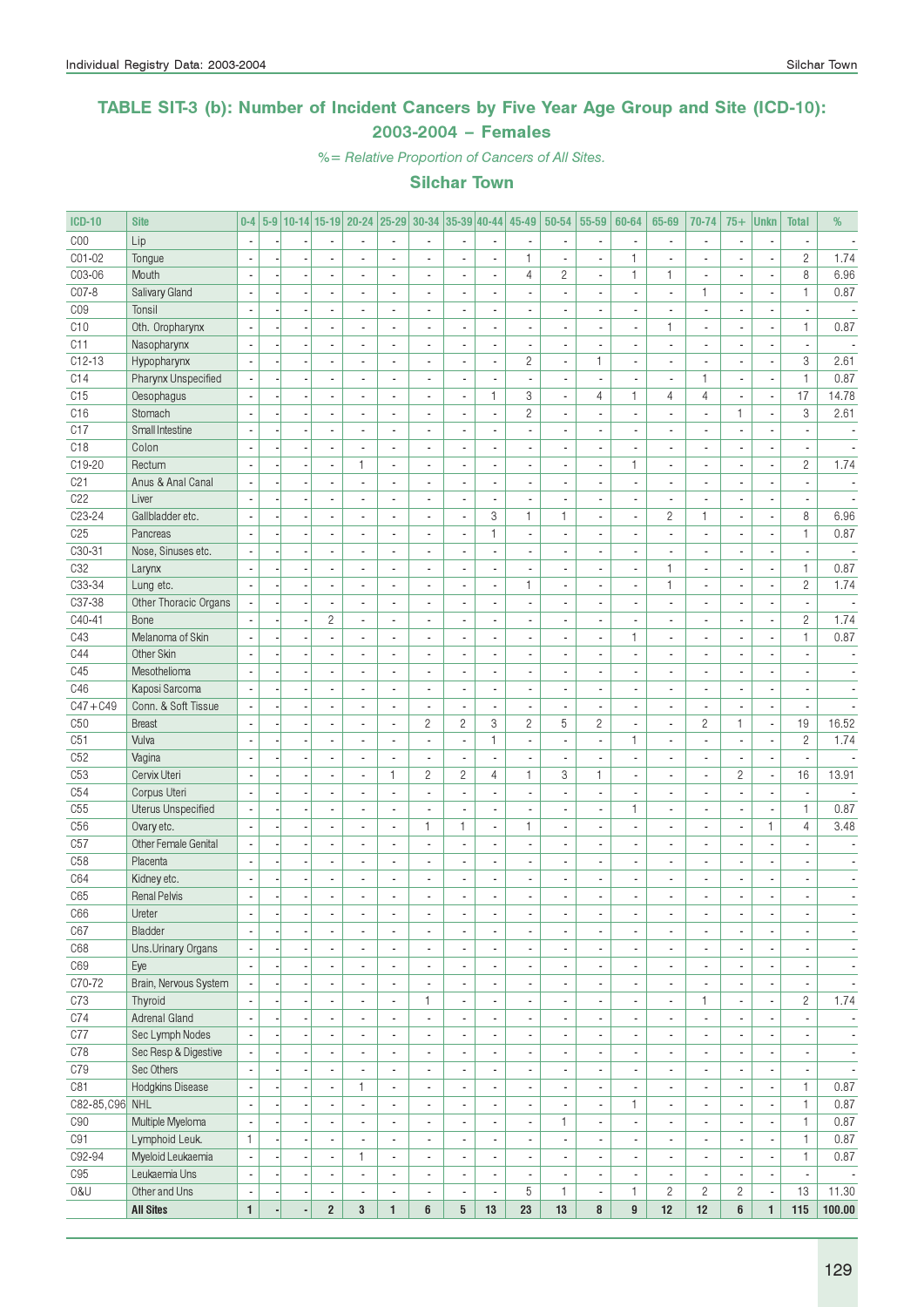### TABLE: SIT–4(a):

# Average Annual Age Specific,Crude (CR), Age Adjusted (AAR) (with Standard Error(SE)) and Truncated (35-64 yrs) (TR) Incidence Rate per 100,000 population: 2003-2004 - Males Silchar Town

| <b>ICD-10</b>   | $0 - 4$                  | $5-9$                    | $10 - 14$                | $ 15-19 $                | $20 - 24$                | $25 - 29$                | 30-34                    | 35-39                        | 40-44                    | $45 - 49$                | $50 - 54$      | $55 - 59$                | 60-64                    | 65-69                        | 70-74                        | >75                      | <b>CR</b>                | <b>AAR</b>               | <b>SE</b>                | <b>TR</b>                    |
|-----------------|--------------------------|--------------------------|--------------------------|--------------------------|--------------------------|--------------------------|--------------------------|------------------------------|--------------------------|--------------------------|----------------|--------------------------|--------------------------|------------------------------|------------------------------|--------------------------|--------------------------|--------------------------|--------------------------|------------------------------|
| C <sub>00</sub> | ÷,                       | $\overline{\phantom{a}}$ | $\blacksquare$           | $\blacksquare$           | $\blacksquare$           | $\overline{\phantom{a}}$ | ×,                       | $\overline{\phantom{a}}$     | $\overline{\phantom{a}}$ |                          |                | ,                        |                          | $\blacksquare$               | $\overline{\phantom{a}}$     | $\overline{\phantom{a}}$ |                          | $\blacksquare$           | ÷,                       |                              |
| CO1-02          | ä,                       | $\overline{\phantom{a}}$ | $\overline{\phantom{a}}$ | $\blacksquare$           | $\overline{a}$           | $\overline{a}$           | ä,                       | 6.3                          | 23.6                     | 17.1                     | ×,             | 15.3                     | 81.7                     | 52.5                         | ÷,                           | $\overline{\phantom{a}}$ | 7.1                      | 8.3                      | 2.37                     | 21.6                         |
| C03-06          | ٠                        | $\overline{\phantom{a}}$ | $\blacksquare$           | $\overline{\phantom{a}}$ | $\overline{\phantom{a}}$ |                          | ä,                       | ÷,                           | 7.9                      | $\overline{\phantom{a}}$ | 11.3           | 30.6                     | 40.8                     | $\overline{\phantom{a}}$     | 75.6                         | $\overline{\phantom{a}}$ | 4.3                      | 5.4                      | 1.94                     | 12.6                         |
| C07-8           |                          | $\overline{\phantom{a}}$ | $\blacksquare$           | $\overline{\phantom{a}}$ | $\overline{a}$           |                          | ä,                       | ÷,                           |                          |                          | 11.3           |                          |                          |                              |                              | ×,                       | 0.5                      | 0.6                      | 0.57                     | 1.8                          |
| CO <sub>9</sub> | ٠                        | $\overline{\phantom{a}}$ | $\blacksquare$           | $\overline{\phantom{a}}$ | $\overline{a}$           |                          | ÷                        | ÷                            |                          |                          |                | 15.3                     |                          | $\overline{\phantom{a}}$     | 37.8                         | $\overline{\phantom{a}}$ | 1.1                      | 1.4                      | 0.97                     | 2.0                          |
| C10             | $\overline{\phantom{a}}$ | $\overline{\phantom{a}}$ | $\blacksquare$           | $\blacksquare$           | $\overline{\phantom{a}}$ | ٠                        | ä,                       | $\overline{\phantom{a}}$     | $\overline{\phantom{a}}$ | 8.6                      | 22.6           | $\overline{\phantom{a}}$ | 20.4                     | $\overline{\phantom{a}}$     | $\overline{\phantom{a}}$     | $\overline{\phantom{a}}$ | 2.2                      | 2.5                      | 1.25                     | 7.9                          |
| C11             |                          | $\overline{\phantom{a}}$ | $\blacksquare$           | $\overline{\phantom{a}}$ | 5.8                      | ٠                        | ä,                       | $\overline{\phantom{a}}$     | $\overline{\phantom{a}}$ |                          |                |                          |                          | $\overline{\phantom{a}}$     | ä,                           | ×,                       | 0.5                      | 0.5                      | 0.47                     |                              |
| C12-13          | $\overline{\phantom{a}}$ | $\overline{\phantom{a}}$ | $\overline{\phantom{a}}$ | $\overline{\phantom{a}}$ | $\overline{\phantom{a}}$ | $\overline{a}$           | ×,                       | $\overline{\phantom{a}}$     | 7.9                      |                          | 22.6           | 30.6                     | 20.4                     | 52.5                         | 37.8                         | 36.3                     | 5.4                      | 6.7                      | 2.15                     | 11.8                         |
| C <sub>14</sub> | ٠                        | $\overline{\phantom{a}}$ | $\overline{\phantom{a}}$ | $\overline{\phantom{a}}$ | $\overline{a}$           | ٠                        | $\overline{\phantom{a}}$ | 6.3                          | $\frac{1}{2}$            |                          |                | 15.3                     |                          | $\overline{\phantom{a}}$     | ×,                           | $\overline{\phantom{a}}$ | 1.1                      | 1.0                      | 0.72                     | 3.2                          |
| C15             | $\overline{a}$           | $\blacksquare$           | $\overline{\phantom{a}}$ | $\blacksquare$           | $\overline{a}$           | ٠                        | $\blacksquare$           | ä,                           | $\blacksquare$           | 17.1                     | 56.6           | 45.9                     | 20.4                     | 26.2                         | 75.6                         | $\overline{\phantom{a}}$ | 7.6                      | 8.8                      | 2.38                     | 21.0                         |
| C16             |                          | $\blacksquare$           | $\blacksquare$           | $\blacksquare$           | $\overline{a}$           | ٠                        | $\blacksquare$           | ä,                           | $\overline{\phantom{a}}$ | 8.6                      | 11.3           | ÷,                       |                          | 183.7                        | ٠                            |                          | 4.9                      | 6.6                      | 2.22                     | 3.5                          |
| C17             |                          | $\blacksquare$           | $\blacksquare$           | $\blacksquare$           | $\overline{a}$           | ä,                       | $\blacksquare$           | ä,                           | $\overline{\phantom{a}}$ |                          |                |                          |                          | $\overline{\phantom{a}}$     |                              | $\overline{\phantom{a}}$ |                          | $\overline{\phantom{a}}$ |                          |                              |
| C <sub>18</sub> |                          | $\overline{\phantom{a}}$ | $\blacksquare$           | $\blacksquare$           | $\overline{\phantom{a}}$ | $\blacksquare$           | 6.2                      | 6.3                          | $\overline{\phantom{a}}$ |                          | 34.0           | 30.6                     |                          | $\overline{\phantom{a}}$     |                              | $\overline{\phantom{a}}$ | 3.8                      | 3.7                      | 1.41                     | 10.6                         |
| C19-20          |                          |                          | $\overline{a}$           | $\overline{a}$           | $\overline{a}$           | ä,                       | 12.5                     | $\overline{\phantom{a}}$     | 7.9                      |                          |                | 30.6                     |                          | 26.2                         | 37.8                         | ÷,                       | 4.3                      | 4.0                      | 1.56                     | 5.5                          |
| C <sub>21</sub> | $\overline{a}$           | $\overline{a}$           | $\overline{a}$           | $\overline{a}$           | $\overline{a}$           |                          | $\overline{\phantom{a}}$ | $\overline{\phantom{a}}$     | $\overline{a}$           | 8.6                      |                | $\overline{\phantom{a}}$ |                          | 26.2                         | ä,                           | ÷,                       | 1.1                      | 1.3                      | 0.94                     | 1.7                          |
| C22             | $\overline{a}$           | $\overline{a}$           | $\overline{a}$           | $\blacksquare$           | $\overline{a}$           |                          |                          | ä,                           | 7.9                      |                          |                |                          |                          | $\overline{\phantom{a}}$     | 75.6                         | 72.5                     | 2.7                      | 3.4                      | 1.55                     | 1.5                          |
| C23-24          |                          | $\overline{a}$           | $\overline{\phantom{a}}$ | $\blacksquare$           | $\overline{a}$           |                          | ×,                       | ä,                           | $\overline{a}$           |                          |                | 15.3                     |                          | ÷,                           | 75.6                         | $\overline{\phantom{a}}$ | 1.6                      | 2.1                      | 1.23                     | 2.0                          |
| C <sub>25</sub> | $\overline{a}$           | $\overline{a}$           | $\overline{\phantom{a}}$ | $\blacksquare$           | $\overline{a}$           |                          |                          | ä,                           | $\blacksquare$           |                          |                |                          |                          | $\overline{\phantom{a}}$     | $\overline{\phantom{a}}$     | ÷,                       |                          | $\overline{\phantom{a}}$ | $\overline{\phantom{a}}$ |                              |
| C30-31          |                          | $\overline{a}$           | $\overline{\phantom{a}}$ | $\blacksquare$           | $\overline{a}$           |                          |                          | ä,                           | $\overline{\phantom{a}}$ |                          |                |                          |                          | ÷,                           | ä,                           | ÷,                       |                          | ä,                       | $\overline{\phantom{a}}$ |                              |
| C <sub>32</sub> |                          |                          | $\overline{\phantom{a}}$ | $\blacksquare$           | $\overline{a}$           |                          |                          | $\overline{\phantom{a}}$     | $\overline{\phantom{a}}$ |                          | 22.6           | 45.9                     | 81.7                     | 26.2                         | 37.8                         | 145.0                    | 8.1                      | 10.7                     | 2.78                     | 20.1                         |
|                 |                          |                          |                          |                          |                          |                          |                          |                              | 7.9                      |                          |                |                          |                          |                              |                              |                          |                          |                          |                          |                              |
| C33-34          |                          |                          | $\overline{a}$           | $\blacksquare$           |                          |                          |                          | ÷,                           |                          | 8.6                      |                | $\overline{a}$           | 102.1                    | 78.7                         | 75.6                         | 72.5                     | 7.6                      | 10.4                     | 2.81                     | 16.4                         |
| C37-38          |                          |                          | $\overline{\phantom{a}}$ | 5.6                      |                          |                          |                          | ä,                           |                          |                          |                |                          |                          | ä,                           | ٠                            |                          | 0.5                      | 0.5                      | 0.50                     |                              |
| C40-41          |                          |                          | $\overline{a}$           | ä,                       |                          |                          |                          | ä,                           |                          |                          |                |                          |                          | 26.2                         |                              | ×,                       | 0.5                      | 0.8                      | 0.79                     |                              |
| C43             |                          |                          | $\overline{\phantom{a}}$ | $\blacksquare$           |                          |                          |                          | ä,                           | $\overline{a}$           |                          |                |                          |                          |                              |                              | ÷,                       |                          |                          |                          |                              |
| C44             |                          |                          | $\overline{\phantom{a}}$ | $\blacksquare$           |                          |                          |                          | ä,                           | $\overline{a}$           |                          |                |                          |                          |                              |                              |                          |                          |                          |                          |                              |
| C45             |                          |                          | $\overline{a}$           | ä,                       |                          |                          |                          | ä,                           |                          |                          |                |                          |                          |                              |                              |                          |                          |                          |                          |                              |
| C46             |                          |                          | $\overline{a}$           | ä,                       |                          |                          |                          | ÷,                           |                          |                          |                |                          |                          |                              |                              |                          |                          |                          |                          |                              |
| $C47 + C49$     |                          |                          | $\blacksquare$           | $\blacksquare$           | $\overline{a}$           |                          |                          | ٠                            | $\frac{1}{2}$            |                          |                |                          |                          |                              | ×,                           | ×                        | $\overline{a}$           | ÷,                       | $\overline{a}$           |                              |
| C50             |                          |                          | $\blacksquare$           | $\blacksquare$           | $\overline{a}$           |                          |                          | $\qquad \qquad \blacksquare$ | $\frac{1}{2}$            |                          |                | 15.3                     |                          | ×,                           | ٠                            | $\overline{\phantom{a}}$ | 0.5                      | 0.6                      | 0.61                     | 2.0                          |
| C60             |                          |                          | $\blacksquare$           | $\blacksquare$           | $\overline{a}$           |                          |                          | $\qquad \qquad \blacksquare$ | $\overline{\phantom{a}}$ | 8.6                      |                |                          |                          | $\blacksquare$               | ÷                            | ÷,                       | 0.5                      | 0.5                      | 0.51                     | 1.7                          |
| C61             |                          |                          | $\blacksquare$           | $\blacksquare$           | $\overline{a}$           |                          |                          | $\qquad \qquad \blacksquare$ | $\overline{\phantom{a}}$ |                          |                | ÷                        | 20.4                     | $\overline{\phantom{a}}$     | 37.8                         | 36.3                     | 1.6                      | 2.3                      | 1.33                     | 2.6                          |
| C62             |                          |                          | $\blacksquare$           | $\overline{\phantom{a}}$ | $\overline{a}$           |                          |                          | $\qquad \qquad \blacksquare$ | $\overline{a}$           |                          |                |                          |                          | $\overline{\phantom{a}}$     | ٠                            | $\overline{\phantom{a}}$ | $\overline{a}$           | ÷                        |                          |                              |
| C63             |                          |                          | $\blacksquare$           | $\overline{\phantom{a}}$ | $\overline{a}$           |                          |                          | $\qquad \qquad \blacksquare$ | $\frac{1}{2}$            |                          |                |                          |                          |                              | ٠                            | ×,                       | $\overline{a}$           |                          |                          | $\qquad \qquad \blacksquare$ |
| C64             |                          |                          | $\blacksquare$           | $\overline{\phantom{a}}$ | $\overline{a}$           |                          | ٠                        | $\overline{\phantom{a}}$     | 7.9                      |                          |                |                          |                          |                              | ٠                            | $\overline{\phantom{a}}$ | 0.5                      | 0.5                      | 0.47                     | 1.5                          |
| C65             |                          |                          | $\overline{a}$           | $\overline{\phantom{a}}$ | $\overline{a}$           |                          |                          | ٠                            | $\frac{1}{2}$            |                          |                |                          |                          | ×,                           | ٠                            | ×                        |                          |                          |                          |                              |
| C66             |                          |                          |                          |                          |                          |                          |                          |                              |                          |                          |                |                          |                          |                              |                              |                          |                          |                          |                          |                              |
| C67             | ٠                        | ٠                        | $\blacksquare$           | $\overline{\phantom{a}}$ | $\overline{\phantom{a}}$ | ٠                        | $\overline{\phantom{a}}$ | $\overline{\phantom{a}}$     | $\overline{\phantom{a}}$ | $\overline{\phantom{a}}$ |                | $\overline{\phantom{a}}$ | $\overline{\phantom{a}}$ | 26.2                         | $\overline{\phantom{a}}$     | $\overline{\phantom{a}}$ | 0.5                      | 0.8                      | 0.79                     | $\overline{\phantom{a}}$     |
| C68             | $\overline{\phantom{a}}$ | $\overline{\phantom{a}}$ | $\overline{\phantom{a}}$ | $\overline{\phantom{a}}$ | $\overline{\phantom{a}}$ | $\overline{\phantom{a}}$ | $\overline{\phantom{a}}$ | $\overline{\phantom{a}}$     | $\frac{1}{2}$            | $\overline{a}$           | $\overline{a}$ | $\overline{\phantom{a}}$ | $\overline{\phantom{a}}$ | $\blacksquare$               | $\qquad \qquad \blacksquare$ | $\overline{\phantom{a}}$ | $\overline{\phantom{m}}$ | $\overline{\phantom{a}}$ | $\overline{\phantom{a}}$ | $\blacksquare$               |
| C69             | $\overline{\phantom{a}}$ | $\overline{\phantom{a}}$ | $\overline{\phantom{a}}$ | $\overline{\phantom{a}}$ | $\overline{\phantom{a}}$ | $\overline{\phantom{a}}$ | $\overline{\phantom{a}}$ | $\overline{\phantom{a}}$     |                          | ×                        | $\overline{a}$ | $\overline{\phantom{a}}$ | $\overline{\phantom{a}}$ | $\overline{\phantom{a}}$     | $\qquad \qquad \blacksquare$ | $\overline{\phantom{a}}$ | $\overline{\phantom{m}}$ |                          | $\overline{\phantom{a}}$ | $\overline{\phantom{a}}$     |
| C70-72          | $\overline{\phantom{a}}$ | $\overline{\phantom{a}}$ | $\overline{\phantom{a}}$ | $\overline{\phantom{a}}$ | $\overline{\phantom{a}}$ | $\frac{1}{2}$            | $\overline{\phantom{a}}$ | $\overline{\phantom{a}}$     |                          | ٠                        | $\overline{a}$ | $\overline{\phantom{a}}$ |                          | $\overline{\phantom{a}}$     | $\qquad \qquad \blacksquare$ | $\overline{\phantom{a}}$ | $\overline{\phantom{m}}$ | $\overline{\phantom{a}}$ | $\overline{\phantom{a}}$ | $\overline{\phantom{a}}$     |
| C73             | $\overline{\phantom{a}}$ | $\overline{\phantom{a}}$ | $\overline{\phantom{a}}$ | $\overline{\phantom{a}}$ | $\overline{\phantom{a}}$ | $\overline{\phantom{a}}$ | $\overline{\phantom{a}}$ | $\overline{\phantom{a}}$     |                          | ٠                        | $\overline{a}$ | $\overline{a}$           | $\overline{\phantom{a}}$ | 26.2                         | $\qquad \qquad \blacksquare$ | $\overline{\phantom{a}}$ | 0.5                      | 0.8                      | 0.79                     | $\blacksquare$               |
| C74             | $\overline{\phantom{a}}$ | $\overline{\phantom{a}}$ | $\overline{\phantom{a}}$ | $\overline{\phantom{a}}$ | $\overline{\phantom{a}}$ | $\overline{\phantom{a}}$ | $\overline{\phantom{a}}$ | $\overline{\phantom{a}}$     |                          | ٠                        | $\overline{a}$ | $\overline{\phantom{a}}$ | $\overline{\phantom{a}}$ | $\overline{\phantom{a}}$     | $\qquad \qquad \blacksquare$ | $\overline{\phantom{a}}$ | $\overline{a}$           | $\overline{\phantom{a}}$ | $\overline{\phantom{a}}$ | $\blacksquare$               |
| C77             | $\overline{\phantom{a}}$ | $\overline{\phantom{a}}$ | $\overline{\phantom{a}}$ | $\overline{\phantom{a}}$ |                          | $\overline{\phantom{a}}$ | 6.2                      | $\overline{\phantom{a}}$     |                          | ,                        | $\overline{a}$ | $\overline{\phantom{a}}$ |                          | $\qquad \qquad \blacksquare$ | $\qquad \qquad \blacksquare$ | $\overline{\phantom{a}}$ | 0.5                      | 0.4                      | 0.37                     | $\blacksquare$               |
| C78             | $\overline{\phantom{a}}$ | $\overline{\phantom{a}}$ | $\overline{\phantom{a}}$ | $\overline{\phantom{a}}$ | ۰                        | $\overline{\phantom{a}}$ | $\overline{\phantom{a}}$ | $\overline{\phantom{a}}$     |                          | г.                       | $\overline{a}$ | $\overline{\phantom{a}}$ |                          | $\qquad \qquad \blacksquare$ | $\qquad \qquad \blacksquare$ | $\overline{\phantom{a}}$ | $\overline{\phantom{m}}$ | $\overline{\phantom{a}}$ | $\overline{\phantom{a}}$ | $\blacksquare$               |
| C79             | $\overline{\phantom{a}}$ | $\overline{\phantom{a}}$ | $\overline{\phantom{a}}$ | $\overline{\phantom{a}}$ | ۰                        | $\overline{\phantom{m}}$ | $\overline{\phantom{a}}$ | $\overline{\phantom{a}}$     |                          | ,                        | $\overline{a}$ | ,                        | $\overline{\phantom{a}}$ | $\qquad \qquad \blacksquare$ | $\qquad \qquad \blacksquare$ | $\overline{\phantom{a}}$ | $\overline{\phantom{m}}$ | $\overline{\phantom{a}}$ | $\overline{\phantom{a}}$ | $\blacksquare$               |
| C81             | $\overline{\phantom{a}}$ | $\overline{\phantom{a}}$ | $\overline{\phantom{a}}$ | $\overline{\phantom{a}}$ | ۰                        | $\frac{1}{2}$            | $\overline{\phantom{a}}$ | $\overline{\phantom{a}}$     |                          | ,                        | $\overline{a}$ | ,                        | $\overline{\phantom{a}}$ | $\qquad \qquad \blacksquare$ | $\qquad \qquad \blacksquare$ | $\overline{\phantom{a}}$ | $\overline{\phantom{m}}$ | $\overline{\phantom{a}}$ | $\overline{\phantom{a}}$ | $\blacksquare$               |
| C82-85, C96     | 7.8                      | $\overline{\phantom{a}}$ | $\overline{\phantom{a}}$ | $\overline{\phantom{a}}$ | $\overline{\phantom{a}}$ | $\frac{1}{2}$            | $\overline{\phantom{a}}$ | $\overline{\phantom{a}}$     |                          |                          | $\overline{a}$ | $\overline{a}$           | $\overline{\phantom{a}}$ | 26.2                         | $\overline{\phantom{a}}$     | $\overline{\phantom{a}}$ | 1.1                      | 1.7                      | 1.22                     | $\blacksquare$               |
| C90             | $\overline{\phantom{a}}$ | $\overline{\phantom{a}}$ | $\overline{\phantom{a}}$ | $\overline{\phantom{a}}$ | $\overline{\phantom{a}}$ | $\frac{1}{2}$            | $\overline{\phantom{a}}$ | $\overline{\phantom{a}}$     |                          |                          | $\overline{a}$ | ٠                        | $\overline{\phantom{a}}$ | ÷,                           | $\blacksquare$               | 36.3                     | 0.5                      | 0.7                      | 0.73                     | $\blacksquare$               |
| C91             | $\overline{\phantom{a}}$ | $\overline{\phantom{a}}$ | $\overline{\phantom{a}}$ | $\overline{\phantom{a}}$ | $\overline{\phantom{a}}$ | $\frac{1}{2}$            | $\overline{\phantom{a}}$ | $\overline{\phantom{a}}$     |                          |                          | $\overline{a}$ | $\overline{\phantom{a}}$ |                          | $\qquad \qquad \blacksquare$ | $\blacksquare$               | $\overline{\phantom{a}}$ | $\overline{\phantom{a}}$ | $\overline{\phantom{a}}$ | $\overline{\phantom{a}}$ | $\blacksquare$               |
| C92-94          | $\overline{\phantom{a}}$ | $\overline{\phantom{a}}$ | $\overline{\phantom{a}}$ | $\overline{\phantom{a}}$ | $\overline{\phantom{a}}$ | 6.2                      | $\overline{\phantom{a}}$ | $\overline{\phantom{a}}$     |                          | г.                       | $\overline{a}$ | ,                        | ٠                        | $\qquad \qquad \blacksquare$ | $\overline{\phantom{a}}$     | $\overline{\phantom{a}}$ | 0.5                      | 0.5                      | 0.49                     | $\blacksquare$               |
| C <sub>95</sub> | $\overline{\phantom{a}}$ | 6.3                      | $\overline{\phantom{a}}$ | $\overline{\phantom{a}}$ | $\overline{\phantom{a}}$ | $\overline{\phantom{a}}$ | $\overline{\phantom{a}}$ | $\overline{\phantom{a}}$     | $\overline{\phantom{a}}$ | $\overline{\phantom{a}}$ | $\overline{a}$ | ÷                        | $\overline{\phantom{a}}$ | $\overline{\phantom{a}}$     | $\blacksquare$               | $\overline{\phantom{a}}$ | 0.5                      | 0.6                      | 0.63                     | $\overline{\phantom{a}}$     |
| 0&U             | $\overline{\phantom{a}}$ | $\overline{\phantom{a}}$ | $\overline{\phantom{a}}$ | $\overline{\phantom{a}}$ | 5.8                      | 12.3                     | 25.0                     | 6.3                          | $\overline{\phantom{a}}$ | 25.7                     | 22.6           | 107.1   142.9   131.2    |                          |                              | 113.5                        | 181.3                    | 22.3                     | 25.8                     | 4.19                     | 42.1                         |
| All             | 7.8                      | 6.3                      | $\overline{\phantom{a}}$ | 5.6                      | 11.7                     | 18.5                     | 50.0                     | 25.2                         | 70.7                     |                          | $102.7$ 215.1  |                          | 397.6 530.9 708.5        |                              | 680.8                        | 580.1                    | 95.0                     | 113.8                    |                          | 8.82 192.9                   |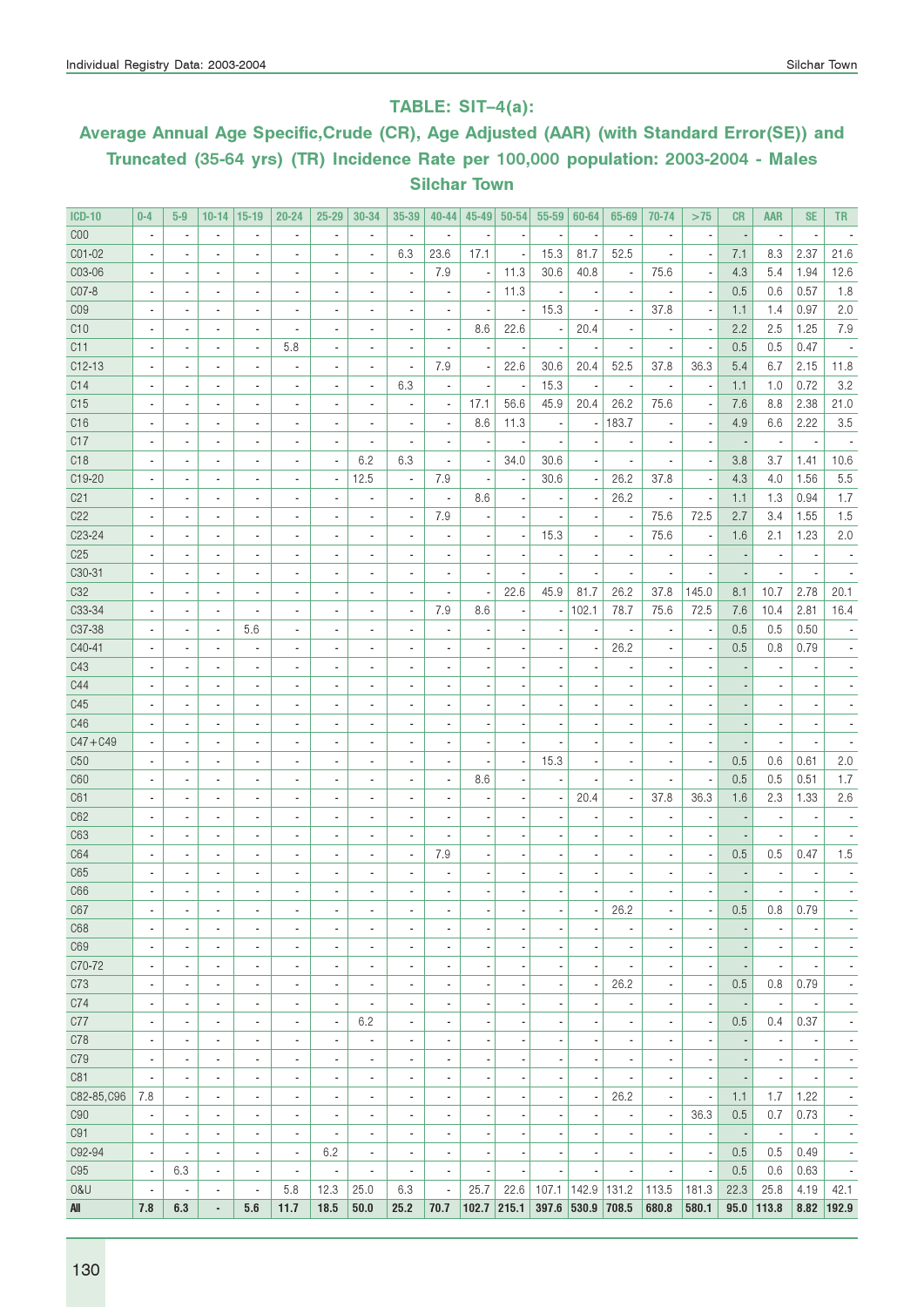### TABLE: SIT–4(b):

# Average Annual Age Specific,Crude (CR), Age Adjusted (AAR) (with Standard Error(SE)) and Truncated (35-64 yrs) (TR) Incidence Rate per 100,000 population: 2003-2004 - Females Silchar Town

| <b>ICD-10</b>   | $0 - 4$                  | $5-9$                    | $10 - 14$                | $15-19$                      | $20 - 24$                | $25 - 29$                | 30-34                        | 35-39                    | $40 - 44$                | $45 - 49$                | $50 - 54$                | 55-59                    | 60-64                    | 65-69                        | 70-74                    | >75                      | <b>CR</b>                | <b>AAR</b>               | <b>SE</b>                | TR.                          |
|-----------------|--------------------------|--------------------------|--------------------------|------------------------------|--------------------------|--------------------------|------------------------------|--------------------------|--------------------------|--------------------------|--------------------------|--------------------------|--------------------------|------------------------------|--------------------------|--------------------------|--------------------------|--------------------------|--------------------------|------------------------------|
| C <sub>00</sub> | $\blacksquare$           | $\blacksquare$           | $\overline{\phantom{a}}$ | $\overline{\phantom{a}}$     | $\overline{a}$           | ÷,                       |                              | ä,                       |                          |                          |                          |                          |                          | $\blacksquare$               | ä,                       | ٠.                       |                          | $\blacksquare$           |                          |                              |
| CO1-02          |                          |                          | $\overline{\phantom{a}}$ | ×,                           |                          |                          |                              |                          |                          | 10.1                     |                          |                          | 22.0                     |                              |                          | $\overline{\phantom{a}}$ | 1.1                      | 1.5                      | 1.07                     | 4.8                          |
| C03-06          | $\overline{\phantom{a}}$ | $\blacksquare$           | $\overline{\phantom{a}}$ | ä,                           | ÷,                       | $\overline{a}$           | ٠                            | ä,                       |                          | 40.4                     | 27.9                     | ÷,                       | 22.0                     | 25.2                         | $\overline{\phantom{a}}$ | ÷,                       | 4.5                      | 5.5                      | 1.95                     | 15.2                         |
| C07-8           | $\blacksquare$           | $\blacksquare$           | $\overline{\phantom{a}}$ | $\overline{\phantom{a}}$     | $\blacksquare$           | $\overline{a}$           | $\blacksquare$               | $\overline{\phantom{a}}$ | $\overline{\phantom{a}}$ |                          |                          | $\overline{\phantom{a}}$ | ÷,                       | $\overline{\phantom{a}}$     | 34.9                     | $\overline{\phantom{a}}$ | 0.6                      | 0.7                      | 0.70                     |                              |
| CO9             | $\overline{\phantom{a}}$ | $\blacksquare$           | $\overline{\phantom{a}}$ | $\overline{\phantom{a}}$     | $\blacksquare$           | $\overline{a}$           | $\blacksquare$               | $\overline{\phantom{a}}$ | ä,                       |                          |                          | $\overline{\phantom{a}}$ | ä,                       | $\overline{\phantom{a}}$     | $\blacksquare$           | $\overline{\phantom{a}}$ | ÷,                       | $\overline{\phantom{a}}$ | $\overline{a}$           |                              |
| C10             |                          | $\overline{\phantom{a}}$ | $\overline{\phantom{a}}$ | $\overline{\phantom{a}}$     | ٠                        | $\frac{1}{2}$            | ٠                            | ٠                        |                          |                          |                          |                          |                          | 25.2                         | $\overline{\phantom{a}}$ | $\overline{\phantom{a}}$ | 0.6                      | 0.8                      | 0.76                     |                              |
| C11             |                          |                          | $\overline{\phantom{a}}$ | ä,                           | $\overline{a}$           |                          |                              | ä,                       |                          |                          |                          |                          |                          |                              | ÷,                       | ÷,                       |                          | $\blacksquare$           |                          |                              |
| $C12-13$        |                          | $\overline{\phantom{a}}$ | $\overline{\phantom{a}}$ | ٠                            | $\blacksquare$           | $\overline{a}$           | $\overline{\phantom{a}}$     | ä,                       | $\overline{a}$           | 20.2                     |                          | 18.9                     |                          | $\blacksquare$               | ä,                       | $\overline{\phantom{a}}$ | 1.7                      | 2.0                      | 1.14                     | 6.3                          |
| C14             |                          | $\blacksquare$           | $\overline{\phantom{a}}$ | $\overline{\phantom{a}}$     | $\blacksquare$           | $\overline{a}$           | $\blacksquare$               | ä,                       | $\overline{\phantom{a}}$ |                          |                          |                          |                          |                              | 34.9                     | $\overline{\phantom{a}}$ | 0.6                      | 0.7                      | 0.70                     |                              |
| C15             |                          | $\blacksquare$           | $\overline{\phantom{a}}$ | $\overline{\phantom{a}}$     | $\blacksquare$           | ٠                        | ٠                            | $\overline{\phantom{a}}$ | 9.1                      | 30.3                     |                          | 75.5                     | 22.0                     | 100.7                        | 139.8                    | г.                       | 9.6                      | 12.1                     | 2.95                     | 20.2                         |
| C16             | $\overline{\phantom{a}}$ | $\blacksquare$           | $\overline{\phantom{a}}$ | $\blacksquare$               |                          | $\overline{a}$           |                              | ä,                       |                          | 20.2                     |                          |                          |                          | ä,                           | $\overline{a}$           | 31.8                     | 1.7                      | 1.8                      | 1.07                     | 3.9                          |
| C17             | $\blacksquare$           | $\blacksquare$           | $\overline{\phantom{a}}$ | $\sim$                       | $\blacksquare$           | $\blacksquare$           | $\blacksquare$               | ٠                        | $\overline{\phantom{a}}$ |                          |                          | $\overline{\phantom{a}}$ | $\overline{\phantom{a}}$ | $\blacksquare$               | $\overline{\phantom{a}}$ | ×                        |                          | $\overline{\phantom{a}}$ | $\overline{\phantom{a}}$ | $\overline{\phantom{a}}$     |
| C <sub>18</sub> | $\overline{\phantom{a}}$ | $\overline{\phantom{a}}$ | $\overline{\phantom{a}}$ | $\overline{\phantom{a}}$     | $\overline{\phantom{a}}$ | $\frac{1}{2}$            | $\blacksquare$               | ٠                        | $\overline{\phantom{a}}$ |                          |                          |                          |                          | $\qquad \qquad \blacksquare$ | $\overline{\phantom{a}}$ | г.                       |                          | $\overline{\phantom{a}}$ | $\overline{\phantom{a}}$ | $\overline{\phantom{a}}$     |
| C19-20          |                          |                          | ٠                        | ä,                           | 5.7                      |                          |                              |                          |                          |                          |                          | ×,                       | 22.0                     |                              |                          | ,                        | 1.1                      | 1.3                      | 0.99                     | 2.8                          |
| C <sub>21</sub> | $\overline{a}$           | $\blacksquare$           | $\overline{\phantom{a}}$ | ٠                            | $\overline{a}$           | $\overline{a}$           | ٠                            | ٠                        |                          |                          |                          |                          |                          | $\overline{\phantom{a}}$     | $\overline{\phantom{a}}$ |                          |                          | $\blacksquare$           |                          | $\overline{\phantom{a}}$     |
| C22             |                          | $\blacksquare$           | $\overline{\phantom{a}}$ | ٠                            | $\overline{\phantom{a}}$ |                          | $\overline{\phantom{a}}$     | ÷,                       |                          |                          |                          |                          |                          |                              |                          |                          |                          |                          |                          |                              |
| $C23-24$        |                          | $\blacksquare$           | $\overline{\phantom{a}}$ | $\qquad \qquad \blacksquare$ | $\blacksquare$           |                          | ٠                            | $\overline{\phantom{a}}$ | 27.2                     | 10.1                     | 13.9                     |                          |                          | 50.4                         | 34.9                     |                          | 4.5                      | 5.1                      | 1.83                     | 9.5                          |
| C <sub>25</sub> | $\overline{\phantom{a}}$ | $\blacksquare$           | $\blacksquare$           | $\overline{\phantom{a}}$     | $\blacksquare$           | $\overline{a}$           |                              | ä,                       | 9.1                      |                          |                          |                          | ä,                       | ä,                           |                          |                          | 0.6                      | 0.5                      | 0.54                     | 1.8                          |
| C30-31          | $\overline{\phantom{a}}$ | $\blacksquare$           | $\overline{\phantom{a}}$ | $\sim$                       | $\blacksquare$           | $\blacksquare$           | $\blacksquare$               | ٠                        | ä,                       |                          |                          | $\overline{\phantom{a}}$ | $\blacksquare$           | $\overline{\phantom{a}}$     | ٠                        | $\overline{\phantom{a}}$ | $\overline{\phantom{a}}$ | $\overline{\phantom{a}}$ | $\overline{\phantom{a}}$ |                              |
| C <sub>32</sub> | $\overline{\phantom{a}}$ | $\overline{\phantom{a}}$ | $\overline{\phantom{a}}$ | $\overline{\phantom{a}}$     | $\blacksquare$           | $\frac{1}{2}$            | $\blacksquare$               | ٠                        | ×,                       |                          |                          |                          |                          | 25.2                         | $\blacksquare$           | $\overline{\phantom{a}}$ | 0.6                      | 0.8                      | 0.76                     |                              |
| C33-34          |                          |                          | $\overline{\phantom{a}}$ | ä,                           |                          | ٠                        |                              | ÷,                       | $\overline{\phantom{a}}$ | 10.1                     |                          |                          |                          | 25.2                         |                          | $\overline{\phantom{a}}$ | 1.1                      | 1.4                      | 0.97                     | 2.0                          |
| C37-38          | $\overline{a}$           | $\blacksquare$           | $\overline{\phantom{a}}$ | $\overline{\phantom{a}}$     | $\overline{a}$           | ٠                        | ٠                            | ä,                       |                          |                          |                          |                          |                          | $\overline{\phantom{a}}$     |                          |                          |                          | $\blacksquare$           |                          |                              |
| C40-41          |                          | $\blacksquare$           | $\overline{\phantom{a}}$ | 10.8                         | $\blacksquare$           | $\overline{a}$           | ٠                            | ä,                       | ä,                       |                          |                          |                          |                          | $\overline{a}$               |                          | $\overline{\phantom{a}}$ | 1.1                      | 1.0                      | 0.69                     |                              |
| C43             |                          | $\blacksquare$           | $\overline{\phantom{m}}$ |                              | $\overline{a}$           |                          |                              |                          |                          |                          |                          |                          | 22.0                     |                              |                          |                          | 0.6                      | 0.9                      | 0.88                     | 2.8                          |
| C44             | $\overline{a}$           | $\blacksquare$           | $\overline{\phantom{a}}$ | $\overline{\phantom{a}}$     | $\blacksquare$           | $\overline{a}$           |                              | ä,                       |                          |                          |                          |                          |                          |                              |                          |                          |                          | $\blacksquare$           |                          |                              |
| C45             | $\blacksquare$           | $\blacksquare$           | $\overline{\phantom{a}}$ | ٠                            | $\blacksquare$           | $\blacksquare$           | $\overline{\phantom{a}}$     | ٠                        | ä,                       |                          |                          | $\overline{\phantom{a}}$ | $\blacksquare$           | $\overline{\phantom{a}}$     | ٠                        |                          |                          | $\blacksquare$           |                          |                              |
| C46             | $\overline{a}$           | $\overline{\phantom{a}}$ | $\overline{\phantom{a}}$ | $\overline{\phantom{a}}$     | $\blacksquare$           | $\overline{\phantom{a}}$ | $\overline{\phantom{a}}$     | $\overline{\phantom{a}}$ | ×,                       |                          |                          |                          | $\overline{\phantom{a}}$ | ٠                            | ä,                       | $\overline{\phantom{a}}$ |                          | $\overline{\phantom{a}}$ | $\overline{\phantom{a}}$ |                              |
| $C47 + C49$     |                          | $\blacksquare$           | $\overline{\phantom{a}}$ | $\qquad \qquad \blacksquare$ | $\blacksquare$           |                          |                              | ٠                        |                          |                          |                          |                          |                          | $\blacksquare$               | $\overline{\phantom{a}}$ |                          |                          | $\overline{\phantom{a}}$ |                          |                              |
| C50             | ٠                        | $\blacksquare$           | $\overline{\phantom{a}}$ | $\blacksquare$               | ä,                       | $\overline{\phantom{a}}$ | 13.5                         | 13.1                     | 27.2                     | 20.2                     | 69.7                     | 37.7                     |                          | $\overline{\phantom{a}}$     | 69.9                     | 31.8                     | 10.7                     | 11.5                     | 2.68                     | 27.8                         |
| C51             | ٠                        | $\blacksquare$           | $\overline{\phantom{a}}$ | $\blacksquare$               | $\overline{a}$           | $\overline{\phantom{a}}$ | $\blacksquare$               | $\blacksquare$           | 9.1                      |                          | ×,                       | ÷,                       | 22.0                     | $\overline{\phantom{a}}$     | $\overline{\phantom{a}}$ | $\overline{\phantom{a}}$ | 1.1                      | 1.4                      | 1.04                     | 4.6                          |
| C52             |                          |                          | $\overline{\phantom{a}}$ | $\qquad \qquad \blacksquare$ | $\overline{a}$           |                          |                              |                          |                          |                          |                          |                          |                          |                              |                          |                          |                          | $\overline{\phantom{a}}$ |                          |                              |
| C53             | $\overline{\phantom{a}}$ | $\blacksquare$           | $\overline{\phantom{a}}$ | ä,                           | $\blacksquare$           | 5.6                      | 13.5                         | 13.1                     | 36.2                     | 10.1                     | 41.8                     | 18.9                     |                          |                              | $\overline{\phantom{a}}$ | 63.5                     | 9.0                      | 8.9                      | 2.28                     | 20.7                         |
| C54             | $\overline{\phantom{a}}$ | $\blacksquare$           | $\overline{\phantom{a}}$ | $\overline{\phantom{a}}$     | $\blacksquare$           | $\overline{\phantom{m}}$ | $\blacksquare$               | $\overline{\phantom{a}}$ | $\overline{\phantom{a}}$ |                          |                          |                          |                          | $\blacksquare$               | ٠                        | ×                        | $\overline{\phantom{a}}$ | $\overline{\phantom{a}}$ | $\overline{\phantom{a}}$ |                              |
| C55             | $\overline{\phantom{a}}$ | $\overline{\phantom{a}}$ | $\overline{\phantom{a}}$ | $\overline{\phantom{a}}$     | $\blacksquare$           | $\overline{\phantom{a}}$ | $\overline{\phantom{a}}$     | ÷,                       | ×,                       |                          |                          | $\overline{\phantom{a}}$ | 22.0                     | $\overline{\phantom{a}}$     | $\overline{\phantom{a}}$ | $\overline{\phantom{a}}$ | 0.6                      | 0.9                      | 0.88                     | 2.8                          |
| C56             |                          | $\overline{\phantom{a}}$ | $\blacksquare$           | $\blacksquare$               | $\blacksquare$           | $\frac{1}{2}$            | 6.8                          | 6.5                      | $\overline{\phantom{a}}$ | 10.1                     |                          |                          |                          |                              |                          |                          | 2.2                      | 1.4                      | 0.83                     | 3.2                          |
| C57             |                          |                          | $\overline{\phantom{a}}$ | ä,                           | ×,                       | ٠                        |                              | ٠                        |                          |                          |                          |                          |                          |                              |                          |                          |                          |                          |                          |                              |
| C <sub>58</sub> | $\overline{a}$           | $\blacksquare$           | $\overline{\phantom{a}}$ | $\overline{\phantom{a}}$     | $\blacksquare$           | $\overline{a}$           | $\blacksquare$               | $\blacksquare$           |                          |                          |                          |                          |                          |                              |                          |                          |                          |                          |                          |                              |
| C64             |                          |                          | $\overline{\phantom{a}}$ | $\overline{\phantom{a}}$     |                          |                          |                              |                          |                          |                          |                          |                          |                          |                              |                          |                          |                          |                          |                          |                              |
| C65             |                          |                          |                          |                              |                          |                          |                              |                          |                          |                          |                          |                          |                          |                              |                          |                          |                          |                          |                          |                              |
| C66             | $\overline{\phantom{a}}$ | $\overline{\phantom{a}}$ | $\overline{\phantom{a}}$ | $\overline{\phantom{a}}$     | $\overline{\phantom{a}}$ | $\overline{\phantom{a}}$ | $\qquad \qquad \blacksquare$ | $\overline{\phantom{a}}$ | $\overline{\phantom{a}}$ | $\overline{a}$           | $\overline{\phantom{a}}$ | $\overline{\phantom{a}}$ | $\overline{\phantom{a}}$ | ٠                            | $\overline{\phantom{a}}$ | $\overline{a}$           | $\overline{\phantom{a}}$ | $\overline{\phantom{a}}$ | $\overline{\phantom{a}}$ | $\blacksquare$               |
| C67             | $\overline{\phantom{a}}$ | $\overline{\phantom{a}}$ | $\overline{\phantom{a}}$ | $\overline{\phantom{a}}$     | $\overline{\phantom{a}}$ | $\overline{\phantom{a}}$ | $\overline{\phantom{a}}$     | $\overline{\phantom{a}}$ | $\overline{\phantom{a}}$ | $\overline{\phantom{a}}$ | ×,                       | $\overline{\phantom{a}}$ | $\overline{\phantom{a}}$ | $\overline{\phantom{a}}$     | $\overline{\phantom{a}}$ | $\overline{\phantom{a}}$ | $\overline{\phantom{a}}$ | $\overline{\phantom{a}}$ | $\overline{\phantom{a}}$ | $\overline{\phantom{a}}$     |
| C68             | $\overline{\phantom{a}}$ | $\overline{\phantom{a}}$ | ٠                        | $\overline{\phantom{a}}$     | $\overline{\phantom{a}}$ | $\overline{\phantom{a}}$ | $\qquad \qquad \blacksquare$ | $\overline{\phantom{a}}$ | $\overline{\phantom{m}}$ | ٠                        | $\overline{\phantom{m}}$ | $\overline{\phantom{a}}$ | $\frac{1}{2}$            | $\blacksquare$               | $\overline{\phantom{a}}$ | г.                       | $\overline{\phantom{a}}$ | $\overline{\phantom{a}}$ | $\overline{\phantom{a}}$ | $\qquad \qquad \blacksquare$ |
| C69             | ٠                        | $\blacksquare$           | $\overline{\phantom{a}}$ | $\overline{\phantom{a}}$     | $\blacksquare$           | $\overline{\phantom{a}}$ | $\overline{\phantom{a}}$     | $\overline{\phantom{a}}$ | ÷,                       |                          |                          | $\overline{\phantom{a}}$ | $\overline{a}$           | $\overline{\phantom{a}}$     | $\overline{\phantom{a}}$ | ×,                       |                          | $\overline{\phantom{a}}$ | ×,                       | $\overline{\phantom{a}}$     |
| C70-72          | ٠                        | $\blacksquare$           | $\overline{\phantom{a}}$ | ٠                            | $\overline{\phantom{a}}$ | $\overline{\phantom{a}}$ | $\blacksquare$               | $\overline{\phantom{a}}$ | $\overline{\phantom{a}}$ | ٠                        | $\blacksquare$           | $\overline{\phantom{a}}$ | $\overline{\phantom{a}}$ | $\blacksquare$               | $\blacksquare$           | $\overline{\phantom{a}}$ | $\overline{a}$           | $\overline{\phantom{a}}$ | $\blacksquare$           | $\blacksquare$               |
| C73             | $\overline{\phantom{a}}$ | $\overline{\phantom{a}}$ | $\overline{\phantom{a}}$ | $\overline{\phantom{a}}$     | $\overline{\phantom{a}}$ | $\overline{\phantom{a}}$ | 6.8                          | $\overline{\phantom{a}}$ | $\overline{\phantom{a}}$ | ×                        |                          | $\overline{\phantom{a}}$ | ٠                        | $\overline{\phantom{a}}$     | 34.9                     | $\overline{\phantom{a}}$ | 1.1                      | 1.1                      | 0.81                     | $\overline{\phantom{a}}$     |
| C74             | $\blacksquare$           | $\overline{\phantom{a}}$ | $\blacksquare$           | ÷,                           | $\blacksquare$           | $\overline{\phantom{a}}$ | $\blacksquare$               | $\overline{\phantom{a}}$ | ÷,                       | ×                        | ×,                       | ÷                        | ÷                        | ä,                           | ÷,                       | $\overline{\phantom{a}}$ |                          | $\overline{\phantom{a}}$ |                          | $\overline{\phantom{a}}$     |
| C77             | $\overline{\phantom{a}}$ | $\overline{\phantom{a}}$ | $\overline{\phantom{a}}$ | $\overline{\phantom{a}}$     | $\overline{\phantom{a}}$ | $\overline{\phantom{a}}$ | $\overline{\phantom{a}}$     | $\overline{\phantom{a}}$ | ٠                        | $\overline{\phantom{a}}$ | $\blacksquare$           | $\overline{\phantom{a}}$ | $\overline{\phantom{a}}$ | ÷,                           | $\overline{\phantom{a}}$ | $\overline{\phantom{a}}$ | $\blacksquare$           | $\overline{\phantom{a}}$ | $\overline{\phantom{a}}$ | $\overline{\phantom{a}}$     |
| C78             | $\overline{\phantom{a}}$ | $\overline{\phantom{a}}$ | $\overline{\phantom{a}}$ | $\overline{\phantom{a}}$     | $\overline{\phantom{a}}$ | $\overline{\phantom{a}}$ | $\overline{\phantom{a}}$     | $\overline{\phantom{a}}$ | $\overline{\phantom{a}}$ | $\overline{\phantom{a}}$ | $\overline{\phantom{a}}$ | $\overline{\phantom{a}}$ | $\overline{\phantom{a}}$ | $\overline{\phantom{a}}$     | $\overline{\phantom{a}}$ | $\overline{\phantom{a}}$ | $\overline{\phantom{m}}$ | $\overline{\phantom{a}}$ | $\overline{\phantom{a}}$ | $\overline{\phantom{a}}$     |
| C79             | $\overline{\phantom{a}}$ | $\overline{\phantom{a}}$ | $\overline{\phantom{a}}$ | $\overline{\phantom{a}}$     | $\overline{\phantom{a}}$ | $\overline{\phantom{a}}$ | $\overline{\phantom{a}}$     | $\overline{\phantom{a}}$ | $\overline{\phantom{m}}$ | ,                        | ٠                        | $\overline{\phantom{a}}$ | $\frac{1}{2}$            | $\qquad \qquad \blacksquare$ | $\overline{\phantom{a}}$ | $\overline{\phantom{a}}$ | $\overline{\phantom{m}}$ | $\overline{\phantom{a}}$ | $\overline{\phantom{a}}$ | $\overline{\phantom{a}}$     |
| C81             | ä,                       | $\blacksquare$           | $\blacksquare$           | $\overline{\phantom{a}}$     | 5.7                      | $\blacksquare$           | $\overline{\phantom{a}}$     | $\overline{\phantom{a}}$ | ÷,                       |                          |                          | $\overline{\phantom{a}}$ |                          | $\overline{\phantom{a}}$     | $\frac{1}{2}$            | $\overline{\phantom{a}}$ | 0.6                      | 0.5                      | 0.46                     | $\overline{\phantom{a}}$     |
| C82-85, C96     | ٠                        | $\blacksquare$           | $\blacksquare$           | $\blacksquare$               | $\overline{\phantom{a}}$ | $\overline{\phantom{a}}$ | $\blacksquare$               | $\overline{\phantom{a}}$ | $\overline{\phantom{a}}$ | ٠                        |                          | $\overline{\phantom{a}}$ | 22.0                     | $\overline{\phantom{a}}$     | $\blacksquare$           | $\overline{\phantom{a}}$ | 0.6                      | 0.9                      | 0.88                     | 2.8                          |
| <b>C90</b>      | $\overline{\phantom{a}}$ | $\overline{\phantom{a}}$ | $\overline{\phantom{a}}$ | $\overline{\phantom{a}}$     | $\overline{\phantom{a}}$ | $\overline{a}$           | $\qquad \qquad \blacksquare$ | $\overline{\phantom{a}}$ | $\overline{\phantom{a}}$ |                          | 13.9                     | ÷                        | $\overline{a}$           | $\qquad \qquad \blacksquare$ | $\overline{\phantom{a}}$ | $\overline{\phantom{a}}$ | 0.6                      | 0.7                      | 0.70                     | 2.2                          |
| C91             | 8.1                      | $\blacksquare$           | ä,                       | ÷,                           | $\blacksquare$           | $\blacksquare$           | $\overline{\phantom{a}}$     | $\blacksquare$           | $\overline{\phantom{a}}$ | ×                        |                          | ÷,                       | Ĭ.                       | $\overline{\phantom{a}}$     | $\overline{\phantom{a}}$ | $\overline{\phantom{a}}$ | 0.6                      | 1.0                      | 0.97                     | $\overline{\phantom{a}}$     |
| C92-94          | $\overline{\phantom{a}}$ | $\overline{\phantom{a}}$ | $\overline{\phantom{a}}$ | $\overline{\phantom{a}}$     | 5.7                      | $\overline{\phantom{a}}$ | $\overline{\phantom{a}}$     | $\overline{\phantom{a}}$ | $\overline{\phantom{a}}$ | ٠                        |                          | $\overline{\phantom{a}}$ | $\overline{\phantom{a}}$ | $\overline{\phantom{a}}$     | $\overline{\phantom{a}}$ | $\overline{\phantom{a}}$ | 0.6                      | 0.5                      | 0.46                     | $\overline{\phantom{a}}$     |
| C <sub>95</sub> | $\overline{\phantom{a}}$ | $\overline{\phantom{a}}$ | $\overline{\phantom{a}}$ | $\overline{\phantom{a}}$     | $\overline{\phantom{a}}$ | $\overline{\phantom{a}}$ | $\overline{\phantom{a}}$     | $\overline{\phantom{a}}$ | $\overline{\phantom{a}}$ | $\overline{\phantom{a}}$ | ×,                       | $\overline{\phantom{a}}$ | $\blacksquare$           | $\overline{\phantom{a}}$     | $\overline{\phantom{a}}$ | $\overline{\phantom{a}}$ | $\overline{\phantom{a}}$ | $\overline{\phantom{a}}$ | $\overline{\phantom{a}}$ | $\overline{\phantom{a}}$     |
| 0&U             | $\overline{\phantom{a}}$ | $\overline{\phantom{a}}$ | $\overline{\phantom{a}}$ | ä,                           | $\blacksquare$           | $\overline{\phantom{a}}$ | $\overline{\phantom{a}}$     | $\overline{\phantom{a}}$ | $\blacksquare$           | 50.6                     | 13.9                     | ÷,                       | 22.0                     | 50.4                         | 69.9                     | 63.5                     | 7.3                      | 8.8                      | 2.45                     | 14.9                         |
| All             | 8.1                      | ٠                        | ٠                        | 10.8                         | 17.1                     | 5.6                      | 40.6                         | 32.6                     | 117.7                    | 232.5                    | 181.3                    | 150.9                    | 198.3                    | 302.1                        | 419.3                    | 190.6                    | 64.6                     | 73.5                     |                          | $7.01$   148.4               |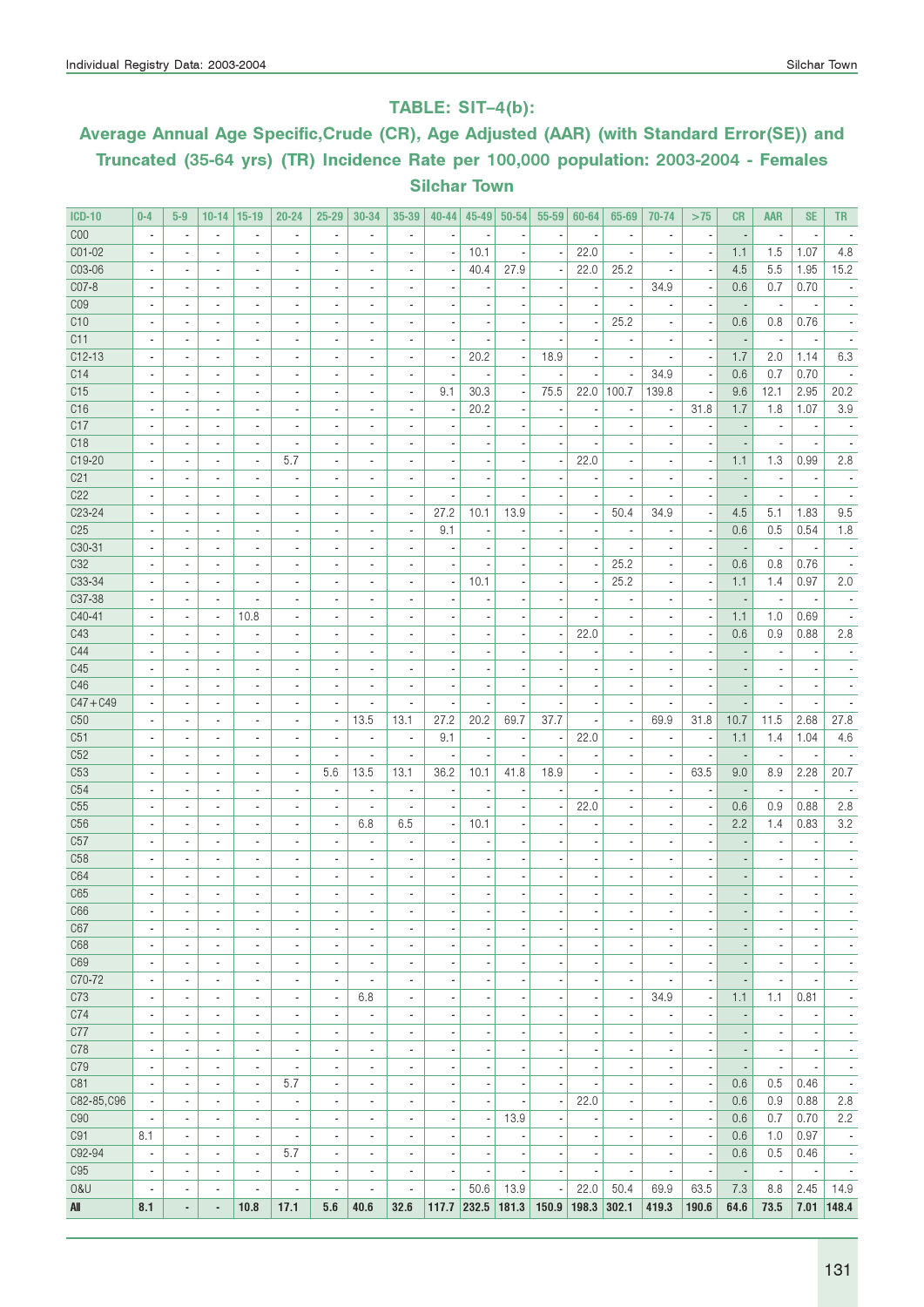#### TABLE: SIT-5(a): Number (#) and Proportion (%) of Cancers by Site (ICD-10) and Method of Diagnosis: 2003-2004 - Males Silchar Town

| $ICD-10$            | <b>Site</b>                           |                          | <b>Microscopic</b>       |                              | X-Ray / imaging          |                              | <b>Clinical</b>          |                          | <b>Others</b>            |                          | D.C.0                    | <b>Total</b>                 |                          |
|---------------------|---------------------------------------|--------------------------|--------------------------|------------------------------|--------------------------|------------------------------|--------------------------|--------------------------|--------------------------|--------------------------|--------------------------|------------------------------|--------------------------|
|                     |                                       | #                        | %                        | #                            | $\frac{9}{6}$            | #                            | %                        | #                        | $\frac{9}{6}$            | #                        | %                        | #                            | $\overline{\%}$          |
| C <sub>00</sub>     | Lip                                   | $\overline{\phantom{a}}$ | ÷,                       | ÷,                           | $\overline{\phantom{a}}$ | $\blacksquare$               | $\blacksquare$           | ÷,                       | $\overline{\phantom{a}}$ | ÷,                       |                          | ÷,                           |                          |
| C01-02              | Tongue                                | 9                        | 69.2                     | $\blacksquare$               | ÷,                       | $\overline{\phantom{a}}$     | $\overline{\phantom{a}}$ | ÷,                       | ÷,                       | 4                        | 30.8                     | 13                           | 100.0                    |
| C03-06              | Mouth                                 | 8                        | 100.0                    | $\blacksquare$               | $\blacksquare$           | ÷.                           | ÷                        | $\blacksquare$           | $\blacksquare$           | ÷.                       | ÷.                       | 8                            | 100.0                    |
| C07-8               | <b>Salivary Gland</b>                 | 1                        | 100.0                    | $\overline{\phantom{a}}$     | ÷,                       | $\overline{a}$               | $\overline{a}$           | ÷,                       | ÷,                       | ÷,                       | ä,                       | 1                            | 100.0                    |
| C <sub>09</sub>     | <b>Tonsil</b>                         | $\overline{c}$           | 100.0                    | $\overline{\phantom{a}}$     | ä,                       | ÷,                           |                          | ÷,                       | ÷,                       | ÷,                       |                          | $\overline{c}$               | 100.0                    |
| C <sub>10</sub>     | Oth. Oropharynx                       | 4                        | 100.0                    | $\overline{a}$               | ÷,                       | ÷,                           | $\blacksquare$           | ÷,                       | ÷,                       |                          |                          | 4                            | 100.0                    |
| C11                 | Nasopharynx                           | $\overline{\phantom{a}}$ |                          | $\overline{\phantom{a}}$     | ÷,                       | ٠                            | $\overline{a}$           | $\overline{a}$           | $\blacksquare$           | 1                        | 100.0                    | $\mathbf{1}$                 | 100.0                    |
| $C12-13$            | Hypopharynx                           | 8                        | 80.0                     | $\overline{\phantom{a}}$     | $\overline{\phantom{a}}$ | $\overline{\phantom{a}}$     | $\overline{a}$           | ÷,                       | $\overline{\phantom{a}}$ | $\mathbf{2}$             | 20.0                     | 10                           | 100.0                    |
| C <sub>14</sub>     | <b>Pharynx Unspecified</b>            | 1                        | 50.0                     | $\overline{\phantom{a}}$     | $\overline{\phantom{a}}$ | $\overline{\phantom{a}}$     | $\overline{\phantom{a}}$ | $\overline{a}$           | $\frac{1}{2}$            | 1                        | 50.0                     | $\overline{c}$               | 100.0                    |
| C15                 | Oesophagus                            | 12                       | 85.7                     | $\blacksquare$               | $\overline{\phantom{a}}$ | $\frac{1}{2}$                | $\overline{\phantom{a}}$ | $\overline{a}$           | ÷,                       | $\overline{c}$           | 14.3                     | 14                           | 100.0                    |
| C16                 | Stomach                               | 5                        | 55.6                     | $\blacksquare$               | $\overline{\phantom{a}}$ | $\blacksquare$               | $\overline{\phantom{a}}$ | $\blacksquare$           | ÷,                       | 4                        | 44.4                     | 9                            | 100.0                    |
| C17                 | <b>Small Intestine</b>                | ÷,                       | L,                       | ÷,                           | ÷,                       | $\overline{\phantom{a}}$     | $\overline{a}$           | ÷,                       | ÷,                       | $\blacksquare$           |                          | $\overline{\phantom{a}}$     |                          |
| C18                 | Colon                                 | 4                        | 57.1                     | $\overline{a}$               | $\overline{a}$           | $\overline{\phantom{a}}$     | $\overline{\phantom{a}}$ | $\overline{\phantom{a}}$ | $\blacksquare$           | 3                        | 42.9                     | $\overline{7}$               | 100.0                    |
| C19-20              | Rectum                                | 3                        | 37.5                     | $\overline{\phantom{a}}$     | $\overline{a}$           | $\overline{\phantom{a}}$     | $\overline{\phantom{a}}$ | $\overline{\phantom{a}}$ | $\overline{\phantom{a}}$ | 5                        | 62.5                     | 8                            | 100.0                    |
| C <sub>21</sub>     | Anus & Anal Canal                     | $\overline{c}$           | 100.0                    | $\overline{\phantom{a}}$     | ÷,                       | $\overline{\phantom{a}}$     | $\overline{\phantom{a}}$ | $\overline{\phantom{a}}$ | $\overline{\phantom{a}}$ | $\blacksquare$           |                          | $\overline{c}$               | 100.0                    |
| C22                 | Liver                                 | $\blacksquare$           |                          | $\overline{\phantom{a}}$     | $\sim$                   | $\overline{\phantom{a}}$     | $\overline{\phantom{a}}$ | $\sim$                   | $\blacksquare$           | 5                        | 100.0                    | 5                            | 100.0                    |
| C <sub>23</sub> -24 | Gallbladder etc.                      | 1                        | 33.3                     | $\blacksquare$               | ÷,                       | $\overline{a}$               | $\overline{a}$           | ÷,                       | ÷,                       | $\overline{c}$           | 66.7                     | 3                            | 100.0                    |
| C <sub>25</sub>     | Pancreas                              | $\overline{a}$           | $\blacksquare$           | $\overline{a}$               | ä,                       | ÷,                           |                          | ÷,                       | ÷,                       | $\blacksquare$           |                          | ä,                           |                          |
| C30-31              | Nose, Sinuses etc.                    |                          |                          | ÷,                           | $\overline{\phantom{a}}$ | $\sim$                       |                          | ÷,                       | ä,                       |                          |                          | $\overline{\phantom{a}}$     |                          |
| C <sub>32</sub>     | Larynx                                | 10                       | 66.7                     | $\overline{\phantom{a}}$     | ÷,                       | ٠                            | $\blacksquare$           | $\overline{\phantom{a}}$ | ÷,                       | 5                        | 33.3                     | 15                           | 100.0                    |
| C33-34              | Lung etc.                             | 7                        | 50.0                     | $\overline{\phantom{a}}$     | ÷,                       | $\overline{\phantom{a}}$     | $\overline{a}$           | ÷,                       | $\blacksquare$           | $\overline{7}$           | 50.0                     | 14                           | 100.0                    |
| C37-38              | <b>Other Thoracic Organs</b>          | 1                        | 100.0                    | $\blacksquare$               | $\blacksquare$           | $\overline{\phantom{a}}$     | $\overline{\phantom{a}}$ | $\sim$                   | $\blacksquare$           | $\blacksquare$           |                          | 1                            | 100.0                    |
| C40-41              | <b>Bone</b>                           | $\sim$                   | ä,                       | $\blacksquare$               | $\blacksquare$           | ÷,                           | ÷                        | $\blacksquare$           | ÷,                       | 1                        | 100.0                    | 1                            | 100.0                    |
| C43                 | Melanoma of Skin                      | $\overline{\phantom{a}}$ | L.                       | ÷,                           | $\blacksquare$           | $\overline{a}$               | $\overline{\phantom{a}}$ | ÷,                       | ÷,                       | $\mathbf{r}$             | ÷.                       | $\overline{\phantom{a}}$     | $\overline{\phantom{a}}$ |
| C44                 | <b>Other Skin</b>                     | ÷,                       | ÷,                       | L,                           | $\overline{\phantom{a}}$ | $\blacksquare$               | $\overline{a}$           | $\sim$                   | ÷,                       | ä,                       | ÷,                       | $\overline{\phantom{a}}$     |                          |
| C45                 | Mesothelioma                          | ÷.                       | $\blacksquare$           | ÷,                           | $\blacksquare$           | $\blacksquare$               | $\overline{\phantom{a}}$ | $\blacksquare$           | ÷,                       | ÷.                       | ä,                       | ä,                           |                          |
| C46                 | Kaposi Sarcoma                        | $\overline{\phantom{a}}$ | ÷,                       | $\overline{\phantom{a}}$     | $\overline{\phantom{a}}$ | $\blacksquare$               | $\overline{\phantom{a}}$ | $\overline{\phantom{a}}$ | ÷,                       | $\overline{\phantom{a}}$ | $\overline{\phantom{a}}$ | $\overline{\phantom{a}}$     |                          |
| $C47 + C49$         | Conn. & Soft Tissue                   | $\overline{\phantom{a}}$ |                          | ÷,                           | ÷,                       | ÷,                           | $\overline{\phantom{a}}$ | ÷,                       | ÷,                       | $\blacksquare$           | $\blacksquare$           | ä,                           |                          |
| C <sub>50</sub>     | <b>Breast</b>                         | 1                        | 100.0                    | $\overline{\phantom{a}}$     | $\sim$                   | $\blacksquare$               | $\overline{\phantom{a}}$ | $\sim$                   | $\blacksquare$           | $\blacksquare$           | $\overline{\phantom{a}}$ | 1                            | 100.0                    |
| C60                 | Penis                                 | $\mathbf{1}$             | 100.0                    | $\blacksquare$               | ÷,                       | ÷,                           | ÷.                       | $\blacksquare$           | ä,                       | ÷.                       | J.                       | $\mathbf{1}$                 | 100.0                    |
| C61                 | Prostate                              | 1                        | 33.3                     | ÷,                           | ä,                       | ÷,                           |                          | ä,                       | ÷,                       | 2                        | 66.7                     | 3                            | 100.0                    |
| C62                 | <b>Testis</b>                         |                          |                          | $\qquad \qquad \blacksquare$ | $\overline{a}$           | $\qquad \qquad \blacksquare$ |                          | ÷                        | ÷                        |                          |                          |                              |                          |
| C63                 | <b>Other Male Genital</b>             | $\overline{\phantom{a}}$ | $\overline{\phantom{a}}$ | $\frac{1}{2}$                | $\overline{a}$           | $\overline{\phantom{a}}$     | $\overline{\phantom{a}}$ | $\overline{\phantom{a}}$ | $\overline{\phantom{a}}$ | $\overline{a}$           | ÷                        | $\qquad \qquad \blacksquare$ |                          |
| C64                 | Kidney etc.                           |                          |                          | $\overline{a}$               |                          | $\overline{a}$               |                          |                          | $\overline{a}$           | 1                        | 100.0                    | 1                            | 100.0                    |
| C65                 | <b>Renal Pelvis</b>                   | $\blacksquare$           | $\overline{\phantom{a}}$ | ÷,                           | $\overline{\phantom{a}}$ | $\overline{\phantom{0}}$     | $\overline{\phantom{a}}$ | ٠                        | $\blacksquare$           | $\overline{\phantom{a}}$ | $\overline{\phantom{a}}$ | $\overline{\phantom{a}}$     | $\overline{\phantom{a}}$ |
| C66                 | Ureter                                | $\overline{\phantom{a}}$ | ÷,                       | ٠                            | $\blacksquare$           | $\blacksquare$               | $\overline{\phantom{a}}$ | $\overline{a}$           | ÷,                       | ÷,                       | $\overline{\phantom{a}}$ | $\overline{\phantom{a}}$     |                          |
| C67                 | <b>Bladder</b>                        | 1                        | 100.0                    | $\overline{\phantom{a}}$     | $\overline{\phantom{a}}$ | $\blacksquare$               | $\overline{\phantom{a}}$ | ÷,                       | ÷,                       | ÷,                       | $\blacksquare$           | 1                            | 100.0                    |
| C68                 | <b>Uns.Urinary Organs</b>             | $\blacksquare$           | $\blacksquare$           | $\overline{\phantom{a}}$     | $\blacksquare$           | $\blacksquare$               | $\blacksquare$           | $\blacksquare$           | ÷,                       | ÷,                       | $\blacksquare$           | $\blacksquare$               |                          |
| C69                 | Eye                                   | $\overline{\phantom{a}}$ | ÷,                       | $\blacksquare$               | ÷,                       | $\blacksquare$               | $\overline{\phantom{a}}$ | ÷,                       | ÷,                       | $\overline{a}$           | $\overline{\phantom{a}}$ | $\overline{\phantom{a}}$     | $\overline{\phantom{a}}$ |
| C70-72              | Brain, Nervous System                 | $\overline{\phantom{a}}$ |                          | ÷,                           | $\blacksquare$           | $\overline{\phantom{a}}$     | $\overline{\phantom{a}}$ | $\blacksquare$           | ÷,                       | $\blacksquare$           | $\overline{\phantom{a}}$ | $\blacksquare$               |                          |
| C73                 | <b>Thyroid</b>                        | 1                        | 100.0                    | $\blacksquare$               | $\blacksquare$           | $\blacksquare$               | $\overline{\phantom{a}}$ | $\overline{\phantom{a}}$ | ÷,                       | $\blacksquare$           | $\overline{\phantom{a}}$ | 1                            | 100.0                    |
| C74                 | <b>Adrenal Gland</b>                  | $\overline{\phantom{a}}$ | $\overline{a}$           | $\blacksquare$               | ÷,                       | ÷,                           | ÷,                       | $\overline{\phantom{a}}$ | ÷,                       | ÷,                       |                          | L.                           |                          |
| C77                 | Sec Lymph Nodes                       | $\blacksquare$           | ÷,                       | $\blacksquare$               | $\blacksquare$           | $\blacksquare$               | $\overline{\phantom{a}}$ | $\blacksquare$           | $\blacksquare$           | 1                        | 100.0                    | 1                            | 100.0                    |
| C78                 | Sec Resp & Digestive                  |                          |                          |                              |                          |                              |                          |                          |                          |                          |                          |                              |                          |
|                     |                                       | $\blacksquare$           | $\overline{\phantom{a}}$ | $\qquad \qquad \blacksquare$ | $\frac{1}{2}$            | $\overline{\phantom{a}}$     | $\frac{1}{2}$            | $\frac{1}{2}$            | $\frac{1}{2}$            | $\overline{\phantom{a}}$ | $\overline{\phantom{a}}$ | $\overline{\phantom{a}}$     | $\overline{\phantom{a}}$ |
| C79<br>C81          | Sec Others<br><b>Hodgkins Disease</b> | $\overline{\phantom{a}}$ | $\overline{\phantom{a}}$ | $\overline{\phantom{a}}$     | $\frac{1}{2}$            | $\overline{\phantom{a}}$     | $\overline{\phantom{a}}$ | $\frac{1}{2}$            | $\overline{\phantom{a}}$ | $\overline{\phantom{a}}$ | $\overline{\phantom{a}}$ | $\overline{\phantom{a}}$     | $\overline{\phantom{a}}$ |
|                     |                                       | $\blacksquare$           | ÷,                       | $\frac{1}{2}$                | $\frac{1}{2}$            | $\overline{\phantom{0}}$     | $\overline{\phantom{a}}$ | $\blacksquare$           | $\overline{\phantom{a}}$ | $\overline{\phantom{a}}$ | $\overline{\phantom{a}}$ | $\overline{\phantom{a}}$     | $\overline{\phantom{a}}$ |
| C82-85,C96          | <b>NHL</b>                            | 2                        | 100.0                    | $\blacksquare$               | $\blacksquare$           | $\blacksquare$               | $\overline{\phantom{a}}$ | $\overline{a}$           | ÷,                       | $\overline{\phantom{a}}$ | $\blacksquare$           | $\overline{c}$               | 100.0                    |
| C90                 | Multiple Myeloma                      | 1                        | 100.0                    | $\overline{\phantom{a}}$     | $\overline{\phantom{a}}$ | $\overline{\phantom{a}}$     | $\overline{\phantom{a}}$ | $\overline{a}$           | $\overline{a}$           |                          | $\blacksquare$           | $\mathbf{1}$                 | 100.0                    |
| C91                 | Lymphoid Leuk.                        | $\overline{\phantom{a}}$ |                          | $\overline{\phantom{a}}$     | $\frac{1}{2}$            | $\overline{\phantom{a}}$     | $\overline{\phantom{a}}$ | $\overline{\phantom{a}}$ | $\overline{a}$           | $\blacksquare$           | $\overline{\phantom{a}}$ | $\blacksquare$               |                          |
| C92-94              | Myeloid Leukaemia                     | 1                        | 100.0                    | $\blacksquare$               | ÷,                       | $\overline{\phantom{a}}$     | $\overline{\phantom{a}}$ | ÷,                       | ÷,                       | $\blacksquare$           | $\overline{\phantom{a}}$ | $\mathbf{1}$                 | 100.0                    |
| C95                 | Leukaemia Uns                         | 1                        | 100.0                    | $\blacksquare$               | $\overline{\phantom{a}}$ | $\blacksquare$               | $\overline{\phantom{a}}$ | $\overline{\phantom{a}}$ | ÷,                       | $\overline{\phantom{a}}$ |                          | $\mathbf{1}$                 | 100.0                    |
| <b>0&amp;U</b>      | Other and Uns                         | 8                        | 19.5                     | $\blacksquare$               | ÷,                       | $\blacksquare$               | $\overline{a}$           | $\blacksquare$           | $\blacksquare$           | 33                       | 80.5                     | 41                           | 100.0                    |
|                     | <b>All Sites</b>                      | 96                       | 54.9                     | $\overline{\phantom{a}}$     | $\frac{1}{2}$            | ä,                           | ٠                        | $\overline{\phantom{a}}$ | ÷,                       | 79                       | 45.1                     | 175                          | 100.0                    |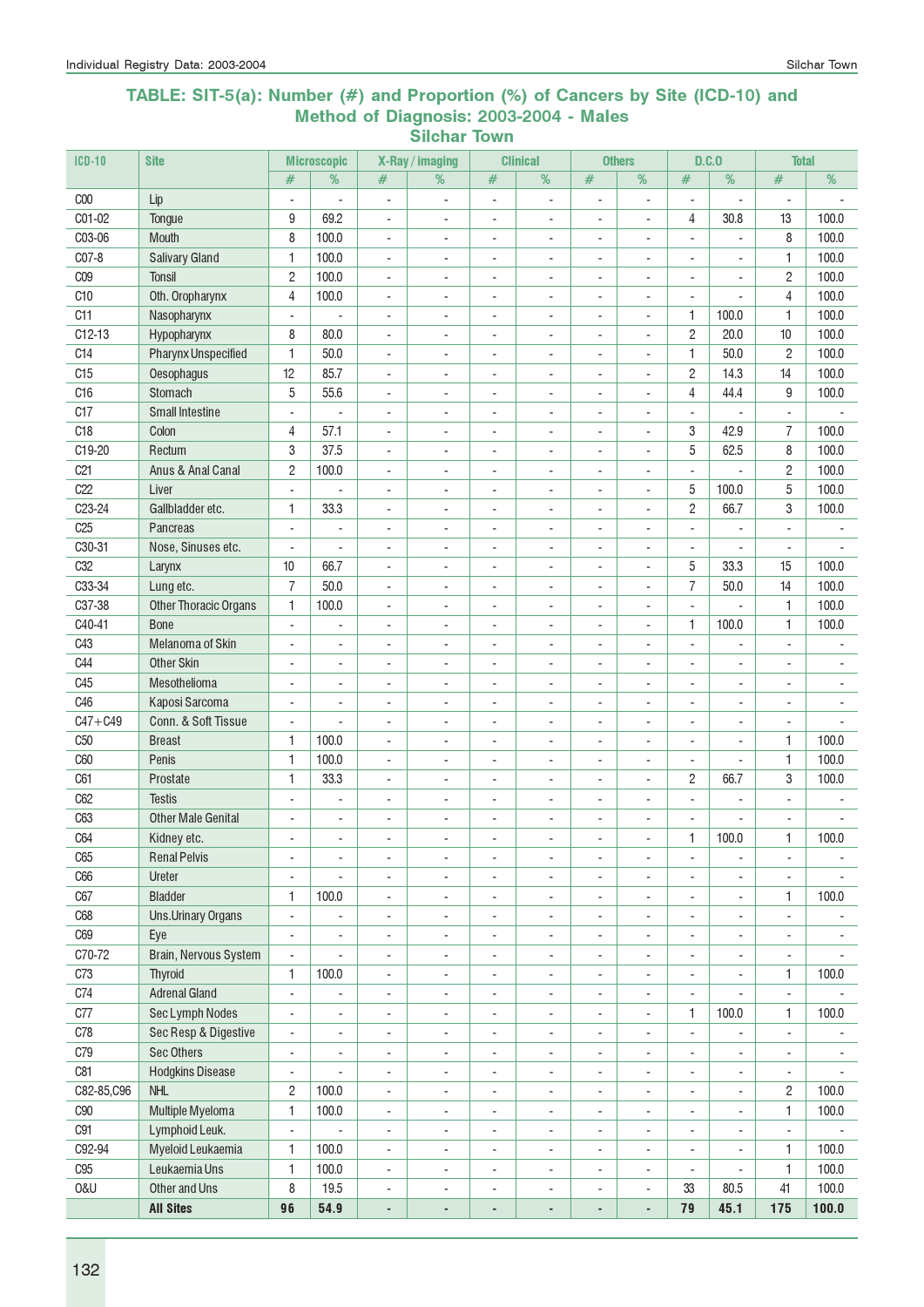#### TABLE: SIT-5(b): Number (#) and Proportion (%) of Cancers by Site (ICD-10) and Method of Diagnosis : 2003-2004 - Females Silchar Town

| $ICD-10$        | <b>Site</b>                            |                                                      | <b>Microscopic</b>                                   |                                                      | X-Ray / imaging                                      |                                            | <b>Clinical</b>               |                                                      | <b>Others</b>                  | D.C.0                              |                          | <b>Total</b>                               |                                            |
|-----------------|----------------------------------------|------------------------------------------------------|------------------------------------------------------|------------------------------------------------------|------------------------------------------------------|--------------------------------------------|-------------------------------|------------------------------------------------------|--------------------------------|------------------------------------|--------------------------|--------------------------------------------|--------------------------------------------|
|                 |                                        | #                                                    | $\frac{9}{6}$                                        | #                                                    | %                                                    | $\#$                                       | %                             | #                                                    | $\frac{9}{6}$                  | #                                  | %                        | #                                          | %                                          |
| C <sub>00</sub> | Lip                                    | $\overline{a}$                                       |                                                      | $\overline{a}$                                       |                                                      | ÷,                                         |                               | ÷,                                                   | $\overline{a}$                 |                                    |                          | ÷,                                         |                                            |
| $CO1-02$        | Tongue                                 | $\overline{c}$                                       | 100.0                                                | $\overline{\phantom{a}}$                             | $\overline{\phantom{a}}$                             | ÷,                                         | ÷,                            | $\overline{\phantom{a}}$                             | $\blacksquare$                 | $\overline{\phantom{a}}$           | $\overline{\phantom{a}}$ | $\overline{c}$                             | 100.0                                      |
| C03-06          | <b>Mouth</b>                           | 7                                                    | 87.5                                                 | $\blacksquare$                                       | $\overline{\phantom{a}}$                             | $\blacksquare$                             | $\mathbf{r}$                  | 1                                                    | 12.5                           | $\overline{\phantom{a}}$           | $\mathbf{r}$             | 8                                          | 100.0                                      |
| $CO7-8$         | <b>Salivary Gland</b>                  | 1                                                    | 100.0                                                | $\mathbf{r}$                                         | $\blacksquare$                                       | $\blacksquare$                             | $\blacksquare$                | $\blacksquare$                                       | ÷,                             | $\blacksquare$                     | $\blacksquare$           | 1                                          | 100.0                                      |
| C <sub>09</sub> | <b>Tonsil</b>                          | $\blacksquare$                                       | ÷.                                                   | $\blacksquare$                                       | $\sim$                                               | ÷,                                         | ÷,                            | $\sim$                                               | ÷,                             | $\sim$                             | ä,                       | $\overline{\phantom{a}}$                   |                                            |
| C10             | Oth. Oropharynx                        | 1                                                    | 100.0                                                | $\overline{\phantom{a}}$                             | $\overline{\phantom{a}}$                             | $\overline{\phantom{a}}$                   | $\overline{\phantom{a}}$      | $\overline{\phantom{a}}$                             | $\overline{\phantom{a}}$       | $\overline{\phantom{a}}$           | $\overline{a}$           | 1                                          | 100.0                                      |
| C11             | Nasopharynx                            | $\blacksquare$                                       |                                                      | $\overline{a}$                                       |                                                      | $\overline{\phantom{a}}$                   | L,                            | $\sim$                                               | ÷,                             |                                    |                          | $\mathbf{r}$                               |                                            |
| $C12-13$        | Hypopharynx                            | $\overline{c}$                                       | 66.7                                                 | $\blacksquare$                                       | $\blacksquare$                                       | $\blacksquare$                             | L.                            | $\blacksquare$                                       | $\blacksquare$                 | 1                                  | 33.3                     | 3                                          | 100.0                                      |
| C14             | <b>Pharynx Unspecified</b>             | $\overline{1}$                                       | 100.0                                                | $\overline{\phantom{a}}$                             | $\sim$                                               | $\sim$                                     | $\sim$                        | $\overline{\phantom{a}}$                             | $\overline{\phantom{a}}$       | ÷,                                 | $\sim$                   | 1                                          | 100.0                                      |
| C15             | Oesophagus                             | 11                                                   | 64.7                                                 | $\overline{\phantom{a}}$                             | $\blacksquare$                                       | $\overline{\phantom{a}}$                   | $\blacksquare$                | $\overline{\phantom{a}}$                             | $\overline{\phantom{a}}$       | 6                                  | 35.3                     | $\overline{17}$                            | 100.0                                      |
| C16             | Stomach                                | $\mathbf{2}$                                         | 66.7                                                 | $\blacksquare$                                       | $\blacksquare$                                       | $\sim$                                     | $\blacksquare$                | $\blacksquare$                                       | $\blacksquare$                 | 1                                  | 33.3                     | 3                                          | 100.0                                      |
| C17             | <b>Small Intestine</b>                 | $\blacksquare$                                       | $\blacksquare$                                       | $\blacksquare$                                       | $\blacksquare$                                       | $\blacksquare$                             | L.                            | $\blacksquare$                                       | $\blacksquare$                 | $\overline{\phantom{a}}$           |                          | $\bar{a}$                                  |                                            |
| C18             | Colon                                  | $\blacksquare$                                       |                                                      | $\overline{\phantom{a}}$                             | $\overline{\phantom{a}}$                             | $\overline{\phantom{a}}$                   | $\overline{\phantom{0}}$      | $\overline{\phantom{a}}$                             | $\overline{\phantom{a}}$       |                                    |                          | $\overline{\phantom{a}}$                   |                                            |
| C19-20          | Rectum                                 | 1                                                    | 50.0                                                 | $\overline{\phantom{a}}$                             | $\overline{\phantom{a}}$                             | $\overline{\phantom{a}}$                   | ÷,                            | $\overline{\phantom{a}}$                             | $\overline{\phantom{a}}$       | 1                                  | 50.0                     | $\overline{c}$                             | 100.0                                      |
| C <sub>21</sub> | Anus & Anal Canal                      | $\blacksquare$                                       | $\blacksquare$                                       | $\blacksquare$                                       | $\blacksquare$                                       | $\blacksquare$                             | L.                            | $\blacksquare$                                       | $\blacksquare$                 | $\overline{\phantom{a}}$           | ÷.                       | $\blacksquare$                             |                                            |
| C22<br>$C23-24$ | Liver<br>Gallbladder etc.              | $\overline{\phantom{a}}$                             | ÷.                                                   | $\blacksquare$                                       | $\sim$                                               | $\blacksquare$                             | $\overline{\phantom{a}}$      | $\blacksquare$                                       | ä,<br>12.5                     | $\blacksquare$<br>5                | ÷,<br>62.5               | $\blacksquare$                             | 100.0                                      |
| C <sub>25</sub> | Pancreas                               | 2                                                    | 25.0                                                 | $\overline{\phantom{a}}$                             | $\overline{\phantom{a}}$                             | $\overline{\phantom{a}}$                   | $\overline{\phantom{a}}$      | 1                                                    |                                | 1                                  |                          | 8<br>1                                     | 100.0                                      |
| C30-31          | Nose, Sinuses etc.                     | $\overline{\phantom{a}}$                             | ÷,                                                   | $\overline{\phantom{a}}$                             | $\overline{\phantom{a}}$                             | ÷,                                         | $\overline{\phantom{a}}$      | $\blacksquare$                                       | ÷,                             |                                    | 100.0                    |                                            |                                            |
| C32             | Larynx                                 | $\overline{\phantom{a}}$<br>1                        | 100.0                                                | $\overline{\phantom{a}}$<br>$\overline{\phantom{a}}$ | $\overline{\phantom{a}}$<br>$\blacksquare$           | $\overline{\phantom{a}}$<br>$\sim$         | $\overline{\phantom{0}}$<br>÷ | $\overline{\phantom{a}}$<br>$\sim$                   | ÷,<br>$\overline{\phantom{a}}$ | $\overline{\phantom{a}}$<br>÷      | $\overline{a}$           | $\overline{\phantom{a}}$<br>1              | 100.0                                      |
| C33-34          | Lung etc.                              | $\mathbf{2}$                                         | 100.0                                                | $\blacksquare$                                       | $\sim$                                               | ÷,                                         | L,                            | $\sim$                                               | ÷,                             | ÷,                                 | ÷,                       | $\overline{c}$                             | 100.0                                      |
| C37-38          | <b>Other Thoracic Organs</b>           | $\blacksquare$                                       |                                                      | $\overline{\phantom{a}}$                             |                                                      | $\overline{\phantom{a}}$                   | L,                            | $\sim$                                               | $\overline{\phantom{a}}$       | ÷,                                 | ÷,                       | $\blacksquare$                             |                                            |
| $C40-41$        | <b>Bone</b>                            | $\overline{c}$                                       | 100.0                                                | $\overline{\phantom{a}}$                             | ÷.                                                   | $\sim$                                     | $\overline{a}$                | $\sim$                                               | $\overline{\phantom{a}}$       | ÷                                  | $\overline{a}$           | $\overline{c}$                             | 100.0                                      |
| C43             | Melanoma of Skin                       | $\mathbf{1}$                                         | 100.0                                                | $\mathbf{r}$                                         | $\overline{\phantom{a}}$                             | $\overline{\phantom{a}}$                   | $\blacksquare$                | ä,                                                   | ÷,                             | $\overline{a}$                     | $\overline{a}$           | 1                                          | 100.0                                      |
| C44             | <b>Other Skin</b>                      | $\blacksquare$                                       | $\blacksquare$                                       | $\blacksquare$                                       | $\sim$                                               | $\blacksquare$                             | ÷,                            | $\blacksquare$                                       | ÷.                             | $\blacksquare$                     | ä,                       | $\blacksquare$                             | $\blacksquare$                             |
| C45             | Mesothelioma                           | $\overline{\phantom{a}}$                             | $\overline{\phantom{a}}$                             | $\qquad \qquad \blacksquare$                         | $\overline{\phantom{a}}$                             | $\overline{a}$                             | $\overline{\phantom{a}}$      | $\overline{\phantom{a}}$                             | ٠                              | $\overline{\phantom{a}}$           |                          | $\blacksquare$                             |                                            |
| C46             | Kaposi Sarcoma                         | $\blacksquare$                                       | $\sim$                                               | $\overline{\phantom{a}}$                             | $\overline{\phantom{a}}$                             | $\overline{\phantom{a}}$                   | ÷,                            | $\overline{\phantom{a}}$                             | ÷,                             | $\blacksquare$                     | ÷,                       | $\overline{\phantom{a}}$                   |                                            |
| $C47 + C49$     | Conn. & Soft Tissue                    | $\blacksquare$                                       | $\mathbf{r}$                                         | $\blacksquare$                                       | $\blacksquare$                                       | $\blacksquare$                             | L.                            | $\blacksquare$                                       | ä,                             | $\mathbf{r}$                       | $\mathbf{r}$             | $\mathbf{r}$                               |                                            |
| C <sub>50</sub> | <b>Breast</b>                          | 16                                                   | 84.2                                                 | $\overline{\phantom{a}}$                             | $\overline{\phantom{a}}$                             | $\overline{\phantom{a}}$                   | ÷,                            | $\overline{\phantom{a}}$                             | $\overline{\phantom{a}}$       | 3                                  | 15.8                     | 19                                         | 100.0                                      |
| C51             | Vulva                                  | $\overline{c}$                                       | 100.0                                                | $\overline{\phantom{a}}$                             | $\overline{\phantom{a}}$                             | $\overline{\phantom{a}}$                   | $\overline{\phantom{a}}$      | $\overline{\phantom{a}}$                             | $\overline{\phantom{a}}$       | ÷,                                 | $\sim$                   | $\overline{c}$                             | 100.0                                      |
| C52             | Vagina                                 | $\blacksquare$                                       | $\overline{a}$                                       | $\blacksquare$                                       | $\overline{\phantom{a}}$                             | $\blacksquare$                             | $\overline{\phantom{a}}$      | $\overline{\phantom{a}}$                             | $\blacksquare$                 | $\blacksquare$                     | $\sim$                   | $\blacksquare$                             |                                            |
| C <sub>53</sub> | <b>Cervix Uteri</b>                    | 16                                                   | 100.0                                                | $\blacksquare$                                       | $\sim$                                               | $\blacksquare$                             | ÷,                            | $\sim$                                               | ÷,                             | $\sim$                             | ÷,                       | 16                                         | 100.0                                      |
| C54             | <b>Corpus Uteri</b>                    | $\overline{\phantom{a}}$                             |                                                      | $\overline{\phantom{a}}$                             | $\overline{\phantom{a}}$                             | $\overline{\phantom{a}}$                   | $\overline{\phantom{0}}$      | $\overline{\phantom{a}}$                             | $\overline{\phantom{a}}$       | $\overline{\phantom{a}}$           | $\overline{\phantom{a}}$ | $\overline{\phantom{a}}$                   |                                            |
| C <sub>55</sub> | <b>Uterus Unspecified</b>              | 1                                                    | 100.0                                                | $\overline{a}$                                       | $\blacksquare$                                       | $\overline{a}$                             | ÷,                            | $\overline{\phantom{a}}$                             | $\overline{\phantom{a}}$       | $\overline{\phantom{a}}$           |                          | 1                                          | 100.0                                      |
| C56             | Ovary etc.                             | 3                                                    | 75.0                                                 | $\blacksquare$                                       | $\sim$                                               | ÷,                                         | L,                            | $\overline{a}$                                       | ÷,                             | 1                                  | 25.0                     | 4                                          | 100.0                                      |
| C57             | <b>Other Female Genital</b>            | $\overline{a}$                                       | ÷.                                                   | $\overline{\phantom{a}}$                             | ÷.                                                   | $\overline{\phantom{a}}$                   | $\sim$                        | $\sim$                                               | ÷.                             | ÷.                                 | $\overline{a}$           | $\sim$                                     | $\sim$                                     |
| C58             | Placenta                               |                                                      |                                                      |                                                      |                                                      |                                            | $\overline{\phantom{0}}$      | $\overline{\phantom{a}}$                             | ۰                              | $\overline{\phantom{a}}$           | $\overline{\phantom{a}}$ | $\overline{\phantom{a}}$                   |                                            |
| C64             | Kidney etc.                            | $\overline{\phantom{a}}$                             | $\overline{\phantom{a}}$                             | $\overline{\phantom{a}}$                             | $\overline{\phantom{a}}$                             | $\overline{\phantom{a}}$                   | $\overline{\phantom{a}}$      | $\overline{\phantom{a}}$                             | $\overline{\phantom{a}}$       | $\overline{\phantom{a}}$           | $\overline{\phantom{a}}$ | $\overline{\phantom{a}}$                   | $\overline{\phantom{a}}$                   |
| C65             | <b>Renal Pelvis</b>                    | $\overline{\phantom{a}}$                             | $\overline{\phantom{a}}$                             | $\overline{\phantom{a}}$                             | $\overline{\phantom{a}}$                             | $\blacksquare$                             | $\overline{\phantom{a}}$      | $\overline{\phantom{a}}$                             | ÷,                             | $\overline{\phantom{a}}$           | $\overline{\phantom{a}}$ | $\overline{\phantom{a}}$                   | $\overline{\phantom{a}}$                   |
| C66             | Ureter                                 | $\blacksquare$                                       | $\overline{\phantom{a}}$                             | $\overline{\phantom{a}}$                             | $\overline{\phantom{a}}$                             | $\blacksquare$                             | $\overline{\phantom{a}}$      | $\overline{\phantom{a}}$                             | $\overline{\phantom{a}}$       | $\blacksquare$                     | ÷,                       | $\overline{\phantom{a}}$                   | $\overline{\phantom{a}}$                   |
| C67             | <b>Bladder</b>                         | $\blacksquare$                                       | $\blacksquare$                                       | $\blacksquare$                                       | $\blacksquare$                                       | $\blacksquare$                             | ÷,                            | $\blacksquare$                                       | ÷,                             | $\overline{\phantom{a}}$           | ÷,                       | $\blacksquare$                             | $\overline{\phantom{a}}$                   |
| C68             | <b>Uns.Urinary Organs</b>              | $\overline{\phantom{a}}$                             | $\overline{\phantom{a}}$                             | $\overline{\phantom{a}}$                             | $\overline{\phantom{a}}$                             | $\overline{\phantom{a}}$                   | ÷,                            | $\overline{\phantom{a}}$                             | $\overline{\phantom{a}}$       | $\overline{\phantom{a}}$           | $\blacksquare$           | $\overline{\phantom{a}}$                   | $\overline{\phantom{a}}$                   |
| C69             | Eye                                    | $\overline{\phantom{a}}$                             | $\overline{\phantom{a}}$                             | $\overline{\phantom{a}}$                             | $\overline{\phantom{a}}$                             | $\overline{\phantom{a}}$                   | $\overline{\phantom{a}}$      | $\overline{\phantom{a}}$                             | $\overline{\phantom{a}}$       | $\blacksquare$                     | $\overline{\phantom{a}}$ | $\overline{\phantom{a}}$                   | $\blacksquare$                             |
| $C70-72$        | Brain, Nervous System                  | ÷,                                                   | $\overline{\phantom{a}}$                             | $\blacksquare$                                       | $\overline{\phantom{a}}$                             | $\blacksquare$                             | $\overline{\phantom{a}}$      | $\overline{\phantom{a}}$                             | $\overline{\phantom{a}}$       | $\blacksquare$                     | $\overline{\phantom{a}}$ | $\overline{\phantom{a}}$                   | $\blacksquare$                             |
| C73             | <b>Thyroid</b><br><b>Adrenal Gland</b> | 2                                                    | 100.0                                                | $\blacksquare$                                       | $\overline{\phantom{a}}$                             | $\overline{\phantom{a}}$                   | $\overline{\phantom{a}}$      | $\overline{\phantom{a}}$                             | $\overline{\phantom{a}}$       | $\overline{\phantom{a}}$           | ÷,                       | $\overline{c}$                             | 100.0                                      |
| C74<br>C77      | Sec Lymph Nodes                        | $\blacksquare$                                       |                                                      | ۰                                                    | $\overline{\phantom{a}}$                             | $\overline{\phantom{a}}$                   | $\overline{\phantom{a}}$      | $\overline{\phantom{a}}$                             | ۰                              | $\overline{\phantom{a}}$<br>$\sim$ | $\mathbf{r}$             | $\blacksquare$                             |                                            |
| C78             | Sec Resp & Digestive                   | $\overline{\phantom{a}}$<br>$\overline{\phantom{a}}$ | $\overline{\phantom{a}}$<br>$\overline{\phantom{a}}$ | $\overline{\phantom{a}}$<br>$\blacksquare$           | $\overline{\phantom{a}}$<br>$\overline{\phantom{a}}$ | $\overline{\phantom{a}}$<br>$\blacksquare$ | ÷,<br>$\blacksquare$          | $\overline{\phantom{a}}$<br>$\overline{\phantom{a}}$ | $\overline{\phantom{a}}$<br>÷, | $\blacksquare$                     | $\blacksquare$           | $\overline{\phantom{a}}$<br>$\blacksquare$ | $\overline{\phantom{a}}$<br>$\blacksquare$ |
| C79             | <b>Sec Others</b>                      | $\overline{\phantom{a}}$                             | $\overline{\phantom{a}}$                             | $\overline{\phantom{a}}$                             | $\overline{\phantom{a}}$                             | $\overline{\phantom{a}}$                   | ÷,                            | $\overline{\phantom{a}}$                             | $\frac{1}{2}$                  | $\overline{\phantom{a}}$           | $\overline{\phantom{a}}$ | $\overline{\phantom{a}}$                   |                                            |
| C81             | <b>Hodgkins Disease</b>                | 1                                                    | 100.0                                                | $\blacksquare$                                       | $\overline{\phantom{a}}$                             | $\overline{\phantom{a}}$                   | $\overline{\phantom{a}}$      | $\overline{\phantom{a}}$                             | ۰                              | $\overline{\phantom{a}}$           | $\overline{\phantom{a}}$ | 1                                          | 100.0                                      |
| C82-85,C96      | NHL                                    | $\overline{1}$                                       | 100.0                                                | $\blacksquare$                                       | $\overline{\phantom{a}}$                             | $\sim$                                     | $\overline{\phantom{a}}$      | $\overline{\phantom{a}}$                             | $\blacksquare$                 | $\blacksquare$                     | $\blacksquare$           | 1                                          | 100.0                                      |
| C90             | Multiple Myeloma                       | $\overline{1}$                                       | 100.0                                                | $\blacksquare$                                       | $\overline{\phantom{a}}$                             | $\overline{\phantom{a}}$                   | ÷.                            | $\blacksquare$                                       | ÷.                             | $\blacksquare$                     | $\blacksquare$           | 1                                          | 100.0                                      |
| C91             | Lymphoid Leuk.                         | $\mathbf{1}$                                         | 100.0                                                | $\overline{\phantom{a}}$                             | $\overline{\phantom{a}}$                             | ÷,                                         | ÷,                            | $\overline{\phantom{a}}$                             | ÷                              |                                    |                          | 1                                          | 100.0                                      |
| C92-94          | Myeloid Leukaemia                      | $\mathbf{1}$                                         | 100.0                                                | $\blacksquare$                                       | $\overline{\phantom{a}}$                             | ÷,                                         | ÷,                            | $\overline{\phantom{a}}$                             | $\overline{\phantom{a}}$       | $\overline{\phantom{a}}$           |                          | 1                                          | 100.0                                      |
| C <sub>95</sub> | Leukaemia Uns                          | $\overline{\phantom{a}}$                             |                                                      | $\overline{\phantom{a}}$                             | $\overline{\phantom{a}}$                             | $\overline{\phantom{a}}$                   | $\overline{\phantom{a}}$      | $\overline{\phantom{a}}$                             | $\overline{\phantom{a}}$       | $\overline{\phantom{a}}$           |                          | $\overline{\phantom{a}}$                   |                                            |
| <b>0&amp;U</b>  | Other and Uns                          | 9                                                    | 69.2                                                 | $\overline{\phantom{a}}$                             | $\overline{\phantom{a}}$                             | $\overline{\phantom{a}}$                   | $\overline{\phantom{a}}$      | $\overline{\phantom{a}}$                             |                                | 4                                  | 30.8                     | 13                                         | 100.0                                      |
|                 | <b>All Sites</b>                       | 90                                                   | 78.3                                                 | $\overline{\phantom{a}}$                             | ÷,                                                   | ÷,                                         | ÷,                            | $\mathbf{2}$                                         | 1.7                            | 23                                 | 20.0                     | 115                                        | 100.0                                      |
|                 |                                        |                                                      |                                                      |                                                      |                                                      |                                            |                               |                                                      |                                |                                    |                          |                                            |                                            |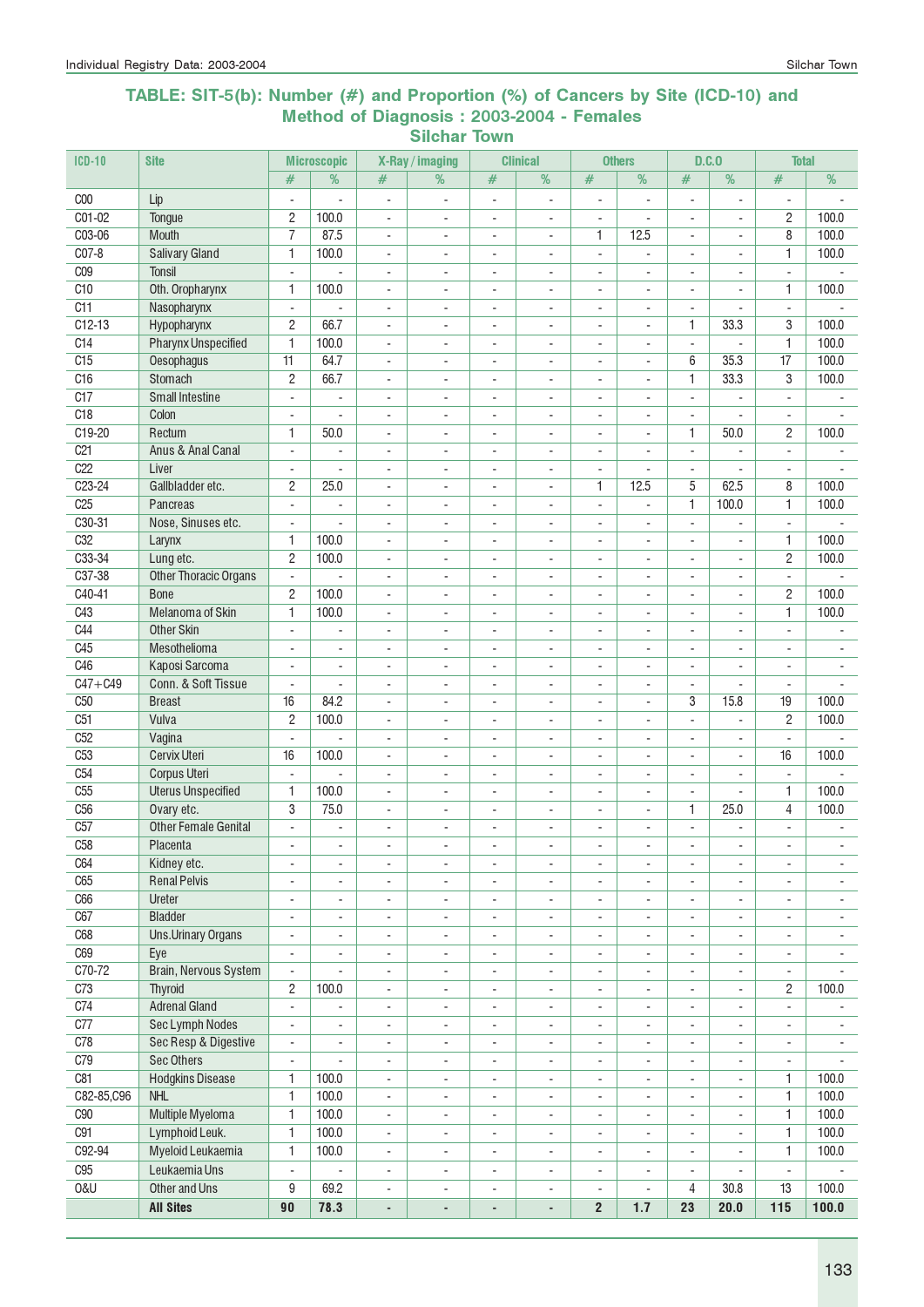# TABLE: SIT-6(a): Number (#) and Proportion (%) of Cancers by Site (ICD-9) and Detailed Microscopic Diagnosis, 2003-2004 - Males : Silchar Town

| <b>ICD-10</b>   | <b>Site</b>                |                          | Pri. Hist                | Sec. Hist                |                              | <b>Cytology</b>          |                | <b>Blood Film</b>        |                          | <b>Bone Marrow</b>       |                          | <b>Others</b>            |                              | <b>Total</b>             |                          |
|-----------------|----------------------------|--------------------------|--------------------------|--------------------------|------------------------------|--------------------------|----------------|--------------------------|--------------------------|--------------------------|--------------------------|--------------------------|------------------------------|--------------------------|--------------------------|
|                 |                            | #                        | $\%$                     | #                        | $\%$                         | #                        | $\%$           | #                        | $\%$                     | #                        | $\%$                     | $\#$                     | $\%$                         | #                        | $\%$                     |
| C <sub>00</sub> | Lip                        |                          |                          | $\overline{a}$           | ÷                            | $\overline{\phantom{a}}$ |                | $\overline{a}$           | $\overline{\phantom{a}}$ |                          | $\overline{a}$           | $\overline{\phantom{a}}$ | ٠                            | $\overline{\phantom{a}}$ |                          |
| C01-02          | Tongue                     | 6                        | 46.2                     | $\overline{a}$           | ÷,                           | 3                        | 23.1           | ÷,                       |                          |                          | ÷,                       | 4                        | 30.8                         | 13                       | 100.0                    |
| C03-06          | Mouth                      | 6                        | 75.0                     | ÷,                       | ä,                           | $\overline{c}$           | 25.0           |                          |                          |                          | $\overline{\phantom{a}}$ |                          |                              | 8                        | 100.0                    |
| $C07-8$         | Salivary Gland             |                          |                          | ÷,                       | ÷,                           | 1                        | 100.0          |                          |                          |                          | $\overline{a}$           | ä,                       |                              | 1                        | 100.0                    |
| C <sub>09</sub> | Tonsil                     | 2                        | 100.0                    | ÷,                       | $\overline{\phantom{a}}$     | ÷,                       |                |                          |                          |                          | ÷,                       | ÷,                       |                              | $\overline{2}$           | 100.0                    |
| C10             | Oth. Oropharynx            | 2                        | 50.0                     | ÷,                       | ä,                           | $\overline{c}$           | 50.0           | ÷,                       |                          |                          | $\overline{\phantom{a}}$ | ÷,                       |                              | 4                        | 100.0                    |
| C <sub>11</sub> | Nasopharynx                | $\blacksquare$           |                          | ÷,                       | ä,                           | $\blacksquare$           |                | $\overline{\phantom{a}}$ | ÷.                       | $\sim$                   | $\overline{\phantom{a}}$ | 1                        | 100.0                        | 1                        | 100.0                    |
| $C12-13$        | Hypopharynx                | 6                        | 60.0                     | ÷,                       | ä,                           | $\overline{2}$           | 20.0           |                          |                          |                          | $\overline{\phantom{a}}$ | $\overline{c}$           | 20.0                         | 10                       | 100.0                    |
| C <sub>14</sub> | <b>Pharynx Unspecified</b> | 1                        | 50.0                     | ÷,                       |                              | L.                       |                |                          |                          |                          |                          | $\mathbf{1}$             | 50.0                         | $\overline{2}$           | 100.0                    |
| C15             | Oesophagus                 | 8                        | 57.1                     | ÷,                       | L,                           | 4                        | 28.6           |                          |                          |                          | $\overline{\phantom{a}}$ | $\overline{c}$           | 14.3                         | 14                       | 100.0                    |
| C16             | Stomach                    | 5                        | 55.6                     | ÷,                       | $\overline{a}$               | ÷,                       |                |                          |                          |                          | $\blacksquare$           | $\overline{4}$           | 44.4                         | 9                        | 100.0                    |
| C17             | Small Intestine            |                          | $\overline{\phantom{a}}$ | $\overline{a}$           | ÷                            | $\overline{a}$           | ÷              |                          |                          |                          | $\overline{\phantom{a}}$ | $\overline{\phantom{a}}$ | ٠                            | $\overline{\phantom{a}}$ |                          |
| C <sub>18</sub> | Colon                      | 4                        | 57.1                     | $\overline{a}$           | ÷                            | $\blacksquare$           | ۰              | ٠                        |                          |                          | $\overline{a}$           | 3                        | 42.9                         | 7                        | 100.0                    |
| C19-20          | Rectum                     | 3                        | 37.5                     | $\overline{a}$           | ÷                            | $\overline{\phantom{a}}$ | ٠              | $\blacksquare$           |                          |                          | $\overline{a}$           | 5                        | 62.5                         | 8                        | 100.0                    |
| C <sub>21</sub> | Anus & Anal Canal          | 2                        | 100.0                    | ÷,                       | $\overline{a}$               |                          |                |                          |                          |                          | $\overline{a}$           | $\overline{\phantom{a}}$ |                              | $\overline{2}$           | 100.0                    |
| C22             | Liver                      |                          |                          | ÷,                       | L,                           |                          |                |                          |                          |                          | ÷,                       | 5                        | 100.0                        | 5                        | 100.0                    |
| C23-24          | Gallbladder etc.           |                          |                          | $\overline{a}$           | ÷                            | 1                        | 33.3           |                          |                          |                          | $\overline{a}$           | $\overline{2}$           | 66.7                         | 3                        | 100.0                    |
| C <sub>25</sub> | Pancreas                   |                          |                          | ÷,                       | ÷                            |                          |                |                          |                          |                          | $\overline{a}$           | $\overline{\phantom{a}}$ |                              |                          |                          |
| C30-31          | Nose, Sinuses etc.         | ÷,                       |                          | ÷,                       | ä,                           |                          | ä,             |                          |                          |                          | $\overline{\phantom{a}}$ | ÷,                       |                              | $\blacksquare$           |                          |
| C <sub>32</sub> | Larynx                     | 10                       | 66.7                     | ÷,                       | $\overline{a}$               | $\blacksquare$           |                | ä,                       |                          | $\sim$                   | $\overline{\phantom{a}}$ | 5                        | 33.3                         | 15                       | 100.0                    |
| C33-34          | Lung etc.                  | 1                        | 7.1                      | ä,                       | ÷                            | 6                        | 42.9           |                          |                          |                          | $\overline{a}$           | $\overline{1}$           | 50.0                         | 14                       | 100.0                    |
| C37-38          | Other Thoracic Organs      | ÷,                       |                          |                          |                              | 1                        | 100.0          |                          |                          |                          |                          | L.                       |                              | 1                        | 100.0                    |
| C40-41          | <b>Bone</b>                |                          |                          | ÷.                       |                              |                          |                |                          |                          |                          | $\overline{\phantom{a}}$ | $\mathbf{1}$             | 100.0                        | 1                        | 100.0                    |
| C43             | Melanoma of Skin           |                          |                          | ٠                        | ÷,                           |                          |                |                          |                          |                          |                          | ÷.                       |                              | ÷                        |                          |
| <b>C44</b>      | Other Skin                 |                          |                          | $\overline{a}$           | ÷,                           |                          |                |                          |                          |                          |                          | $\overline{a}$           |                              | $\blacksquare$           |                          |
| C45             | Mesothelioma               |                          | $\blacksquare$           | $\overline{\phantom{a}}$ | $\overline{\phantom{a}}$     | $\blacksquare$           |                |                          |                          |                          | $\overline{\phantom{a}}$ | $\overline{\phantom{a}}$ | ٠                            | $\overline{\phantom{a}}$ |                          |
| C46             | Kaposi Sarcoma             | ٠                        | $\overline{\phantom{a}}$ | $\overline{a}$           | $\overline{a}$               | $\overline{\phantom{a}}$ | ٠              | $\overline{a}$           |                          |                          | $\overline{\phantom{a}}$ | ÷,                       | ٠                            | ٠                        |                          |
| $C47 + C49$     | Conn. & Soft Tissue        |                          |                          | $\overline{a}$           | $\overline{a}$               | $\overline{\phantom{a}}$ |                |                          |                          |                          | $\overline{a}$           |                          |                              | $\overline{\phantom{a}}$ |                          |
| C50             | <b>Breast</b>              |                          |                          | ÷                        | ä,                           | 1                        | 100.0          |                          |                          |                          | ÷,                       |                          |                              | $\mathbf{1}$             | 100.0                    |
| C60             | Penis                      |                          |                          | ÷                        | ä,                           | 1                        | 100.0          |                          |                          |                          | ÷,                       |                          |                              | 1                        | 100.0                    |
| C61             | Prostate                   | 1                        | 33.3                     | ÷,                       | $\overline{a}$               |                          |                |                          |                          |                          | ÷,                       | $\overline{2}$           | 66.7                         | 3                        | 100.0                    |
| C62             | <b>Testis</b>              |                          | $\overline{\phantom{a}}$ | ÷,                       | ÷,                           | ÷,                       | ä,             | ä,                       |                          | $\blacksquare$           | ÷,                       | $\overline{\phantom{a}}$ | ٠                            |                          |                          |
| C63             | Other Male Genital         |                          | $\blacksquare$           | ÷,                       | ä,                           |                          |                |                          |                          |                          | $\blacksquare$           |                          |                              |                          |                          |
| C64             | Kidney etc.                |                          |                          |                          |                              |                          |                |                          |                          |                          |                          | $\mathbf{1}$             | 100.0                        | 1                        | 100.0                    |
| C65             | <b>Renal Pelvis</b>        | ä,                       | ä,                       | $\overline{a}$           | ÷,                           |                          |                | $\overline{a}$           | ٠                        | $\sim$                   | ÷,                       | ÷,                       | ٠                            | $\blacksquare$           | $\overline{\phantom{a}}$ |
| C66             | Ureter                     | ÷,                       |                          | ÷,                       | ä,                           | $\overline{\phantom{a}}$ | ٠              | ÷,                       |                          | ä,                       | $\overline{\phantom{a}}$ | $\sim$                   | ٠                            | ÷,                       |                          |
| C67             | <b>Bladder</b>             | 1                        | 100.0                    | $\overline{a}$           | ÷,                           | $\overline{a}$           | ä,             | $\blacksquare$           | $\sim$                   | $\overline{\phantom{a}}$ | $\overline{a}$           | $\overline{\phantom{a}}$ | ٠                            | 1                        | 100.0                    |
| C68             | Uns.Urinary Organs         | $\overline{\phantom{a}}$ | $\blacksquare$           | $\blacksquare$           | $\overline{\phantom{a}}$     | $\overline{\phantom{a}}$ | ÷,             | ÷,                       | $\overline{\phantom{a}}$ | $\overline{\phantom{a}}$ | $\overline{\phantom{a}}$ | $\blacksquare$           | $\qquad \qquad \blacksquare$ | $\overline{\phantom{a}}$ |                          |
| C69             | Eye                        | ÷,                       | $\overline{\phantom{a}}$ | ÷,                       | ÷,                           | $\overline{\phantom{a}}$ | ÷,             | ä,                       | $\sim$                   | $\sim$                   | ÷,                       | $\overline{\phantom{a}}$ | ÷,                           | $\overline{\phantom{a}}$ | $\overline{\phantom{a}}$ |
| C70-72          | Brain, Nervous System      | $\overline{\phantom{a}}$ | $\overline{\phantom{a}}$ | $\overline{a}$           | $\qquad \qquad \blacksquare$ | $\overline{\phantom{a}}$ | $\overline{a}$ | $\overline{\phantom{a}}$ | $\overline{\phantom{a}}$ | $\overline{\phantom{a}}$ | $\overline{a}$           | $\overline{\phantom{a}}$ | ٠                            | ۰                        | $\blacksquare$           |
| C73             | <b>Thyroid</b>             | 1                        | 100.0                    | $\overline{a}$           | ÷                            | $\overline{\phantom{a}}$ | ٠              | ÷,                       | ÷,                       | $\overline{a}$           | $\overline{\phantom{a}}$ | ÷,                       | ÷,                           | $\mathbf{1}$             | 100.0                    |
| C74             | Adrenal Gland              | $\blacksquare$           |                          | $\overline{a}$           | ÷,                           | ÷,                       | ÷              |                          |                          |                          | ÷,                       | $\overline{\phantom{a}}$ |                              | $\overline{\phantom{a}}$ |                          |
| C77             | Sec Lymph Nodes            | $\overline{a}$           |                          | $\overline{a}$           | $\overline{a}$               | $\overline{a}$           | ÷              |                          |                          |                          | $\overline{a}$           | 1                        | 100.0                        | $\mathbf{1}$             | 100.0                    |
| C78             | Sec Resp & Digestive       | $\overline{\phantom{a}}$ | $\overline{\phantom{a}}$ | $\overline{a}$           | $\overline{\phantom{a}}$     | $\overline{a}$           | $\overline{a}$ | $\overline{a}$           | $\overline{\phantom{a}}$ | $\overline{\phantom{a}}$ | $\overline{a}$           | $\overline{\phantom{a}}$ |                              | $\overline{\phantom{a}}$ |                          |
| C79             | Sec Others                 | $\overline{\phantom{a}}$ | $\overline{\phantom{a}}$ | $\overline{a}$           | $\overline{\phantom{a}}$     | $\overline{\phantom{a}}$ | $\overline{a}$ | $\overline{\phantom{a}}$ | $\overline{\phantom{a}}$ | $\overline{\phantom{a}}$ | $\overline{\phantom{a}}$ | $\overline{\phantom{a}}$ | ÷,                           | $\overline{\phantom{a}}$ | $\blacksquare$           |
| C81             | Hodgkins Disease           | $\sim$                   | $\overline{\phantom{a}}$ | ÷,                       | ÷,                           | $\overline{\phantom{a}}$ |                | $\overline{\phantom{a}}$ | $\overline{\phantom{a}}$ | $\overline{\phantom{a}}$ | $\overline{a}$           | $\overline{\phantom{a}}$ | ٠                            | $\overline{\phantom{a}}$ |                          |
| C82-85,C96      | <b>NHL</b>                 | $\overline{\phantom{a}}$ | $\blacksquare$           | $\overline{a}$           | ÷,                           | 2                        | 100.0          | $\sim$                   | $\sim$                   | $\sim$                   | $\overline{\phantom{a}}$ | $\blacksquare$           | ÷.                           | $\overline{2}$           | 100.0                    |
| C90             | Multiple Myeloma           | ÷,                       | ä,                       | ÷,                       | ÷,                           | ÷,                       | ÷              | ÷,                       | $\overline{\phantom{a}}$ | 1                        | 100.0                    | ÷,                       |                              | $\mathbf{1}$             | 100.0                    |
| C91             | Lymphoid Leuk.             | ÷,                       | $\overline{\phantom{a}}$ | ÷,                       | ÷,                           | ÷,                       | ÷              | ä,                       | $\sim$                   | $\blacksquare$           | ÷,                       | $\overline{\phantom{a}}$ | ä,                           | $\blacksquare$           | $\overline{\phantom{a}}$ |
| C92-94          | Myeloid Leukaemia          | $\overline{\phantom{a}}$ | $\overline{\phantom{a}}$ | $\overline{a}$           | $\overline{\phantom{a}}$     | $\overline{a}$           | ÷              | $\sim$                   | $\overline{\phantom{a}}$ | 1                        | 100.0                    | $\blacksquare$           | ٠                            | 1                        | 100.0                    |
| C95             | Leukaemia Uns              | ÷,                       | $\overline{\phantom{a}}$ | $\blacksquare$           | $\overline{\phantom{a}}$     | 1                        | 100.0          | $\overline{\phantom{a}}$ | $\overline{\phantom{a}}$ | $\blacksquare$           | $\overline{\phantom{a}}$ | $\overline{\phantom{a}}$ | ٠                            | $\mathbf{1}$             | 100.0                    |
| 0&U             | Other and Uns              | ä,                       | $\overline{\phantom{a}}$ | 1                        | 2.4                          | $\overline{I}$           | 17.1           | $\blacksquare$           | $\overline{\phantom{a}}$ | $\blacksquare$           | $\overline{\phantom{a}}$ | 33                       | 80.5                         | 41                       | 100.0                    |
|                 | <b>All Sites</b>           | 59                       | 33.7                     | $\mathbf{1}$             | $0.6\,$                      | 34                       | 19.4           | $\blacksquare$           | ä,                       | $\overline{2}$           | 1.1                      | 79                       | 45.1                         | 175                      | 100.0                    |
|                 |                            |                          |                          |                          |                              |                          |                |                          |                          |                          |                          |                          |                              |                          |                          |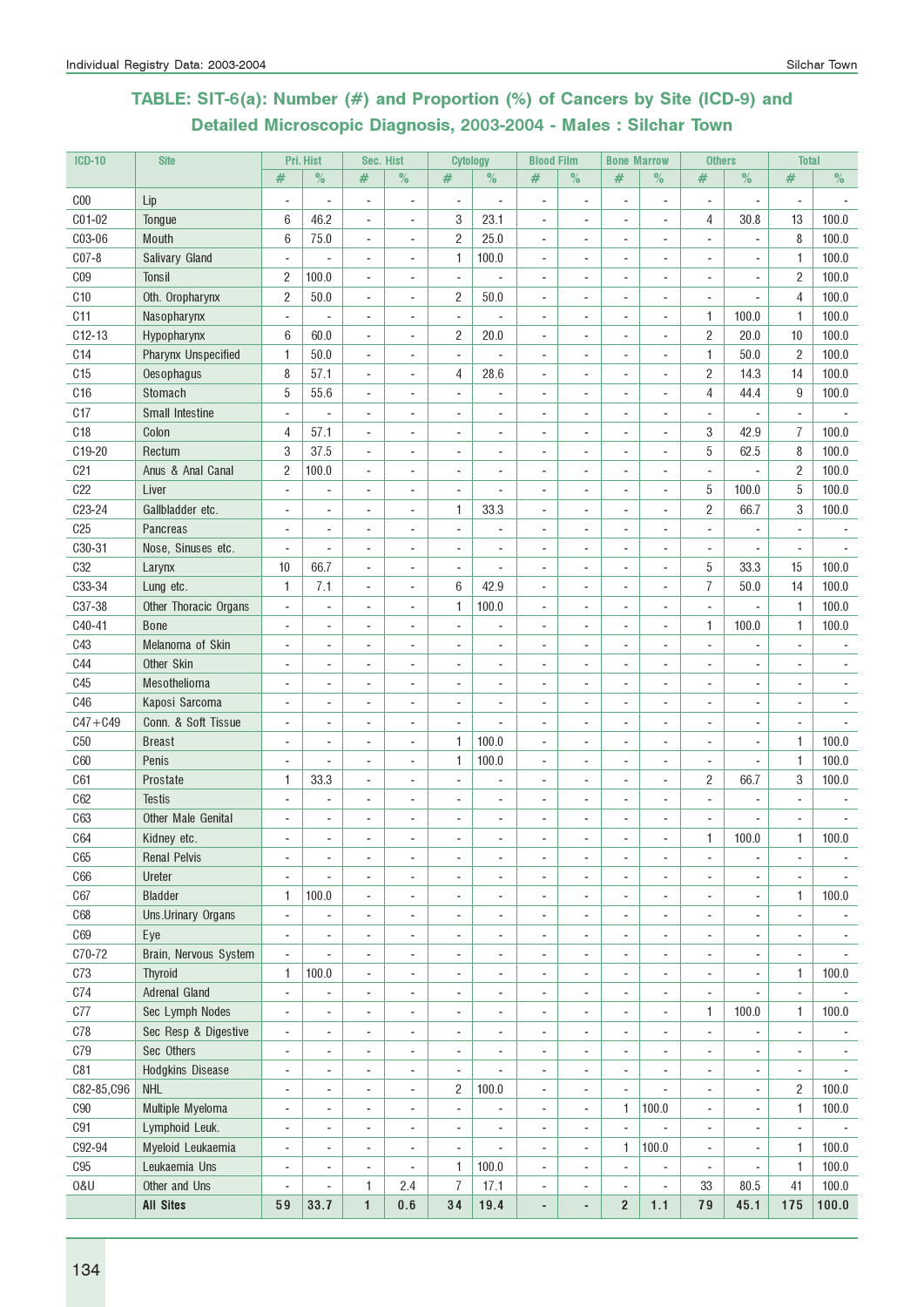# TABLE: SIT-6(b): Number (#) and Proportion (%) of Cancers by Site (ICD-9) and Detailed Microscopic Diagnosis, 2003-2004 - Females : Silchar Town

| <b>ICD-10</b>          | <b>Site</b>                      |                               | Pri. Hist                | Sec. Hist                                            |                          | <b>Cytology</b>               |                                  | <b>Blood Film</b>              |                          | <b>Bone Marrow</b>       |                                    | <b>Others</b>            |                                  | <b>Total</b>             |                          |
|------------------------|----------------------------------|-------------------------------|--------------------------|------------------------------------------------------|--------------------------|-------------------------------|----------------------------------|--------------------------------|--------------------------|--------------------------|------------------------------------|--------------------------|----------------------------------|--------------------------|--------------------------|
|                        |                                  | #                             | $\%$                     | #                                                    | $\%$                     | $\#$                          | $\%$                             | #                              | $\%$                     | #                        | $\%$                               | #                        | $\frac{1}{2}$                    | #                        | $\%$                     |
| C <sub>00</sub>        | Lip                              |                               |                          |                                                      |                          | $\overline{\phantom{a}}$      |                                  | ÷,                             |                          |                          |                                    |                          |                                  |                          |                          |
| C01-02                 | Tongue                           | 1                             | 50.0                     | $\overline{\phantom{a}}$                             | $\blacksquare$           | 1                             | 50.0                             | $\blacksquare$                 | $\blacksquare$           | $\blacksquare$           | $\overline{\phantom{a}}$           | $\frac{1}{2}$            | ÷,                               | $\overline{2}$           | 100.0                    |
| C03-06                 | Mouth                            | $\overline{7}$                | 87.5                     | $\sim$                                               | $\overline{\phantom{a}}$ | $\overline{\phantom{a}}$      |                                  | $\sim$                         | $\overline{\phantom{a}}$ | ÷                        | $\sim$                             | $\mathbf{1}$             | 12.5                             | 8                        | 100.0                    |
| $C07-8$                | Salivary Gland                   | ÷,                            | ÷,                       | ä,                                                   | ä,                       | 1                             | 100.0                            | ä,                             |                          |                          |                                    | ÷.                       | ÷,                               | 1                        | 100.0                    |
| C <sub>09</sub>        | <b>Tonsil</b>                    |                               | $\overline{\phantom{a}}$ | ٠                                                    | $\overline{\phantom{a}}$ | $\overline{\phantom{a}}$      |                                  |                                |                          |                          | ÷                                  |                          |                                  | ٠                        |                          |
| C <sub>10</sub>        | Oth. Oropharynx                  | 1                             | 100.0                    |                                                      |                          |                               |                                  |                                |                          |                          |                                    |                          |                                  | 1                        | 100.0                    |
| C11                    | Nasopharynx                      | $\blacksquare$                |                          | $\overline{\phantom{a}}$                             |                          |                               |                                  |                                |                          |                          |                                    |                          |                                  |                          |                          |
| $C12-13$               | Hypopharynx                      | $\overline{c}$                | 66.7                     | $\sim$                                               | $\overline{a}$           | ÷                             |                                  | ÷,                             | $\overline{a}$           |                          | $\overline{a}$                     | 1                        | 33.3                             | 3                        | 100.0                    |
| C14                    | <b>Pharynx Unspecified</b>       | $\overline{\phantom{a}}$      | ÷,                       | $\overline{a}$                                       | $\overline{a}$           | 1                             | 100.0                            | ÷.                             | $\overline{a}$           | $\overline{a}$           | $\sim$                             | ×.                       | $\blacksquare$                   | $\mathbf{1}$             | 100.0                    |
| C <sub>15</sub>        | Oesophagus                       | 11                            | 64.7                     | ÷,                                                   | $\overline{a}$           | $\overline{\phantom{a}}$      |                                  | ÷.                             |                          |                          | $\overline{a}$                     | $6\phantom{1}$           | 35.3                             | 17                       | 100.0                    |
| C16                    | Stomach                          | $\mathbf{1}$                  | 33.3                     | $\overline{\phantom{a}}$                             | $\overline{a}$           | 1                             | 33.3                             |                                |                          |                          |                                    | $\mathbf{1}$             | 33.3                             | 3                        | 100.0                    |
| C17                    | <b>Small Intestine</b>           |                               |                          |                                                      | ÷                        |                               |                                  |                                |                          |                          |                                    | $\overline{a}$           |                                  |                          |                          |
| C18                    | Colon                            | ÷.                            |                          | ÷.                                                   | ÷                        | ä,                            |                                  | ä,                             | ÷                        | $\overline{a}$           | ÷.                                 | ä,                       |                                  | ä,                       |                          |
| C19-20                 | Rectum                           | 1                             | 50.0                     | ÷,                                                   |                          |                               |                                  |                                |                          |                          | ÷,                                 | $\mathbf{1}$             | 50.0                             | $\overline{2}$           | 100.0                    |
| C <sub>21</sub><br>C22 | Anus & Anal Canal                |                               |                          | ÷,                                                   |                          | ÷,                            |                                  |                                |                          |                          |                                    |                          |                                  |                          |                          |
| C <sub>23</sub> -24    | Liver<br>Gallbladder etc.        | $\overline{\phantom{a}}$<br>1 | ÷,<br>12.5               | $\overline{\phantom{a}}$                             | $\blacksquare$           | $\overline{\phantom{a}}$<br>1 | $\overline{\phantom{a}}$<br>12.5 | ä,<br>$\overline{\phantom{a}}$ | $\overline{a}$           | ÷.                       | $\overline{\phantom{a}}$<br>$\sim$ | $\overline{a}$<br>6      | $\overline{\phantom{a}}$<br>75.0 | ÷,<br>8                  | 100.0                    |
| C <sub>25</sub>        | Pancreas                         | $\blacksquare$                | ä,                       | $\overline{\phantom{a}}$<br>$\overline{\phantom{a}}$ | $\overline{\phantom{a}}$ | $\overline{\phantom{a}}$      | ä,                               | $\blacksquare$                 | ä,                       | ÷,                       | $\sim$                             | 1                        | 100.0                            | $\mathbf{1}$             | 100.0                    |
| C30-31                 | Nose, Sinuses etc.               | ÷                             |                          | ÷,                                                   |                          | ÷,                            |                                  | ä,                             |                          |                          | ä,                                 | ÷.                       |                                  | ÷,                       |                          |
| <b>C32</b>             | Larynx                           | 1.                            | 100.0                    | ÷                                                    | $\overline{\phantom{a}}$ |                               |                                  |                                |                          |                          |                                    | ٠                        | $\overline{\phantom{a}}$         | $\mathbf{1}$             | 100.0                    |
| C33-34                 | Lung etc.                        | 1                             | 50.0                     |                                                      |                          | 1                             | 50.0                             |                                |                          |                          |                                    |                          |                                  | $\overline{2}$           | 100.0                    |
| C37-38                 | Other Thoracic Organs            | $\mathbf{r}$                  |                          | ä,                                                   |                          | ÷,                            |                                  |                                |                          |                          |                                    |                          |                                  | ä,                       |                          |
| C40-41                 | <b>Bone</b>                      | $\overline{c}$                | 100.0                    | ÷.                                                   | $\sim$                   | ÷                             |                                  | $\overline{a}$                 | $\overline{a}$           | $\overline{a}$           | $\sim$                             | ÷                        | ÷                                | $\overline{2}$           | 100.0                    |
| C43                    | Melanoma of Skin                 | $\blacksquare$                |                          | $\blacksquare$                                       | ä,                       | 1                             | 100.0                            | ä,                             | ÷,                       |                          | $\overline{\phantom{a}}$           | ٠                        |                                  | $\mathbf{1}$             | 100.0                    |
| <b>C44</b>             | Other Skin                       | ÷.                            | ÷,                       | ٠                                                    | $\overline{a}$           | ÷,                            |                                  |                                |                          |                          | ٠                                  | ٠                        |                                  |                          |                          |
| C45                    | Mesothelioma                     | ÷                             | ÷.                       | $\overline{a}$                                       | $\sim$                   | ä,                            |                                  | ÷                              |                          | $\overline{a}$           | $\overline{a}$                     | ÷                        | ÷                                |                          |                          |
| C46                    | Kaposi Sarcoma                   | $\blacksquare$                |                          | ÷,                                                   |                          |                               |                                  |                                |                          |                          | L.                                 |                          |                                  |                          |                          |
| $C47 + C49$            | Conn. & Soft Tissue              | $\blacksquare$                |                          | ÷,                                                   |                          | ÷,                            |                                  |                                |                          |                          |                                    |                          | $\overline{\phantom{a}}$         | ä,                       |                          |
| C50                    | <b>Breast</b>                    | 10                            | 52.6                     | $\overline{\phantom{a}}$                             | $\blacksquare$           | 6                             | 31.6                             | $\mathbf{r}$                   | $\overline{\phantom{a}}$ | $\sim$                   | $\overline{\phantom{a}}$           | 3                        | 15.8                             | 19                       | 100.0                    |
| C51                    | Vulva                            | $\overline{c}$                | 100.0                    | $\overline{\phantom{a}}$                             | $\overline{\phantom{a}}$ | $\blacksquare$                | ÷,                               | $\blacksquare$                 | $\overline{\phantom{a}}$ | ÷                        | $\sim$                             | ÷.                       | $\blacksquare$                   | $\overline{2}$           | 100.0                    |
| C52                    | Vagina                           | $\blacksquare$                | ä,                       | ÷,                                                   | ä,                       | ÷,                            | ÷,                               | ä,                             |                          |                          | ä,                                 |                          | $\overline{\phantom{a}}$         | ÷,                       |                          |
| C <sub>53</sub>        | Cervix Uteri                     | 15                            | 93.8                     | $\overline{\phantom{a}}$                             | $\overline{\phantom{a}}$ | 1                             | 6.3                              |                                |                          |                          |                                    | ٠                        | $\overline{a}$                   | 16                       | 100.0                    |
| C54                    | Corpus Uteri                     |                               |                          |                                                      |                          |                               |                                  |                                |                          |                          |                                    |                          |                                  |                          |                          |
| C55                    | <b>Uterus Unspecified</b>        | 1                             | 100.0                    | ÷,                                                   |                          |                               |                                  |                                |                          |                          |                                    |                          |                                  | 1                        | 100.0                    |
| C56                    | Ovary etc.                       | 3<br>÷.                       | 75.0<br>÷,               | $\overline{a}$                                       | $\overline{a}$           |                               | $\overline{a}$                   | $\overline{a}$                 | $\overline{a}$           | $\overline{a}$           | ÷                                  | 1<br>ä,                  | 25.0                             | $\overline{4}$           | 100.0                    |
| C57<br>C58             | Other Female Genital<br>Placenta |                               |                          |                                                      |                          |                               |                                  |                                |                          |                          |                                    |                          | $\blacksquare$                   |                          |                          |
| C64                    | Kidney etc.                      | ۰                             | $\overline{a}$           | $\overline{\phantom{a}}$                             | $\overline{\phantom{a}}$ | $\overline{a}$                | $\overline{\phantom{a}}$         | $\overline{\phantom{a}}$       |                          |                          |                                    | $\overline{a}$           | $\overline{\phantom{a}}$         | ٠                        |                          |
| C65                    | <b>Renal Pelvis</b>              | $\blacksquare$                | $\blacksquare$           | $\overline{\phantom{a}}$                             | $\mathbf{r}$             | $\blacksquare$                | $\blacksquare$                   | $\blacksquare$                 | $\blacksquare$           | $\blacksquare$           | $\sim$                             | ÷.                       | ÷,                               | ÷.                       | $\sim$                   |
| C66                    | Ureter                           | ÷,                            | ÷,                       | $\overline{\phantom{a}}$                             | $\overline{\phantom{a}}$ | ÷,                            | $\blacksquare$                   | ÷,                             | ÷,                       | $\blacksquare$           | $\sim$                             | ÷,                       | ÷,                               | ÷,                       | $\blacksquare$           |
| C67                    | <b>Bladder</b>                   | ÷,                            | $\overline{a}$           | $\overline{\phantom{a}}$                             | $\overline{\phantom{a}}$ | ÷,                            | $\overline{\phantom{a}}$         | ÷,                             | ٠                        | ÷,                       | $\overline{\phantom{a}}$           | $\overline{a}$           | $\overline{\phantom{a}}$         | ۰                        | $\overline{\phantom{a}}$ |
| C68                    | Uns.Urinary Organs               | ٠                             | ۰                        | $\overline{\phantom{a}}$                             | $\overline{\phantom{a}}$ | $\overline{\phantom{a}}$      | ٠                                | ٠                              | $\overline{\phantom{a}}$ | $\overline{\phantom{a}}$ | $\overline{\phantom{a}}$           | ٠                        | $\overline{\phantom{a}}$         | $\overline{\phantom{a}}$ | $\overline{\phantom{a}}$ |
| C69                    | Eye                              | ÷                             | $\overline{\phantom{a}}$ | ÷,                                                   | $\overline{\phantom{a}}$ | $\blacksquare$                | $\blacksquare$                   | $\blacksquare$                 | $\sim$                   | $\blacksquare$           | $\sim$                             | ÷                        | $\overline{\phantom{a}}$         | ÷.                       | $\sim$                   |
| C70-72                 | Brain, Nervous System            | $\overline{\phantom{a}}$      | $\overline{\phantom{a}}$ | $\overline{\phantom{a}}$                             | $\overline{\phantom{a}}$ | $\overline{\phantom{a}}$      | ÷,                               | $\overline{a}$                 | ٠                        | $\overline{a}$           | $\overline{\phantom{a}}$           | $\overline{a}$           | $\blacksquare$                   | $\frac{1}{2}$            |                          |
| C73                    | <b>Thyroid</b>                   | ٠                             | $\overline{\phantom{a}}$ | 1                                                    | 50.0                     | 1                             | $50.0\,$                         | $\overline{\phantom{a}}$       | $\overline{\phantom{a}}$ | $\overline{a}$           | $\overline{\phantom{a}}$           | $\overline{a}$           | $\overline{\phantom{a}}$         | $\overline{2}$           | 100.0                    |
| C74                    | <b>Adrenal Gland</b>             | $\blacksquare$                |                          | $\blacksquare$                                       | $\overline{\phantom{a}}$ | ÷,                            | $\blacksquare$                   |                                |                          |                          |                                    | ٠                        | $\blacksquare$                   | $\frac{1}{2}$            |                          |
| C77                    | Sec Lymph Nodes                  | $\overline{\phantom{a}}$      | ÷,                       | $\overline{\phantom{a}}$                             | $\blacksquare$           | $\sim$                        | $\overline{\phantom{a}}$         | ä,                             | $\overline{\phantom{a}}$ | $\overline{\phantom{a}}$ | $\sim$                             | ÷,                       | $\overline{\phantom{a}}$         | $\overline{a}$           | $\overline{\phantom{a}}$ |
| C78                    | Sec Resp & Digestive             | $\blacksquare$                | $\overline{\phantom{a}}$ | $\blacksquare$                                       | $\overline{\phantom{a}}$ | ÷,                            | $\overline{\phantom{a}}$         | ä,                             | $\blacksquare$           | $\sim$                   | $\blacksquare$                     | ٠                        | $\overline{\phantom{a}}$         | ÷                        | $\sim$                   |
| C79                    | Sec Others                       | $\blacksquare$                |                          | $\sim$                                               | $\blacksquare$           | $\sim$                        | $\overline{\phantom{a}}$         | $\overline{\phantom{a}}$       | $\sim$                   | $\sim$                   | $\blacksquare$                     | $\overline{a}$           | $\overline{\phantom{a}}$         | $\frac{1}{2}$            |                          |
| C81                    | Hodgkins Disease                 | 1                             | 100.0                    | $\overline{\phantom{a}}$                             | $\overline{\phantom{a}}$ |                               |                                  | $\overline{\phantom{a}}$       |                          | $\overline{\phantom{a}}$ |                                    | $\overline{\phantom{a}}$ |                                  | 1                        | 100.0                    |
| C82-85,C96             | <b>NHL</b>                       | $\blacksquare$                |                          | $\overline{\phantom{a}}$                             | $\frac{1}{2}$            | 1                             | 100.0                            | $\blacksquare$                 | $\blacksquare$           | $\overline{\phantom{a}}$ |                                    | ÷.                       | ÷,                               | $\mathbf{1}$             | 100.0                    |
| C90                    | Multiple Myeloma                 | $\overline{\phantom{a}}$      | $\blacksquare$           | $\overline{\phantom{a}}$                             | $\overline{a}$           | ÷,                            | ÷,                               | ä,                             | $\overline{a}$           | 1                        | 100.0                              | ÷.                       | $\blacksquare$                   | $\mathbf{1}$             | 100.0                    |
| C91                    | Lymphoid Leuk.                   | ÷,                            | $\overline{\phantom{a}}$ | $\overline{\phantom{a}}$                             | $\overline{\phantom{a}}$ | $\overline{\phantom{a}}$      | ÷,                               | 1                              | 100.0                    | $\omega$                 |                                    | $\frac{1}{2}$            | ÷,                               | 1                        | 100.0                    |
| C92-94                 | Myeloid Leukaemia                | $\overline{\phantom{a}}$      | $\overline{\phantom{a}}$ | $\overline{\phantom{a}}$                             | $\overline{\phantom{a}}$ | $\overline{\phantom{a}}$      | $\overline{\phantom{a}}$         | $\overline{\phantom{a}}$       | $\overline{\phantom{a}}$ | 1                        | 100.0                              | $\overline{\phantom{a}}$ | $\blacksquare$                   | $\mathbf{1}$             | 100.0                    |
| C95                    | Leukaemia Uns                    | $\blacksquare$                | $\overline{\phantom{a}}$ | $\blacksquare$                                       | $\overline{\phantom{a}}$ | $\blacksquare$                | $\blacksquare$                   | $\blacksquare$                 | $\overline{\phantom{a}}$ | $\overline{\phantom{a}}$ | ÷,                                 | $\blacksquare$           | $\overline{\phantom{a}}$         | $\overline{\phantom{a}}$ | $\blacksquare$           |
| 0&U                    | Other and Uns                    | 4<br>65                       | 30.8                     | 2                                                    | 15.4<br>2.6              | 3<br>19                       | 23.1<br>16.5                     | $\blacksquare$                 | ä,                       | $\blacksquare$           | $\overline{a}$                     | 4                        | 30.8                             | 13                       | 100.0<br>100.0           |
|                        | <b>All Sites</b>                 |                               | 56.5                     | 3                                                    |                          |                               |                                  | 1                              | 0.9                      | $\overline{2}$           | $1.7$                              | 25                       | 21.7                             | 115                      |                          |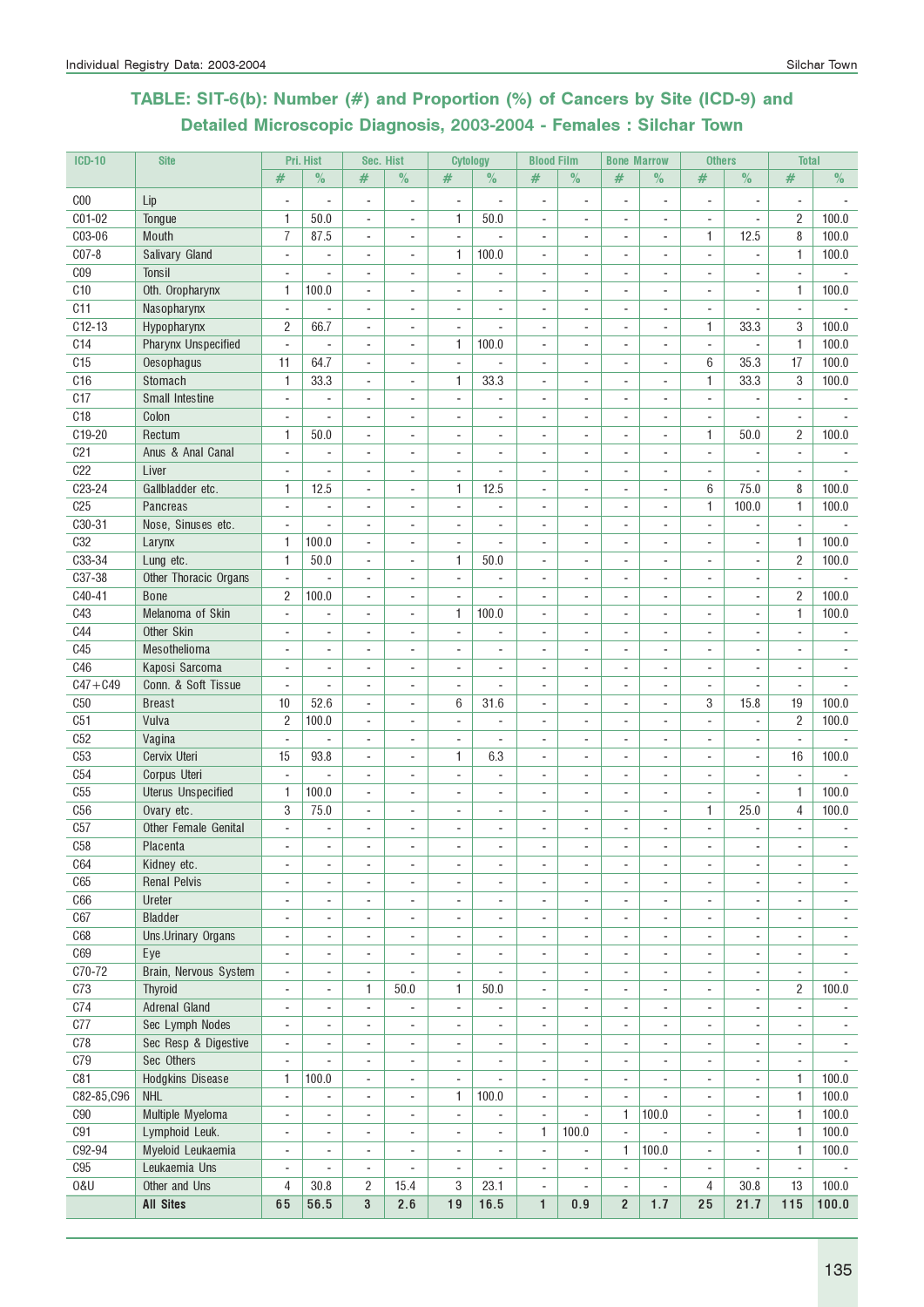### TABLE SIT-7 (a): Number of Cancer Deaths by Five Year Age Group and Site (ICD-10): 2003-2004 – Males

%= Relative Proportion of Cancers of All Sites.

| <b>ICD-10</b>   | <b>Site</b>           | $0-4$                    |   |                          |                          | 5-9 10-14 15-19 20-24 25-29 30-34 35-39 40-44 45-49 |                |                |                          |                          |                          | $50 - 54$               | 55-59                    | 60-64                    | 65-69                    | 70-74                    | $75+$                    | <b>Unkn</b>              | <b>Total</b>                 | %      |
|-----------------|-----------------------|--------------------------|---|--------------------------|--------------------------|-----------------------------------------------------|----------------|----------------|--------------------------|--------------------------|--------------------------|-------------------------|--------------------------|--------------------------|--------------------------|--------------------------|--------------------------|--------------------------|------------------------------|--------|
| C <sub>00</sub> | Lip                   | $\sim$                   |   | $\overline{a}$           |                          |                                                     | $\blacksquare$ | $\overline{a}$ | $\overline{a}$           | $\blacksquare$           |                          |                         | $\overline{\phantom{a}}$ | $\overline{\phantom{a}}$ | $\overline{\phantom{a}}$ | $\blacksquare$           | $\overline{\phantom{a}}$ | ÷,                       | $\overline{\phantom{a}}$     |        |
| C01-02          | Tongue                | $\overline{\phantom{a}}$ |   |                          |                          |                                                     | ÷,             |                | $\overline{a}$           | 3                        |                          |                         | ÷,                       | $\mathbf{1}$             |                          | $\overline{a}$           |                          |                          | 4                            | 4.94   |
| C03-06          | Mouth                 | $\overline{\phantom{a}}$ |   | $\overline{a}$           |                          |                                                     | Ĭ.             |                |                          | $\overline{a}$           | $\overline{\phantom{a}}$ |                         | ä,                       | ä,                       |                          | $\overline{\phantom{a}}$ |                          |                          | $\overline{a}$               |        |
| C07-8           | Salivary Gland        | $\overline{\phantom{a}}$ |   | $\overline{a}$           |                          |                                                     | Ĭ.             | $\overline{a}$ |                          | $\overline{a}$           |                          |                         | ÷,                       |                          |                          | $\overline{\phantom{a}}$ |                          |                          | $\overline{a}$               |        |
| CO <sub>9</sub> | Tonsil                | $\overline{\phantom{a}}$ |   | $\overline{a}$           |                          |                                                     |                | $\overline{a}$ |                          | $\overline{a}$           | ÷,                       |                         | ÷,                       | Ĭ.                       |                          | $\overline{\phantom{a}}$ |                          |                          | $\overline{a}$               |        |
| C10             | Oth. Oropharynx       | $\overline{\phantom{a}}$ |   | $\overline{a}$           |                          |                                                     | ÷,             | $\overline{a}$ |                          | ÷,                       | ÷,                       |                         | ÷,                       | Ĭ.                       |                          | $\overline{\phantom{a}}$ |                          |                          |                              |        |
| C11             | Nasopharynx           | $\overline{\phantom{a}}$ |   | ä,                       |                          | 1                                                   | ÷,             | $\overline{a}$ |                          | ÷,                       | ÷,                       |                         | ÷,                       | Ĭ.                       |                          | $\overline{a}$           |                          | $\overline{\phantom{a}}$ | $\mathbf{1}$                 | 1.23   |
| $C12-13$        | Hypopharynx           | $\overline{\phantom{a}}$ |   | $\overline{a}$           |                          |                                                     | ÷,             | $\overline{a}$ |                          | ÷,                       | ÷,                       | $\mathbf{1}$            | ÷,                       | $\overline{\phantom{a}}$ | ÷,                       | $\mathbf{1}$             | $\overline{a}$           | $\overline{\phantom{a}}$ | $\overline{c}$               | 2.47   |
| C14             | Pharynx Unspecified   | $\overline{\phantom{a}}$ |   | $\overline{a}$           |                          |                                                     | Ĭ.             | $\overline{a}$ | $\overline{a}$           | ÷,                       | ÷,                       |                         | $\mathbf{1}$             | $\overline{\phantom{a}}$ |                          | $\overline{\phantom{a}}$ |                          | Ĭ.                       | $\mathbf{1}$                 | 1.23   |
| C15             | Oesophagus            | $\overline{\phantom{a}}$ |   | ÷,                       |                          |                                                     | Ĭ.             | $\overline{a}$ | $\overline{a}$           | $\overline{a}$           | 1                        | $\mathbf{1}$            | $\overline{\phantom{a}}$ | $\overline{a}$           |                          | $\overline{\phantom{a}}$ |                          | ÷                        | $\overline{c}$               | 2.47   |
| C16             | Stomach               | $\sim$                   |   | $\overline{a}$           |                          |                                                     | Ĭ.             | $\overline{a}$ | $\overline{a}$           | ÷,                       | 1                        | $\mathbf{1}$            | ÷,                       | $\overline{\phantom{a}}$ | $\overline{c}$           | $\overline{\phantom{a}}$ |                          | ÷,                       | $\overline{4}$               | 4.94   |
| C17             | Small Intestine       | ÷,                       |   | $\overline{a}$           |                          |                                                     | ä,             | $\overline{a}$ | $\overline{a}$           | ÷,                       | ÷,                       |                         | ÷,                       | $\overline{a}$           | ÷,                       | $\overline{\phantom{a}}$ |                          | ÷,                       | $\overline{a}$               |        |
| C <sub>18</sub> | Colon                 | ÷,                       |   | $\overline{a}$           |                          |                                                     | Ĭ.             | $\overline{a}$ | $\overline{a}$           | ÷,                       | ÷,                       | $\mathbf{2}$            | $\mathbf{1}$             | $\overline{\phantom{a}}$ |                          | $\overline{a}$           |                          | Ĭ.                       | 3                            | 3.70   |
|                 |                       | ÷,                       |   | $\overline{a}$           |                          |                                                     | Ĭ.             | $\overline{a}$ | $\overline{a}$           | $\mathbf{1}$             | ÷,                       |                         | $\mathbf{1}$             |                          | $\mathbf{1}$             |                          |                          | $\mathbf{1}$             | 5                            |        |
| C19-20          | Rectum                |                          |   |                          |                          |                                                     |                |                |                          |                          |                          |                         |                          | $\overline{\phantom{a}}$ |                          | $\mathbf{1}$             | ×,                       |                          |                              | 6.17   |
| C <sub>21</sub> | Anus & Anal Canal     | $\overline{\phantom{a}}$ |   | $\overline{a}$           |                          |                                                     |                | $\overline{a}$ |                          | ÷,                       |                          |                         | ÷,                       |                          |                          | $\overline{a}$           |                          | ÷,                       | $\overline{a}$               |        |
| C22             | Liver                 | $\sim$                   |   | ÷,                       |                          |                                                     | Ĭ.             | $\overline{a}$ | ÷,                       | $\mathbf{1}$             | ÷,                       |                         | ÷,                       |                          |                          | $\overline{c}$           | $\overline{c}$           | Ĭ.                       | 5                            | 6.17   |
| C23-24          | Gallbladder etc.      | $\sim$                   |   | ÷,                       |                          |                                                     | Ĭ.             | $\overline{a}$ |                          | ÷,                       | ÷,                       |                         | ÷,                       | Ĭ.                       |                          | $\overline{c}$           | ÷,                       | Ĭ.                       | $\overline{c}$               | 2.47   |
| C <sub>25</sub> | Pancreas              | $\overline{\phantom{a}}$ |   | $\overline{a}$           |                          |                                                     | Ĭ.             | $\overline{a}$ |                          | $\overline{a}$           | ÷,                       |                         | ÷,                       | $\overline{a}$           |                          | $\overline{\phantom{a}}$ |                          |                          | $\overline{\phantom{a}}$     |        |
| C30-31          | Nose, Sinuses etc.    | $\overline{\phantom{a}}$ |   | $\overline{a}$           |                          | $\overline{a}$                                      | Ĭ.             | $\overline{a}$ |                          | $\overline{a}$           | ÷,                       |                         | ÷,                       | ä,                       |                          | $\overline{\phantom{a}}$ |                          | ÷,                       | ä,                           |        |
| C32             | Larynx                | $\overline{\phantom{a}}$ |   | $\overline{a}$           |                          |                                                     | Ĭ.             | $\overline{a}$ |                          | $\overline{a}$           | ä,                       | $\mathbf{1}$            | $\mathbf{1}$             | $\mathbf{1}$             | ÷,                       | $\overline{\phantom{a}}$ | $\overline{c}$           | Ĭ.                       | 5                            | 6.17   |
| C33-34          | Lung etc.             | $\sim$                   |   | $\overline{a}$           |                          |                                                     | Ĭ.             | $\overline{a}$ | $\overline{a}$           | $\overline{a}$           | $\overline{c}$           |                         | ÷,                       | 3                        | $\mathbf{1}$             | $\mathbf{1}$             | 1                        | Ĭ.                       | 8                            | 9.88   |
| C37-38          | Other Thoracic Organs | $\overline{\phantom{a}}$ |   | $\overline{a}$           |                          |                                                     | ä,             | $\overline{a}$ |                          | ÷,                       | ÷,                       |                         | $\mathcal{L}$            | $\overline{a}$           |                          | $\overline{\phantom{a}}$ |                          | ÷,                       | $\overline{\phantom{a}}$     |        |
| C40-41          | Bone                  | ÷,                       |   | ÷,                       |                          |                                                     | ä,             | $\overline{a}$ |                          | ÷,                       |                          |                         | ÷,                       | ä,                       | $\mathbf{1}$             | $\overline{\phantom{a}}$ |                          | Ĭ.                       | $\mathbf{1}$                 | 1.23   |
| C43             | Melanoma of Skin      | $\sim$                   |   | $\overline{a}$           |                          |                                                     |                | $\overline{a}$ |                          | ÷,                       | $\overline{\phantom{a}}$ |                         | ÷,                       |                          |                          | $\overline{\phantom{a}}$ |                          |                          | $\overline{\phantom{a}}$     |        |
| C44             | Other Skin            | ÷,                       |   | $\overline{a}$           |                          |                                                     |                | $\overline{a}$ |                          | ÷,                       |                          |                         | ÷,                       |                          |                          | $\overline{\phantom{a}}$ |                          |                          | $\overline{a}$               |        |
| C45             | Mesothelioma          | ÷,                       |   | ÷,                       |                          |                                                     |                | $\overline{a}$ |                          | ÷,                       |                          |                         | $\mathcal{L}$            |                          |                          | $\overline{a}$           |                          |                          | $\overline{a}$               |        |
| C46             | Kaposi Sarcoma        | ÷,                       |   | ÷,                       |                          |                                                     | Ĭ.             | $\overline{a}$ |                          | ÷,                       |                          |                         | $\mathcal{L}$            |                          |                          | $\overline{a}$           |                          |                          | $\overline{a}$               |        |
| $C47 + C49$     | Conn. & Soft Tissue   | ÷,                       |   | $\overline{a}$           |                          |                                                     | Ĭ.             | $\overline{a}$ |                          | ÷,                       |                          |                         | ÷,                       |                          |                          | $\overline{a}$           |                          |                          | $\overline{a}$               |        |
| C <sub>50</sub> | <b>Breast</b>         | $\overline{\phantom{a}}$ |   | $\overline{a}$           |                          |                                                     | Ĭ.             | $\overline{a}$ |                          | ÷,                       |                          |                         | ÷,                       | Ĭ.                       |                          | $\overline{a}$           |                          |                          | $\overline{a}$               |        |
| C60             | Penis                 | $\overline{\phantom{a}}$ |   | ÷,                       |                          |                                                     | Ĭ.             | $\overline{a}$ |                          | ÷,                       |                          |                         | ÷,                       | Ĭ.                       |                          | $\overline{a}$           |                          | ÷,                       | $\overline{\phantom{a}}$     |        |
| C61             | Prostate              | ÷,                       |   | ÷,                       |                          |                                                     | Ĭ.             | $\overline{a}$ |                          | ÷,                       |                          |                         | ÷,                       | Ĭ.                       |                          | $\mathbf{1}$             | 1                        | Ĭ.                       | $\mathbf{2}$                 | 2.47   |
| C62             | <b>Testis</b>         | ÷,                       |   | ÷.                       |                          |                                                     | Ĭ.             | $\overline{a}$ |                          | ÷,                       | ÷,                       |                         | ÷,                       | Ĭ.                       |                          | $\overline{\phantom{a}}$ |                          |                          | $\overline{a}$               |        |
| C63             | Other Male Genital    | ÷,                       |   | $\overline{a}$           |                          |                                                     | Ĭ.             | $\overline{a}$ |                          | ÷,                       | ÷,                       |                         | ÷,                       | Ĭ.                       |                          | $\overline{\phantom{a}}$ |                          |                          | $\overline{\phantom{a}}$     |        |
| C64             | Kidney etc.           | ÷,                       |   | ä,                       |                          |                                                     | Ĭ.             | $\overline{a}$ | ÷,                       | $\mathbf{1}$             | ÷,                       |                         | ÷,                       | Ĭ.                       |                          | $\overline{\phantom{a}}$ | $\overline{a}$           | ÷,                       | $\mathbf{1}$                 | 1.23   |
| C65             | <b>Renal Pelvis</b>   | ÷,                       |   | ä,                       |                          |                                                     | Ĭ.             | ÷.             |                          | L                        | ÷,                       |                         | ÷,                       | Ĭ.                       |                          | $\overline{\phantom{a}}$ | ÷,                       |                          | $\overline{a}$               |        |
| C66             | Ureter                | $\overline{\phantom{a}}$ |   | $\overline{a}$           |                          |                                                     | $\overline{a}$ |                |                          | $\overline{a}$           |                          |                         |                          |                          |                          | $\overline{a}$           | ÷.                       |                          | $\overline{a}$               |        |
| C67             | Bladder               | $\overline{\phantom{a}}$ | ٠ | $\overline{\phantom{a}}$ |                          |                                                     |                | ×,             | $\overline{\phantom{a}}$ | $\overline{\phantom{a}}$ | ٠                        |                         | ×,                       | $\overline{\phantom{a}}$ | ٠                        | $\overline{\phantom{a}}$ | ٠                        | $\overline{\phantom{a}}$ | $\qquad \qquad \blacksquare$ |        |
| C68             | Uns. Urinary Organs   | $\overline{\phantom{a}}$ |   | ä,                       |                          |                                                     | ٠              | ä,             |                          | $\blacksquare$           | ä,                       |                         | ÷,                       | $\overline{a}$           | ä,                       | $\overline{\phantom{a}}$ |                          | ÷,                       | ä,                           |        |
| C69             | Eye                   | $\overline{\phantom{a}}$ |   | ä,                       |                          |                                                     | ٠              | ÷,             |                          | $\blacksquare$           | ä,                       |                         | ÷,                       | ٠                        | $\overline{\phantom{a}}$ | $\overline{\phantom{a}}$ |                          | $\overline{\phantom{a}}$ | $\overline{\phantom{a}}$     |        |
| C70-72          | Brain, Nervous System |                          |   | ä,                       |                          |                                                     | L,             |                |                          |                          |                          |                         | ÷,                       |                          |                          | $\overline{\phantom{a}}$ |                          |                          |                              |        |
|                 |                       |                          |   |                          |                          |                                                     |                | ×,             |                          | $\blacksquare$           | ٠                        |                         |                          | ٠                        | ٠                        |                          |                          | ×,                       |                              |        |
| C73             | Thyroid               | $\overline{\phantom{a}}$ |   | ä,                       |                          |                                                     | L,             | ×,             |                          | $\frac{1}{2}$            |                          |                         | ÷,                       | ٠                        |                          | $\overline{\phantom{a}}$ |                          | ×,                       |                              | ÷,     |
| C74             | <b>Adrenal Gland</b>  | $\overline{\phantom{a}}$ |   | ä,                       |                          |                                                     | ٠              | $\overline{a}$ |                          | $\blacksquare$           |                          |                         | ÷,                       | ٠                        |                          | $\overline{\phantom{a}}$ |                          | $\overline{\phantom{a}}$ | ٠                            |        |
| C77             | Sec Lymph Nodes       |                          |   | ä,                       |                          |                                                     | ٠              | $\mathbf{1}$   |                          | $\blacksquare$           | ٠                        |                         | ÷,                       | ٠                        |                          | $\overline{\phantom{a}}$ |                          | ÷,                       | $\mathbf{1}$                 | 1.23   |
| C78             | Sec Resp & Digestive  |                          |   | $\frac{1}{2}$            |                          |                                                     | ä,             | ÷,             |                          | $\blacksquare$           | ٠                        |                         | ÷,                       | ٠                        |                          | $\overline{\phantom{a}}$ |                          | ÷,                       | ÷,                           |        |
| C79             | Sec Others            | $\overline{\phantom{a}}$ |   | ä,                       |                          |                                                     | ٠              | ×,             |                          | $\blacksquare$           | ٠                        |                         | ÷,                       | ٠                        |                          | $\overline{\phantom{a}}$ |                          | ÷,                       | ٠                            | ÷,     |
| C81             | Hodgkins Disease      | $\overline{\phantom{a}}$ |   | ä,                       |                          |                                                     | ٠              | ×,             |                          | $\blacksquare$           | ٠                        |                         | ÷,                       | ٠                        |                          | $\overline{\phantom{a}}$ |                          | ÷,                       | ٠                            | ÷,     |
| C82-85, C96 NHL |                       | $\overline{\phantom{a}}$ |   | ä,                       |                          |                                                     | ä,             | ×,             |                          | $\blacksquare$           | ٠                        |                         | ÷,                       | ٠                        |                          | $\overline{\phantom{a}}$ |                          | ÷,                       | ٠                            |        |
| C90             | Multiple Myeloma      | $\overline{\phantom{a}}$ |   | ä,                       |                          |                                                     | ä,             | ×,             |                          | $\blacksquare$           | ٠                        |                         | ÷,                       | ٠                        |                          | $\overline{\phantom{a}}$ |                          | ÷,                       | $\overline{a}$               |        |
| C91             | Lymphoid Leuk.        | ÷,                       |   | ä,                       |                          |                                                     | ä,             | ÷,             |                          | $\blacksquare$           | ٠                        |                         | ÷,                       | $\overline{\phantom{a}}$ | ٠                        | $\overline{\phantom{a}}$ |                          | ÷,                       |                              |        |
| C92-94          | Myeloid Leukaemia     | $\overline{\phantom{a}}$ |   | ä,                       |                          |                                                     | ä,             | ÷,             |                          | $\blacksquare$           | ٠                        |                         | ÷,                       | $\overline{\phantom{a}}$ | ٠                        | $\overline{\phantom{a}}$ |                          | ×,                       |                              |        |
| $C95\,$         | Leukaemia Uns         | ÷,                       |   | $\frac{1}{2}$            |                          |                                                     | ٠              | $\overline{a}$ |                          | $\blacksquare$           |                          |                         | $\overline{\phantom{a}}$ | ٠                        | $\overline{\phantom{a}}$ | $\overline{\phantom{a}}$ |                          | ÷,                       |                              |        |
| 0&U             | Other and Uns         | ×                        |   | $\overline{\phantom{a}}$ | $\overline{\phantom{a}}$ | 1                                                   | ٠              | 4              | 1                        | $\overline{\phantom{a}}$ | $\overline{c}$           | 1                       | $\boldsymbol{7}$         | 6                        | 4                        | 3                        | 4                        | $\mathbf{1}$             | 34                           | 41.98  |
|                 | <b>All Sites</b>      |                          |   | ä,                       |                          | $\overline{2}$                                      |                | $\bf 5$        | $\mathbf{1}$             | $\boldsymbol{6}$         | 6                        | $\overline{\mathbf{r}}$ | 11                       | 11                       | $\boldsymbol{9}$         | 11                       | $10\,$                   | $\overline{\mathbf{2}}$  | 81                           | 100.00 |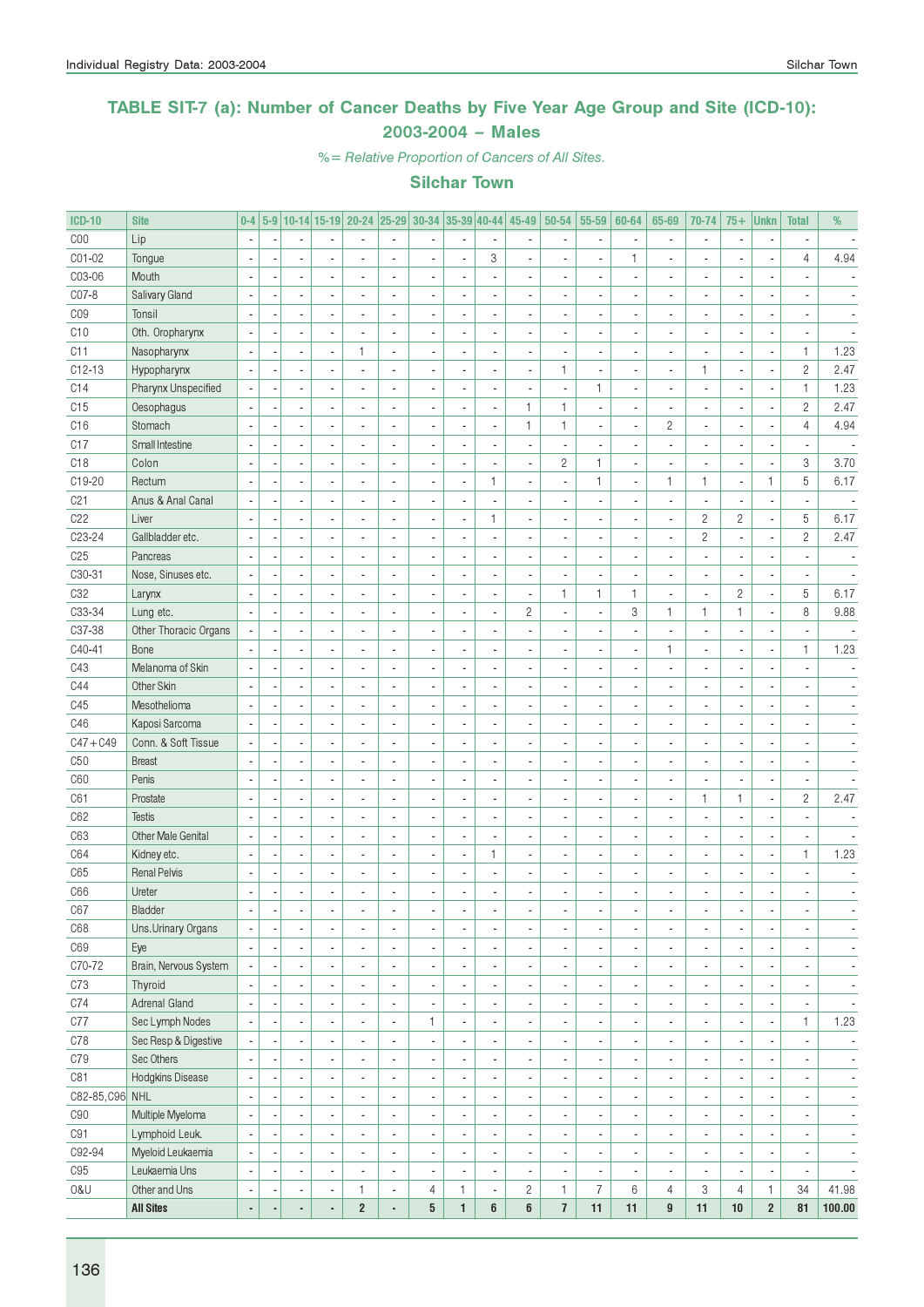### TABLE SIT-7 (b): Number of Cancer Deaths by Five Year Age Group and Site (ICD-10): 2003-2004 – Females

%= Relative Proportion of Cancers of All Sites.

| <b>ICD-10</b>   | <b>Site</b>           | $0-4$                    |                          |                          |                          |                          |                          | 5-9 10-14 15-19 20-24 25-29 30-34 35-39 40-44 45-49 |                          |                              |                          | 50-54                    | 55-59                    | 60-64                    | 65-69                    | 70-74                    | $75+$                    | <b>Unkn</b>              | <b>Total</b>             | %                            |
|-----------------|-----------------------|--------------------------|--------------------------|--------------------------|--------------------------|--------------------------|--------------------------|-----------------------------------------------------|--------------------------|------------------------------|--------------------------|--------------------------|--------------------------|--------------------------|--------------------------|--------------------------|--------------------------|--------------------------|--------------------------|------------------------------|
| COO             | Lip                   | $\overline{\phantom{a}}$ |                          | $\overline{a}$           |                          |                          | $\sim$                   | $\overline{a}$                                      |                          | ä,                           |                          |                          | $\overline{\phantom{a}}$ |                          | $\overline{a}$           | $\blacksquare$           |                          | ÷,                       | $\overline{a}$           |                              |
| CO1-02          | Tongue                |                          |                          |                          |                          |                          |                          |                                                     |                          | ä,                           |                          |                          | ÷,                       |                          |                          | $\overline{\phantom{a}}$ |                          |                          |                          |                              |
| C03-06          | Mouth                 |                          |                          | $\blacksquare$           |                          |                          | ä,                       |                                                     |                          | $\blacksquare$               |                          |                          | ÷,                       |                          |                          | $\blacksquare$           |                          |                          |                          |                              |
| CO7-8           | Salivary Gland        | $\overline{\phantom{a}}$ |                          | $\blacksquare$           | $\overline{\phantom{a}}$ | $\overline{a}$           | ÷,                       | ä,                                                  | ÷,                       | ÷,                           | ٠                        |                          | $\blacksquare$           | ä,                       |                          | $\overline{\phantom{a}}$ |                          | $\overline{\phantom{a}}$ | $\overline{a}$           |                              |
| C <sub>09</sub> | Tonsil                | $\overline{\phantom{a}}$ |                          | $\blacksquare$           | $\overline{a}$           | $\overline{a}$           | L.                       | $\overline{\phantom{a}}$                            | $\blacksquare$           | ÷,                           | ٠                        | $\overline{a}$           | $\overline{\phantom{a}}$ | $\overline{\phantom{a}}$ | $\overline{a}$           | $\blacksquare$           | $\overline{a}$           | $\overline{\phantom{a}}$ | $\overline{a}$           | $\overline{\phantom{a}}$     |
| C10             | Oth. Oropharynx       | Ĭ.                       |                          | $\overline{\phantom{a}}$ | $\overline{a}$           |                          | ä,                       | ä,                                                  | $\blacksquare$           | $\frac{1}{2}$                | ٠                        |                          | $\overline{\phantom{a}}$ | $\blacksquare$           |                          | $\overline{\phantom{a}}$ |                          | $\overline{\phantom{a}}$ |                          |                              |
| C11             | Nasopharynx           |                          |                          | $\overline{\phantom{a}}$ |                          |                          |                          | $\overline{a}$                                      |                          | ÷,                           |                          |                          | ä,                       | $\overline{\phantom{a}}$ |                          | $\overline{\phantom{a}}$ |                          | ٠                        |                          |                              |
| $C12-13$        | Hypopharynx           | $\overline{\phantom{a}}$ |                          | $\overline{\phantom{a}}$ |                          | $\overline{a}$           | $\overline{a}$           | $\overline{a}$                                      | $\overline{a}$           | ä,                           | ٠                        | $\overline{a}$           | $\mathbf{1}$             | $\blacksquare$           | $\overline{a}$           | $\overline{\phantom{a}}$ | $\overline{a}$           | ÷,                       | $\mathbf{1}$             | 4.00                         |
| C14             | Pharynx Unspecified   |                          |                          | ÷.                       |                          |                          | ÷,                       | $\overline{a}$                                      | $\overline{a}$           | ÷,                           |                          |                          | $\overline{\phantom{a}}$ |                          |                          | $\overline{\phantom{a}}$ |                          | $\overline{\phantom{a}}$ |                          |                              |
| C15             | Oesophagus            |                          |                          | $\overline{\phantom{a}}$ |                          |                          | ٠                        |                                                     |                          | ٠                            |                          |                          | 3                        | $\overline{a}$           | $\blacksquare$           | 3                        |                          | $\overline{\phantom{a}}$ | 6                        | 24.00                        |
| C16             | Stomach               | $\overline{\phantom{a}}$ |                          | $\blacksquare$           | $\overline{a}$           | ÷.                       | ÷,                       | ä,                                                  | $\blacksquare$           | $\overline{a}$               | ٠                        |                          | ÷,                       | ä,                       | ä,                       | $\blacksquare$           | 1                        | ÷,                       | $\mathbf{1}$             | 4.00                         |
| C17             | Small Intestine       | $\overline{\phantom{a}}$ |                          | $\overline{\phantom{a}}$ | $\overline{\phantom{a}}$ | $\overline{a}$           | ÷.                       | $\overline{\phantom{a}}$                            | $\overline{a}$           | ÷,                           | $\overline{\phantom{a}}$ | $\overline{a}$           | $\overline{\phantom{a}}$ | $\blacksquare$           | $\blacksquare$           | $\overline{\phantom{a}}$ | $\overline{a}$           | $\blacksquare$           | $\overline{\phantom{a}}$ | $\overline{\phantom{a}}$     |
| C <sub>18</sub> | Colon                 |                          |                          | $\overline{\phantom{a}}$ | $\blacksquare$           |                          | ä,                       | $\overline{a}$                                      | $\blacksquare$           | $\blacksquare$               | ä,                       |                          | $\overline{\phantom{a}}$ | $\overline{\phantom{a}}$ |                          | $\overline{\phantom{a}}$ |                          | $\overline{\phantom{a}}$ | $\overline{\phantom{a}}$ | $\overline{\phantom{a}}$     |
| C19-20          | Rectum                |                          |                          | $\overline{\phantom{a}}$ |                          | 1                        | Ĭ.                       | $\overline{a}$                                      |                          | ٠                            | ٠                        |                          | $\overline{\phantom{a}}$ | $\overline{\phantom{a}}$ |                          | $\overline{a}$           |                          | ×                        | $\mathbf{1}$             | 4.00                         |
| C <sub>21</sub> | Anus & Anal Canal     | ÷,                       |                          | $\overline{\phantom{a}}$ |                          | $\overline{a}$           | $\overline{a}$           | $\overline{a}$                                      | $\overline{a}$           | ä,                           | ÷,                       |                          | $\blacksquare$           | $\overline{a}$           | $\overline{\phantom{a}}$ | $\overline{\phantom{a}}$ |                          | ٠                        | $\overline{\phantom{a}}$ |                              |
| C22             | Liver                 |                          |                          | ä,                       |                          |                          | ÷,                       | $\overline{a}$                                      | ÷,                       | $\overline{a}$               | ÷,                       |                          | ä,                       | $\overline{a}$           |                          | $\overline{\phantom{a}}$ |                          | $\blacksquare$           |                          |                              |
| C23-24          | Gallbladder etc.      |                          |                          | $\overline{\phantom{a}}$ |                          |                          | ä,                       |                                                     | ÷,                       | 3                            |                          |                          | ×,                       | $\overline{a}$           | 3                        | $\blacksquare$           |                          | $\overline{\phantom{a}}$ | 6                        | 24.00                        |
| C <sub>25</sub> | Pancreas              | $\sim$                   |                          | $\blacksquare$           |                          |                          | $\overline{a}$           | ÷,                                                  |                          | $\mathbf{1}$                 | ä,                       |                          | $\overline{\phantom{a}}$ |                          |                          | $\overline{\phantom{a}}$ |                          | ÷,                       | $\mathbf{1}$             | 4.00                         |
| C30-31          | Nose, Sinuses etc.    | $\overline{\phantom{a}}$ |                          | $\overline{\phantom{a}}$ | $\overline{\phantom{a}}$ | $\overline{a}$           | $\overline{\phantom{a}}$ | $\overline{\phantom{a}}$                            | $\blacksquare$           | $\blacksquare$               | ٠                        | $\overline{a}$           | $\blacksquare$           | $\blacksquare$           | $\overline{\phantom{a}}$ | $\blacksquare$           | $\overline{\phantom{a}}$ | $\blacksquare$           | $\overline{\phantom{a}}$ | $\overline{\phantom{a}}$     |
| C32             | Larynx                | $\overline{\phantom{a}}$ |                          | $\overline{\phantom{a}}$ | $\blacksquare$           | $\overline{a}$           | ä,                       | $\overline{\phantom{a}}$                            | $\blacksquare$           | $\frac{1}{2}$                | ٠                        |                          | $\overline{\phantom{a}}$ | $\overline{\phantom{a}}$ |                          | $\overline{\phantom{a}}$ |                          | $\overline{\phantom{a}}$ | $\overline{\phantom{a}}$ |                              |
| C33-34          | Lung etc.             |                          |                          | $\blacksquare$           |                          |                          |                          | $\overline{a}$                                      |                          | $\qquad \qquad \blacksquare$ | $\overline{\phantom{a}}$ |                          | ×,                       | $\blacksquare$           |                          | $\overline{\phantom{a}}$ |                          | ٠                        | $\overline{a}$           |                              |
| C37-38          | Other Thoracic Organs |                          |                          | $\overline{\phantom{a}}$ |                          |                          | L,                       | ä,                                                  |                          | ä,                           |                          |                          | ä,                       | ä,                       |                          | $\overline{\phantom{a}}$ |                          |                          |                          |                              |
| C40-41          | Bone                  |                          |                          | $\overline{\phantom{a}}$ |                          |                          | $\overline{a}$           | ä,                                                  | Ĭ.                       | $\overline{a}$               | $\overline{a}$           |                          | $\blacksquare$           | ä,                       | $\overline{a}$           | $\overline{\phantom{a}}$ | $\overline{a}$           | ÷,                       | $\overline{a}$           |                              |
| C43             | Melanoma of Skin      |                          |                          | $\overline{\phantom{a}}$ |                          |                          | L,                       | $\overline{a}$                                      |                          | ٠                            | ٠                        |                          | ×,                       | $\overline{a}$           | $\blacksquare$           | $\blacksquare$           |                          | ×,                       |                          |                              |
| C44             | Other Skin            | $\overline{\phantom{a}}$ |                          | $\blacksquare$           | $\overline{a}$           | ÷,                       | $\overline{a}$           | ÷,                                                  | ÷,                       | $\overline{a}$               |                          | $\overline{a}$           | $\blacksquare$           | $\overline{a}$           |                          | $\overline{\phantom{a}}$ |                          | ÷,                       | $\overline{a}$           |                              |
| C45             | Mesothelioma          | $\overline{\phantom{a}}$ |                          | $\overline{\phantom{a}}$ | $\overline{a}$           | $\overline{a}$           | $\overline{a}$           | $\overline{\phantom{a}}$                            | $\blacksquare$           | ÷,                           | ٠                        | $\overline{a}$           | $\overline{\phantom{a}}$ | $\blacksquare$           | $\overline{a}$           | $\overline{\phantom{a}}$ | $\overline{a}$           | $\blacksquare$           | $\overline{a}$           | $\overline{\phantom{a}}$     |
| C46             | Kaposi Sarcoma        | ÷,                       |                          | $\overline{\phantom{a}}$ | $\blacksquare$           | $\overline{a}$           | ä,                       | $\overline{a}$                                      | $\overline{\phantom{a}}$ | $\blacksquare$               | ٠                        |                          | $\overline{\phantom{a}}$ | $\overline{\phantom{a}}$ | $\overline{\phantom{a}}$ | $\overline{\phantom{a}}$ |                          | $\overline{\phantom{a}}$ | $\overline{\phantom{a}}$ | $\overline{\phantom{a}}$     |
| $C47 + C49$     | Conn. & Soft Tissue   |                          |                          | $\overline{\phantom{a}}$ |                          |                          | $\overline{a}$           | $\overline{a}$                                      |                          | $\qquad \qquad \blacksquare$ | $\overline{\phantom{a}}$ |                          | $\overline{\phantom{a}}$ | $\blacksquare$           |                          | $\overline{\phantom{a}}$ |                          | $\overline{\phantom{a}}$ | ÷,                       |                              |
| C50             | <b>Breast</b>         |                          |                          | ä,                       |                          |                          |                          | ä,                                                  |                          | ä,                           |                          | $\mathbf{1}$             | $\overline{\phantom{a}}$ | $\overline{\phantom{a}}$ |                          | $\mathbf{2}$             |                          | $\overline{\phantom{a}}$ | 3                        | 12.00                        |
| C51             | Vulva                 | $\overline{\phantom{a}}$ |                          | $\overline{a}$           |                          |                          | Ĭ.                       | $\overline{\phantom{a}}$                            | $\overline{a}$           | ä,                           | $\overline{\phantom{a}}$ |                          | $\overline{\phantom{a}}$ | $\overline{\phantom{a}}$ |                          | $\overline{\phantom{a}}$ |                          | ٠                        | $\overline{\phantom{a}}$ |                              |
| C52             | Vagina                |                          |                          | $\blacksquare$           |                          |                          | $\overline{a}$           |                                                     |                          | ٠                            |                          |                          | ×,                       | $\overline{a}$           |                          | $\blacksquare$           |                          | ÷,                       | $\overline{\phantom{a}}$ |                              |
| C53             | Cervix Uteri          | ÷,                       |                          | $\blacksquare$           |                          | ä,                       | $\mathbf{1}$             | ÷,                                                  |                          | $\blacksquare$               |                          |                          | ÷,                       |                          |                          | $\blacksquare$           |                          | ÷,                       | $\mathbf{1}$             | 4.00                         |
| C54             | Corpus Uteri          | $\overline{\phantom{a}}$ |                          | $\overline{\phantom{a}}$ | $\overline{a}$           | $\overline{a}$           | ä,                       | $\overline{\phantom{a}}$                            | $\blacksquare$           | ÷,                           | ٠                        | $\overline{a}$           | $\overline{\phantom{a}}$ | $\blacksquare$           | $\overline{\phantom{a}}$ | $\overline{\phantom{a}}$ | $\overline{a}$           | $\blacksquare$           | $\overline{a}$           |                              |
| C55             | Uterus Unspecified    | ÷,                       |                          | $\overline{\phantom{a}}$ | $\overline{\phantom{a}}$ | $\overline{a}$           | ÷,                       | $\overline{\phantom{a}}$                            | $\blacksquare$           | $\overline{a}$               | $\blacksquare$           |                          | $\blacksquare$           | $\overline{\phantom{a}}$ |                          | $\overline{\phantom{a}}$ | $\overline{a}$           | ÷,                       | $\overline{\phantom{a}}$ |                              |
| C <sub>56</sub> | Ovary etc.            |                          |                          | $\blacksquare$           |                          |                          | ٠                        | $\blacksquare$                                      |                          | $\qquad \qquad \blacksquare$ | ٠                        |                          | $\overline{\phantom{a}}$ | $\blacksquare$           |                          | $\blacksquare$           |                          | 1                        | $\mathbf{1}$             | 4.00                         |
| C57             | Other Female Genital  | $\overline{\phantom{a}}$ |                          | $\overline{\phantom{a}}$ |                          |                          | ä,                       | $\overline{\phantom{a}}$                            | $\blacksquare$           | ä,                           | ٠                        |                          | ä,                       | $\overline{\phantom{a}}$ | $\overline{a}$           | $\overline{\phantom{a}}$ |                          | Ĭ.                       | $\overline{a}$           |                              |
| C <sub>58</sub> | Placenta              | $\overline{\phantom{a}}$ |                          | $\overline{a}$           |                          | $\overline{\phantom{a}}$ | $\overline{a}$           | $\overline{a}$                                      | $\overline{a}$           | ä,                           | $\overline{\phantom{a}}$ |                          | $\blacksquare$           | $\overline{\phantom{a}}$ | $\overline{\phantom{a}}$ | $\overline{\phantom{a}}$ | $\overline{\phantom{a}}$ | ٠                        | $\overline{a}$           |                              |
| C64             | Kidney etc.           |                          |                          | $\overline{\phantom{a}}$ |                          |                          | L,                       |                                                     |                          | ÷,                           | ٠                        |                          | ×,                       | $\blacksquare$           |                          | $\blacksquare$           | ٠                        | ×                        | $\overline{a}$           |                              |
| C65             | <b>Renal Pelvis</b>   | J.                       |                          |                          |                          |                          |                          |                                                     |                          |                              |                          |                          | L                        |                          |                          |                          |                          |                          |                          |                              |
| C66             | Ureter                | ÷,                       | Ĭ.                       | $\overline{\phantom{a}}$ |                          | $\overline{a}$           | L,                       | $\overline{a}$                                      | $\blacksquare$           | $\overline{\phantom{a}}$     | ٠                        |                          | $\overline{\phantom{a}}$ | $\overline{\phantom{a}}$ | $\overline{\phantom{a}}$ | $\overline{\phantom{a}}$ | $\overline{\phantom{a}}$ | $\overline{\phantom{a}}$ | $\blacksquare$           | $\blacksquare$               |
| C67             | Bladder               | $\overline{\phantom{a}}$ | ٠.                       | $\overline{\phantom{a}}$ | $\blacksquare$           | $\overline{\phantom{a}}$ | $\overline{a}$           | $\overline{\phantom{a}}$                            | $\overline{\phantom{a}}$ | $\overline{\phantom{a}}$     | $\overline{\phantom{a}}$ | $\overline{\phantom{a}}$ | $\overline{\phantom{a}}$ | $\blacksquare$           | $\blacksquare$           | $\overline{\phantom{a}}$ | $\overline{\phantom{a}}$ | $\overline{\phantom{a}}$ | $\overline{\phantom{a}}$ | $\overline{\phantom{a}}$     |
| C68             | Uns.Urinary Organs    | $\overline{\phantom{a}}$ |                          | $\overline{\phantom{a}}$ | $\blacksquare$           | $\overline{\phantom{a}}$ | ٠                        | $\overline{\phantom{a}}$                            | $\overline{\phantom{a}}$ | $\overline{\phantom{a}}$     | $\overline{\phantom{a}}$ | $\blacksquare$           | $\overline{\phantom{a}}$ | $\overline{\phantom{a}}$ | $\overline{\phantom{a}}$ | $\overline{\phantom{a}}$ | $\overline{a}$           | ٠                        | $\overline{\phantom{a}}$ | $\overline{\phantom{a}}$     |
| C69             | Eye                   | $\overline{\phantom{a}}$ |                          | $\overline{\phantom{a}}$ | $\blacksquare$           | $\overline{\phantom{a}}$ | $\overline{\phantom{a}}$ | $\overline{\phantom{a}}$                            | ÷,                       | $\blacksquare$               | ٠                        | $\overline{\phantom{a}}$ | $\overline{\phantom{a}}$ | $\blacksquare$           | $\overline{\phantom{a}}$ | $\blacksquare$           |                          | ÷,                       | $\frac{1}{2}$            | ٠                            |
| C70-72          | Brain, Nervous System | $\overline{\phantom{a}}$ |                          | $\overline{\phantom{a}}$ | $\blacksquare$           | $\overline{\phantom{a}}$ | $\overline{\phantom{a}}$ | $\overline{\phantom{a}}$                            | $\blacksquare$           | $\overline{\phantom{a}}$     | ٠                        | $\blacksquare$           | $\overline{\phantom{a}}$ | $\overline{\phantom{a}}$ | $\blacksquare$           | $\blacksquare$           |                          | $\overline{\phantom{a}}$ | $\overline{\phantom{a}}$ | $\qquad \qquad \blacksquare$ |
| C73             | Thyroid               |                          |                          | $\overline{\phantom{a}}$ | $\blacksquare$           | $\overline{\phantom{a}}$ | $\overline{\phantom{a}}$ | $\overline{a}$                                      |                          | $\blacksquare$               | ä,                       | $\blacksquare$           | $\overline{\phantom{a}}$ | $\overline{\phantom{a}}$ | ٠                        | $\overline{\phantom{a}}$ |                          | ÷,                       | $\overline{\phantom{a}}$ | $\overline{\phantom{a}}$     |
| C74             | Adrenal Gland         |                          |                          | $\overline{\phantom{a}}$ | $\overline{\phantom{a}}$ | ä,                       | $\blacksquare$           | ä,                                                  | $\overline{a}$           | $\overline{\phantom{a}}$     | ٠                        | $\blacksquare$           | $\overline{\phantom{a}}$ | $\overline{\phantom{a}}$ | $\blacksquare$           | $\overline{\phantom{a}}$ |                          | ÷,                       | $\blacksquare$           | $\qquad \qquad \blacksquare$ |
| C77             | Sec Lymph Nodes       | $\overline{\phantom{a}}$ |                          | $\overline{\phantom{a}}$ | $\blacksquare$           | ä,                       | $\overline{\phantom{a}}$ | $\overline{\phantom{a}}$                            | $\blacksquare$           | ÷,                           | ٠                        | $\blacksquare$           | $\overline{\phantom{a}}$ | $\overline{\phantom{a}}$ | $\overline{\phantom{a}}$ | $\overline{\phantom{a}}$ | $\blacksquare$           | ÷,                       | $\overline{\phantom{a}}$ | ÷,                           |
| C78             | Sec Resp & Digestive  | $\overline{\phantom{a}}$ | $\overline{\phantom{a}}$ | $\blacksquare$           | $\blacksquare$           | $\overline{\phantom{a}}$ | $\overline{\phantom{a}}$ | $\blacksquare$                                      | $\blacksquare$           | ÷,                           | $\overline{\phantom{a}}$ | $\overline{\phantom{a}}$ | $\overline{\phantom{a}}$ | $\overline{\phantom{a}}$ | $\blacksquare$           | $\blacksquare$           | $\overline{\phantom{a}}$ | $\overline{\phantom{a}}$ | $\blacksquare$           | $\overline{\phantom{a}}$     |
| C79             | Sec Others            |                          |                          | $\overline{\phantom{a}}$ | $\blacksquare$           | $\overline{\phantom{a}}$ | ٠                        | $\overline{\phantom{a}}$                            | $\overline{\phantom{a}}$ | $\overline{\phantom{a}}$     | $\overline{\phantom{a}}$ | $\overline{\phantom{a}}$ | $\overline{\phantom{a}}$ | $\overline{\phantom{a}}$ | $\overline{\phantom{a}}$ | $\overline{\phantom{a}}$ |                          | ٠                        | $\overline{\phantom{a}}$ | $\overline{\phantom{a}}$     |
| C81             | Hodgkins Disease      | $\overline{\phantom{a}}$ |                          | $\overline{\phantom{a}}$ | $\blacksquare$           | $\overline{a}$           | ä,                       | $\blacksquare$                                      | ÷,                       | $\blacksquare$               |                          | $\blacksquare$           | $\overline{\phantom{a}}$ | $\overline{a}$           | $\overline{\phantom{a}}$ | $\blacksquare$           |                          | ÷,                       | $\frac{1}{2}$            | ٠                            |
| C82-85, C96 NHL |                       | $\overline{\phantom{a}}$ |                          | $\overline{a}$           | $\overline{\phantom{a}}$ | $\overline{\phantom{a}}$ | $\blacksquare$           | $\blacksquare$                                      | $\blacksquare$           | $\overline{\phantom{a}}$     | $\overline{\phantom{a}}$ | $\overline{a}$           | $\blacksquare$           | $\blacksquare$           | $\overline{\phantom{a}}$ | $\blacksquare$           |                          | $\blacksquare$           | $\blacksquare$           | $\sim$                       |
| C90             | Multiple Myeloma      | $\overline{\phantom{a}}$ |                          | $\overline{\phantom{a}}$ | $\blacksquare$           |                          | $\overline{\phantom{a}}$ | $\overline{a}$                                      |                          | $\overline{\phantom{a}}$     |                          | $\blacksquare$           | $\overline{\phantom{a}}$ | ٠                        | $\blacksquare$           | $\overline{\phantom{a}}$ |                          | $\overline{\phantom{a}}$ | $\overline{\phantom{a}}$ | $\overline{\phantom{a}}$     |
| C91             | Lymphoid Leuk.        |                          |                          | ÷,                       | $\overline{\phantom{a}}$ | $\overline{a}$           | $\overline{\phantom{a}}$ | ÷,                                                  | ÷,                       | $\overline{\phantom{a}}$     | ٠                        | $\blacksquare$           | $\overline{\phantom{a}}$ | $\overline{a}$           | $\blacksquare$           | $\overline{\phantom{a}}$ |                          | $\overline{\phantom{a}}$ | $\blacksquare$           | $\qquad \qquad \blacksquare$ |
| C92-94          | Myeloid Leukaemia     | $\overline{\phantom{a}}$ |                          | ÷.                       | $\overline{\phantom{a}}$ | ä,                       | $\blacksquare$           | $\overline{\phantom{a}}$                            | $\blacksquare$           | $\overline{\phantom{a}}$     | $\blacksquare$           | $\overline{\phantom{a}}$ | $\overline{\phantom{a}}$ | $\overline{\phantom{a}}$ | $\blacksquare$           | $\overline{\phantom{a}}$ | ä,                       | ÷,                       | $\blacksquare$           | ٠                            |
| C95             | Leukaemia Uns         | $\blacksquare$           | $\overline{\phantom{a}}$ | $\overline{\phantom{a}}$ | $\overline{\phantom{a}}$ | $\overline{\phantom{a}}$ | $\overline{\phantom{a}}$ | $\overline{\phantom{a}}$                            | $\overline{\phantom{a}}$ | $\overline{\phantom{a}}$     | $\overline{\phantom{a}}$ | $\overline{\phantom{a}}$ | $\overline{\phantom{a}}$ | $\overline{\phantom{a}}$ | $\overline{\phantom{a}}$ | $\overline{\phantom{a}}$ | $\blacksquare$           | $\overline{\phantom{a}}$ | $\overline{\phantom{a}}$ | $\overline{\phantom{a}}$     |
| 0&U             | Other and Uns         | $\overline{\phantom{a}}$ |                          | $\overline{\phantom{a}}$ | $\overline{\phantom{a}}$ | $\overline{\phantom{a}}$ | ٠                        | $\overline{\phantom{a}}$                            | $\overline{\phantom{a}}$ | $\overline{\phantom{a}}$     | 1                        | $\overline{\phantom{a}}$ | $\overline{\phantom{a}}$ | $\overline{\phantom{a}}$ | $\overline{\phantom{a}}$ | 1                        | $\overline{c}$           | ٠                        | 4                        | 16.00                        |
|                 | <b>All Sites</b>      | $\blacksquare$           |                          | ÷                        | ÷,                       | $\mathbf{1}$             | $\mathbf{1}$             | ÷,                                                  | $\blacksquare$           | $\overline{4}$               | $\mathbf{1}$             | $\mathbf{1}$             | 4                        | $\overline{\phantom{a}}$ | $\mathbf{3}$             | 6                        | $\mathbf{3}$             | $\mathbf{1}$             | 25                       | 100.00                       |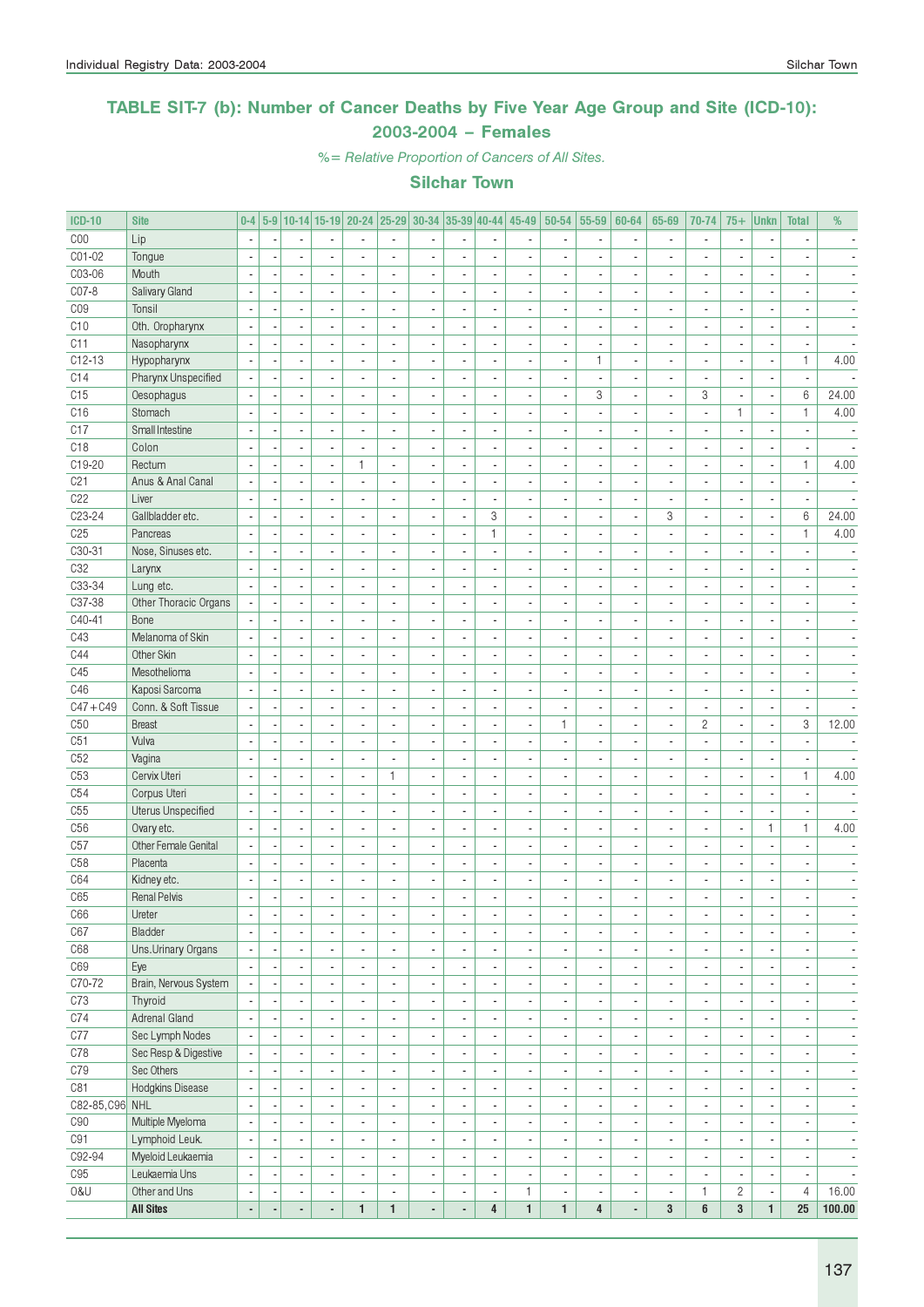### TABLE: SIT-8(a):

# Average Annual Age Specific, Crude (CR), Age Adjusted (AAR) (with Standard Error(SE)) and Truncated (35-64 Yrs) (TR) Mortality Rate per 100,000 population: 2003-2004 - Males Silchar Town

| <b>ICD-10</b>          | $0 - 4$                                    | $5-9$                                                | $10 - 14$                                  | $15-19$                       | $20 - 24$                                            | $25 - 29$                    | 30-34                            | $35-39$ 40-44            |                                                      | $ 45-49 $                        | 50-54 55-59                  |                                            |                          | $60 - 64$ 65-69                                      | 70-74                          | >75                                        | <b>CR</b>                | <b>AAR</b>               | <b>SE</b>                | TR.                      |
|------------------------|--------------------------------------------|------------------------------------------------------|--------------------------------------------|-------------------------------|------------------------------------------------------|------------------------------|----------------------------------|--------------------------|------------------------------------------------------|----------------------------------|------------------------------|--------------------------------------------|--------------------------|------------------------------------------------------|--------------------------------|--------------------------------------------|--------------------------|--------------------------|--------------------------|--------------------------|
| COO                    | $\overline{\phantom{a}}$                   | $\overline{\phantom{a}}$                             | Ĭ.                                         | $\overline{\phantom{a}}$      | ä,                                                   | ä,                           | $\overline{\phantom{a}}$         | Ĭ.                       | $\overline{a}$                                       | Ĭ.                               | Ĭ.                           | $\overline{\phantom{a}}$                   |                          | ÷,                                                   | ÷,                             | $\blacksquare$                             |                          |                          | $\overline{\phantom{a}}$ |                          |
| C01-02                 | $\overline{\phantom{a}}$                   | $\overline{\phantom{a}}$                             | $\overline{a}$                             | ٠                             | $\blacksquare$                                       | ä,                           | $\blacksquare$                   | $\overline{a}$           | $\blacksquare$                                       | $\blacksquare$                   | $\overline{\phantom{a}}$     | $\overline{\phantom{a}}$                   |                          | $\overline{\phantom{a}}$                             |                                |                                            |                          |                          | $\overline{\phantom{a}}$ |                          |
| C03-06                 | $\overline{\phantom{a}}$                   | $\overline{\phantom{a}}$                             | ×,                                         | $\overline{\phantom{a}}$      | $\overline{\phantom{a}}$                             | ٠                            | $\overline{a}$                   | $\overline{\phantom{a}}$ | $\overline{a}$                                       | $\overline{a}$                   |                              | $\overline{\phantom{a}}$                   |                          | $\overline{\phantom{a}}$                             |                                |                                            |                          |                          |                          |                          |
| C07-8                  | $\blacksquare$                             | $\overline{\phantom{a}}$                             | $\blacksquare$                             | $\overline{\phantom{a}}$      | $\overline{\phantom{a}}$                             | $\overline{\phantom{a}}$     | $\blacksquare$                   | ÷,                       | $\overline{\phantom{a}}$                             | $\overline{\phantom{a}}$         | ä,                           | $\overline{\phantom{a}}$                   |                          | $\overline{\phantom{a}}$                             | $\overline{\phantom{a}}$       |                                            |                          |                          | ×,                       |                          |
| C <sub>09</sub>        | $\blacksquare$                             | $\overline{\phantom{a}}$                             | $\overline{\phantom{a}}$                   | $\overline{\phantom{a}}$      | $\overline{\phantom{a}}$                             | ٠                            | $\overline{\phantom{a}}$         | ×,                       | $\overline{\phantom{a}}$                             | $\overline{\phantom{a}}$         | ä,                           | $\blacksquare$                             |                          | $\overline{\phantom{a}}$                             | ×,                             |                                            |                          |                          | ×,                       |                          |
| C10                    | $\overline{\phantom{a}}$                   | $\blacksquare$                                       | $\overline{\phantom{a}}$                   | $\blacksquare$                | $\overline{\phantom{a}}$                             | $\overline{\phantom{a}}$     | $\blacksquare$                   | $\overline{\phantom{a}}$ | $\overline{\phantom{a}}$                             | $\blacksquare$                   | $\overline{\phantom{a}}$     | $\blacksquare$                             |                          | $\overline{\phantom{a}}$                             | $\overline{\phantom{a}}$       | $\blacksquare$                             |                          | $\overline{\phantom{a}}$ | $\overline{\phantom{a}}$ | $\blacksquare$           |
| C11                    | $\overline{\phantom{a}}$                   | $\overline{\phantom{a}}$                             | ٠                                          | $\overline{\phantom{a}}$      | $\overline{\phantom{a}}$                             | $\qquad \qquad \blacksquare$ | $\overline{a}$                   | $\overline{\phantom{m}}$ | $\overline{\phantom{a}}$                             | $\overline{\phantom{a}}$         |                              | $\overline{\phantom{a}}$                   |                          | ÷                                                    | ÷                              | $\overline{\phantom{a}}$                   |                          | $\overline{a}$           |                          |                          |
| $C12-13$               | $\overline{\phantom{a}}$                   | $\blacksquare$                                       | $\overline{a}$                             | $\overline{\phantom{a}}$      | $\overline{\phantom{a}}$                             | ä,                           | ä,                               | $\overline{a}$           | $\blacksquare$                                       | $\blacksquare$                   | ٠                            | 18.9                                       |                          | ÷,                                                   | ÷,                             | $\blacksquare$                             | 0.6                      | 0.8                      | 0.75                     | 2.4                      |
| C14                    | $\overline{\phantom{a}}$                   | $\blacksquare$                                       | $\blacksquare$                             | ٠                             | ٠                                                    | ä,                           | $\overline{\phantom{a}}$         | $\overline{a}$           | $\blacksquare$                                       | $\blacksquare$                   |                              | $\overline{\phantom{a}}$                   |                          | $\overline{\phantom{a}}$                             | $\overline{\phantom{a}}$       | $\overline{a}$                             | $\overline{\phantom{a}}$ | $\overline{\phantom{a}}$ | $\overline{\phantom{a}}$ | $\overline{\phantom{a}}$ |
| C15                    | $\blacksquare$                             | $\overline{\phantom{a}}$                             | ×,                                         | $\overline{\phantom{a}}$      | $\overline{\phantom{a}}$                             | ٠                            | $\overline{a}$                   | $\overline{\phantom{a}}$ | $\overline{\phantom{a}}$                             | $\overline{a}$                   |                              | 56.6                                       | $\overline{\phantom{a}}$ | $\overline{\phantom{a}}$                             | 104.8                          | $\overline{\phantom{a}}$                   | 3.4                      | 4.4                      | 1.78                     | 7.3                      |
| C <sub>16</sub>        | $\overline{\phantom{a}}$                   | $\overline{\phantom{a}}$                             | $\overline{a}$                             | $\overline{\phantom{a}}$      | ٠                                                    | $\overline{a}$               | ×,                               | ÷                        | $\blacksquare$                                       | $\overline{\phantom{a}}$         | ×,                           | $\blacksquare$                             |                          | $\overline{\phantom{a}}$                             | $\overline{a}$                 | 31.8                                       | 0.6                      | 0.6                      | 0.64                     |                          |
| C17                    | $\blacksquare$                             | $\overline{\phantom{a}}$                             | $\overline{\phantom{a}}$                   | $\overline{\phantom{a}}$      | $\blacksquare$                                       | ÷,                           | $\overline{a}$                   | ×,                       | $\overline{\phantom{a}}$                             | $\overline{\phantom{a}}$         | ä,                           | $\overline{\phantom{a}}$                   |                          | $\overline{\phantom{a}}$                             | $\overline{\phantom{a}}$       | $\overline{\phantom{a}}$                   |                          | $\overline{\phantom{a}}$ | ×,                       | $\overline{\phantom{a}}$ |
| C <sub>18</sub>        | $\overline{\phantom{a}}$                   | $\blacksquare$                                       | $\blacksquare$                             | $\blacksquare$                | $\overline{\phantom{a}}$                             | $\overline{\phantom{a}}$     | $\blacksquare$                   | $\blacksquare$           | $\blacksquare$                                       | $\blacksquare$                   | $\blacksquare$               | $\blacksquare$                             | $\overline{\phantom{a}}$ | $\sim$                                               | $\sim$                         | $\blacksquare$                             | $\overline{\phantom{a}}$ | $\overline{\phantom{a}}$ | $\overline{\phantom{a}}$ | $\overline{\phantom{a}}$ |
| C19-20                 | $\overline{\phantom{a}}$                   | $\qquad \qquad \blacksquare$                         | ٠                                          | $\overline{\phantom{a}}$      | 5.7                                                  | $\overline{\phantom{a}}$     | $\frac{1}{2}$                    | $\overline{\phantom{m}}$ | $\overline{\phantom{a}}$                             | $\overline{a}$                   | ٠                            | $\overline{\phantom{a}}$                   |                          | $\overline{\phantom{a}}$                             | ÷                              | $\overline{\phantom{a}}$                   | 0.6                      | 0.5                      | 0.46                     |                          |
| C <sub>21</sub>        | $\overline{\phantom{a}}$                   | $\blacksquare$                                       | $\overline{a}$                             | $\overline{\phantom{a}}$      | $\sim$                                               | ä,                           | ä,                               | ÷,                       | $\overline{\phantom{a}}$                             | ä,                               | ä,                           | $\blacksquare$                             |                          | ÷,                                                   | ٠                              | $\blacksquare$                             |                          | $\overline{\phantom{a}}$ | ×,                       |                          |
| C22                    | $\overline{\phantom{a}}$                   | $\overline{\phantom{a}}$                             | $\overline{\phantom{a}}$                   | $\overline{\phantom{a}}$      | $\overline{\phantom{a}}$                             | ä,                           | $\overline{\phantom{a}}$         | ×,                       | $\overline{a}$                                       | $\overline{\phantom{a}}$         | $\overline{a}$               | $\blacksquare$                             |                          | ÷,                                                   | ٠                              | $\blacksquare$                             | ÷,                       | $\overline{a}$           | ×,                       |                          |
| C23-24                 | $\blacksquare$                             | $\overline{\phantom{a}}$                             | ×,                                         | $\overline{\phantom{a}}$      | $\overline{\phantom{a}}$                             | ٠                            | $\overline{a}$                   | ×,                       | 27.2                                                 | $\overline{\phantom{a}}$         | $\blacksquare$               | $\overline{\phantom{a}}$                   | $\overline{\phantom{a}}$ | 75.5                                                 | ÷                              | $\overline{\phantom{a}}$                   | 3.4                      | 3.9                      | 1.61                     | 5.3                      |
| C <sub>25</sub>        | $\overline{\phantom{a}}$                   | $\overline{\phantom{a}}$                             | $\blacksquare$                             | $\overline{\phantom{a}}$      | $\overline{\phantom{a}}$                             | ÷                            | $\overline{a}$                   | ÷,                       | 9.1                                                  | $\overline{\phantom{a}}$         | ÷,                           | $\overline{\phantom{a}}$                   |                          | ×,                                                   | $\overline{a}$                 | $\blacksquare$                             | 0.6                      | 0.5                      | 0.54                     | 1.8                      |
| C30-31                 | $\blacksquare$                             | $\overline{\phantom{a}}$                             | $\overline{\phantom{a}}$                   | $\overline{\phantom{a}}$      | $\overline{\phantom{a}}$                             | ÷,                           | $\overline{\phantom{a}}$         | ×,                       | $\overline{\phantom{a}}$                             | $\blacksquare$                   | ٠                            | $\blacksquare$                             |                          | $\overline{\phantom{a}}$                             | ÷,                             | $\blacksquare$                             |                          | ÷,                       | $\overline{\phantom{a}}$ |                          |
| C <sub>32</sub>        | $\overline{\phantom{a}}$                   | $\overline{\phantom{a}}$                             | $\blacksquare$                             | $\overline{\phantom{a}}$      | $\blacksquare$                                       | $\blacksquare$               | $\blacksquare$                   | $\overline{a}$           | $\overline{\phantom{a}}$                             | $\blacksquare$                   | $\blacksquare$               | $\blacksquare$                             | $\overline{\phantom{a}}$ | $\overline{\phantom{a}}$                             | $\sim$                         | $\blacksquare$                             | Ξ.                       | $\overline{a}$           | $\overline{\phantom{a}}$ | $\sim$                   |
| C33-34                 | $\overline{\phantom{a}}$                   | $\qquad \qquad \blacksquare$                         | ٠                                          | $\overline{\phantom{a}}$      | $\overline{\phantom{a}}$                             | $\qquad \qquad \blacksquare$ | $\frac{1}{2}$                    | $\overline{\phantom{m}}$ | $\overline{\phantom{a}}$                             | ٠                                | ٠                            | $\overline{\phantom{a}}$                   |                          | $\overline{\phantom{a}}$                             | ÷                              |                                            |                          |                          | $\overline{\phantom{a}}$ |                          |
| C37-38                 | $\overline{\phantom{a}}$                   | $\overline{\phantom{a}}$                             | ä,                                         | $\overline{\phantom{a}}$      | ä,                                                   | ä,                           | ä,                               | ä,                       | $\overline{\phantom{a}}$                             | ä,                               | $\overline{a}$               | $\overline{a}$                             |                          | ÷,                                                   | $\overline{\phantom{a}}$       |                                            |                          |                          | $\overline{\phantom{a}}$ |                          |
| C40-41                 | $\overline{\phantom{a}}$                   | $\overline{\phantom{a}}$                             | $\overline{\phantom{a}}$                   | $\overline{\phantom{a}}$      | $\overline{\phantom{a}}$                             | ÷                            | $\overline{a}$                   | ×,                       | $\blacksquare$                                       | $\overline{a}$                   | $\overline{a}$               | $\blacksquare$                             |                          | $\overline{\phantom{a}}$                             | ٠                              |                                            |                          |                          |                          |                          |
| C43                    | $\blacksquare$                             | $\blacksquare$                                       | $\blacksquare$                             | $\blacksquare$                | ٠                                                    | ä,                           | $\overline{\phantom{a}}$         | $\blacksquare$           | $\blacksquare$                                       | $\overline{\phantom{a}}$         | $\blacksquare$               | $\blacksquare$                             |                          | $\overline{\phantom{a}}$                             | $\overline{\phantom{a}}$       |                                            |                          |                          | $\overline{\phantom{a}}$ |                          |
| C44                    | $\blacksquare$                             | $\blacksquare$                                       | $\blacksquare$                             | $\blacksquare$                | $\overline{\phantom{a}}$                             | $\overline{\phantom{a}}$     | $\overline{a}$                   | ×,                       | $\overline{\phantom{a}}$                             | $\overline{\phantom{a}}$         | ٠                            | $\blacksquare$                             | ٠                        | $\overline{\phantom{a}}$                             | $\overline{\phantom{a}}$       | $\overline{\phantom{a}}$                   |                          | $\overline{a}$           | ×,                       |                          |
| C45                    | $\blacksquare$                             | $\overline{\phantom{a}}$                             | $\overline{\phantom{a}}$                   | $\overline{\phantom{a}}$      | $\overline{\phantom{a}}$                             | ٠                            | $\overline{a}$                   | ×,                       | $\overline{\phantom{a}}$                             | $\overline{a}$                   | ٠                            | $\blacksquare$                             |                          | $\overline{\phantom{a}}$                             | ÷,                             |                                            |                          |                          | ×,                       |                          |
| C46                    | $\overline{\phantom{a}}$                   | $\overline{\phantom{a}}$                             | $\blacksquare$                             | $\overline{\phantom{a}}$      | $\overline{\phantom{a}}$                             | $\overline{\phantom{a}}$     | $\overline{\phantom{a}}$         | $\overline{\phantom{a}}$ | $\overline{\phantom{a}}$                             | $\blacksquare$                   | $\overline{a}$               | $\blacksquare$                             | $\overline{\phantom{a}}$ | $\overline{\phantom{a}}$                             | $\overline{\phantom{a}}$       | $\blacksquare$                             | ٠.                       | $\overline{\phantom{a}}$ | $\overline{\phantom{a}}$ | $\blacksquare$           |
| $C47 + C49$            | $\overline{\phantom{a}}$                   | $\overline{\phantom{a}}$                             | $\overline{\phantom{a}}$                   | $\overline{\phantom{a}}$      | $\overline{\phantom{a}}$                             | $\overline{\phantom{a}}$     | $\overline{a}$                   | $\overline{\phantom{a}}$ | $\overline{\phantom{a}}$                             | $\overline{\phantom{a}}$         |                              | $\overline{\phantom{a}}$                   | ٠                        | $\overline{\phantom{a}}$                             | ×,                             | $\overline{\phantom{a}}$                   |                          | $\overline{\phantom{a}}$ | $\overline{\phantom{a}}$ | $\blacksquare$           |
| C <sub>50</sub>        | $\overline{\phantom{a}}$                   | $\overline{\phantom{a}}$                             | $\overline{a}$                             | $\overline{\phantom{a}}$      | $\overline{\phantom{a}}$                             | ä,                           | ä,                               | ×,                       | $\overline{\phantom{a}}$                             | $\overline{\phantom{a}}$         | 13.9                         | $\overline{\phantom{a}}$                   |                          | $\overline{\phantom{a}}$                             | 69.9                           | $\blacksquare$                             | 1.7                      | 2.1                      | 1.21                     | 2.2                      |
| C51                    | $\overline{\phantom{a}}$                   | $\overline{\phantom{a}}$                             | ٠                                          | $\overline{\phantom{a}}$      | $\overline{\phantom{a}}$                             | ٠                            | $\overline{a}$                   | ×,                       | $\overline{\phantom{a}}$                             | $\overline{a}$                   | $\blacksquare$               | $\blacksquare$                             |                          | $\overline{\phantom{a}}$                             | ٠                              | $\blacksquare$                             | Ξ.                       | ٠.                       | $\overline{\phantom{a}}$ | ×,                       |
| C52                    | $\blacksquare$                             | $\blacksquare$                                       | $\overline{a}$                             | $\blacksquare$                | $\overline{\phantom{a}}$                             | ä,                           | $\overline{\phantom{a}}$         | ÷,                       | $\blacksquare$                                       | ä,                               |                              | $\overline{\phantom{a}}$                   |                          | $\sim$                                               | $\overline{\phantom{a}}$       | $\blacksquare$                             |                          |                          | ٠                        |                          |
| C <sub>53</sub><br>C54 | $\overline{\phantom{a}}$                   | $\qquad \qquad \blacksquare$                         | ÷,                                         | $\overline{\phantom{a}}$      | $\overline{\phantom{a}}$                             | 5.6<br>÷,                    | $\overline{a}$                   | ٠                        | ×,                                                   | ä,                               | ٠                            | $\overline{\phantom{a}}$<br>$\blacksquare$ |                          | ×,                                                   | ×                              | $\overline{\phantom{a}}$<br>$\blacksquare$ | 0.6                      | 0.4                      | 0.45<br>J.               |                          |
| C55                    | $\blacksquare$<br>$\overline{\phantom{a}}$ | $\overline{\phantom{a}}$                             | $\overline{\phantom{a}}$<br>$\blacksquare$ | $\overline{\phantom{a}}$<br>٠ | $\overline{\phantom{a}}$<br>$\overline{\phantom{a}}$ | $\overline{\phantom{a}}$     | $\overline{a}$<br>$\blacksquare$ | ×,<br>$\blacksquare$     | $\overline{\phantom{a}}$<br>$\overline{\phantom{a}}$ | $\overline{a}$<br>$\blacksquare$ | ٠<br>$\overline{a}$          | $\blacksquare$                             | $\overline{\phantom{a}}$ | $\overline{\phantom{a}}$<br>$\overline{\phantom{a}}$ | ×,<br>$\overline{\phantom{a}}$ | $\blacksquare$                             | $\overline{\phantom{a}}$ | $\overline{a}$           | $\blacksquare$           | $\overline{\phantom{a}}$ |
| C56                    | $\overline{\phantom{a}}$                   | $\overline{\phantom{a}}$<br>$\overline{\phantom{a}}$ | $\overline{\phantom{a}}$                   | $\overline{\phantom{a}}$      | $\overline{\phantom{a}}$                             | $\overline{\phantom{a}}$     | $\overline{a}$                   | $\overline{\phantom{a}}$ | $\overline{\phantom{a}}$                             | $\overline{a}$                   | $\overline{\phantom{a}}$     | $\overline{\phantom{a}}$                   | ٠                        | $\overline{\phantom{a}}$                             | $\overline{\phantom{a}}$       | $\overline{\phantom{a}}$                   | 0.6                      | $\overline{\phantom{a}}$ | $\overline{\phantom{a}}$ |                          |
| C57                    | $\overline{\phantom{a}}$                   | $\overline{\phantom{a}}$                             | $\overline{a}$                             | ٠                             | ٠                                                    | $\qquad \qquad \blacksquare$ | $\overline{a}$                   | $\overline{\phantom{a}}$ | $\blacksquare$                                       | $\overline{\phantom{a}}$         | ٠                            | $\blacksquare$                             |                          | ٠                                                    | $\blacksquare$                 | $\overline{a}$                             |                          | $\blacksquare$           |                          |                          |
| C <sub>58</sub>        | $\overline{\phantom{a}}$                   | ٠                                                    | $\overline{\phantom{a}}$                   | $\overline{\phantom{a}}$      | ٠                                                    | ä,                           | $\overline{\phantom{a}}$         | ÷,                       | $\blacksquare$                                       | $\overline{\phantom{a}}$         |                              | $\blacksquare$                             |                          | $\blacksquare$                                       | $\blacksquare$                 |                                            |                          |                          | ×,                       |                          |
| C64                    | $\blacksquare$                             | $\blacksquare$                                       | $\blacksquare$                             | $\blacksquare$                | ٠                                                    | ٠                            | $\blacksquare$                   | $\blacksquare$           | $\blacksquare$                                       |                                  |                              | $\overline{\phantom{a}}$                   |                          | $\blacksquare$                                       | ٠                              |                                            |                          |                          | ٠                        |                          |
| C65                    | ä,                                         |                                                      | ٠                                          | $\overline{\phantom{a}}$      | $\overline{\phantom{a}}$                             | ٠                            | $\overline{a}$                   | ٠                        | ×,                                                   |                                  |                              | ÷,                                         |                          | ٠                                                    |                                |                                            |                          |                          |                          |                          |
| C66                    | $\overline{\phantom{a}}$                   | $\overline{\phantom{a}}$                             | $\overline{\phantom{a}}$                   | $\overline{\phantom{a}}$      | $\overline{\phantom{a}}$                             | $\overline{\phantom{a}}$     | $\overline{\phantom{a}}$         | ×,                       | $\blacksquare$                                       | $\blacksquare$                   | $\overline{\phantom{a}}$     | $\overline{\phantom{a}}$                   | $\overline{\phantom{a}}$ | $\overline{\phantom{a}}$                             | ×,                             | $\blacksquare$                             |                          | $\blacksquare$           | $\overline{\phantom{a}}$ | $\overline{\phantom{a}}$ |
| C67                    | $\overline{\phantom{a}}$                   | $\overline{\phantom{a}}$                             | $\overline{\phantom{a}}$                   | $\overline{\phantom{a}}$      | $\overline{\phantom{a}}$                             | $\overline{\phantom{a}}$     | $\overline{\phantom{a}}$         | $\overline{\phantom{a}}$ | $\overline{\phantom{a}}$                             | $\overline{\phantom{a}}$         | $\overline{\phantom{a}}$     | $\overline{\phantom{a}}$                   | $\overline{\phantom{a}}$ | $\overline{\phantom{a}}$                             | $\overline{\phantom{a}}$       | $\blacksquare$                             | $\overline{a}$           | $\overline{\phantom{a}}$ | $\overline{\phantom{a}}$ | $\overline{\phantom{a}}$ |
| C68                    | $\overline{\phantom{a}}$                   | $\overline{\phantom{a}}$                             | $\overline{\phantom{a}}$                   | $\overline{\phantom{a}}$      | $\overline{\phantom{a}}$                             | $\overline{\phantom{a}}$     | $\overline{\phantom{a}}$         | $\overline{\phantom{a}}$ | $\overline{\phantom{a}}$                             | $\overline{\phantom{a}}$         | $\overline{\phantom{a}}$     | $\overline{\phantom{a}}$                   | $\overline{\phantom{a}}$ | $\overline{\phantom{a}}$                             | $\overline{\phantom{a}}$       | $\overline{\phantom{a}}$                   | $\overline{\phantom{a}}$ | $\overline{\phantom{a}}$ | $\overline{\phantom{a}}$ | $\overline{\phantom{a}}$ |
| C69                    | $\overline{\phantom{a}}$                   | $\overline{\phantom{a}}$                             | $\overline{\phantom{a}}$                   | $\overline{\phantom{a}}$      | $\overline{\phantom{a}}$                             | $\overline{\phantom{a}}$     | $\overline{\phantom{a}}$         | $\overline{\phantom{m}}$ | $\overline{\phantom{a}}$                             | $\overline{\phantom{a}}$         | $\qquad \qquad \blacksquare$ | $\overline{\phantom{a}}$                   | $\overline{\phantom{a}}$ | ×                                                    | $\overline{\phantom{a}}$       | $\overline{\phantom{a}}$                   |                          | $\overline{\phantom{a}}$ | $\overline{\phantom{a}}$ | $\overline{\phantom{a}}$ |
| C70-72                 | $\overline{\phantom{a}}$                   | $\overline{\phantom{a}}$                             | ×,                                         | $\overline{\phantom{a}}$      | $\overline{\phantom{a}}$                             | ×,                           | $\overline{\phantom{a}}$         | ×,                       | $\overline{a}$                                       | $\overline{\phantom{a}}$         | ٠                            | $\overline{\phantom{a}}$                   | ٠                        | ×,                                                   | ×                              | ×,                                         |                          | $\overline{a}$           | $\overline{\phantom{a}}$ | $\overline{\phantom{a}}$ |
| C73                    | $\overline{\phantom{a}}$                   | $\overline{\phantom{a}}$                             | $\overline{\phantom{a}}$                   | $\overline{\phantom{a}}$      | $\overline{\phantom{a}}$                             | $\overline{\phantom{a}}$     | $\overline{\phantom{a}}$         | $\overline{a}$           | $\overline{\phantom{a}}$                             | $\overline{a}$                   | ٠                            | $\overline{\phantom{a}}$                   |                          | ×,                                                   | ×                              | $\overline{\phantom{a}}$                   |                          | $\overline{a}$           | $\overline{\phantom{a}}$ | $\overline{\phantom{a}}$ |
| C74                    | $\overline{\phantom{a}}$                   | $\overline{\phantom{a}}$                             | $\blacksquare$                             | $\blacksquare$                | $\blacksquare$                                       | $\overline{\phantom{a}}$     | $\overline{\phantom{a}}$         | $\overline{\phantom{a}}$ | $\overline{\phantom{a}}$                             | $\blacksquare$                   | ٠                            | $\blacksquare$                             | $\overline{\phantom{a}}$ | $\overline{\phantom{a}}$                             | $\overline{\phantom{a}}$       | $\overline{\phantom{a}}$                   | $\overline{\phantom{a}}$ | $\overline{\phantom{a}}$ | $\overline{\phantom{a}}$ | $\overline{\phantom{a}}$ |
| C77                    | $\overline{\phantom{a}}$                   | $\overline{\phantom{a}}$                             | $\overline{\phantom{a}}$                   | $\overline{\phantom{a}}$      | $\overline{\phantom{a}}$                             | $\overline{\phantom{a}}$     | $\overline{\phantom{a}}$         | $\overline{a}$           | $\overline{\phantom{a}}$                             | $\overline{\phantom{a}}$         | ٠                            | $\overline{\phantom{a}}$                   | $\overline{\phantom{a}}$ | $\overline{\phantom{a}}$                             | ÷                              | $\overline{\phantom{a}}$                   |                          | $\overline{\phantom{a}}$ | $\overline{\phantom{a}}$ | $\overline{\phantom{a}}$ |
| C78                    | $\blacksquare$                             | $\overline{\phantom{a}}$                             | $\blacksquare$                             | $\overline{\phantom{a}}$      | $\overline{\phantom{a}}$                             | $\overline{\phantom{a}}$     | $\overline{\phantom{a}}$         | $\overline{\phantom{a}}$ | $\overline{\phantom{a}}$                             | $\overline{\phantom{a}}$         | $\overline{\phantom{a}}$     | $\overline{\phantom{a}}$                   | $\overline{\phantom{a}}$ | $\overline{\phantom{a}}$                             | $\overline{\phantom{a}}$       | $\blacksquare$                             |                          | $\overline{\phantom{a}}$ | $\overline{\phantom{a}}$ | $\overline{\phantom{a}}$ |
| C79                    | $\blacksquare$                             | $\overline{\phantom{a}}$                             | $\overline{\phantom{a}}$                   | $\overline{\phantom{a}}$      | $\overline{\phantom{a}}$                             | $\overline{\phantom{a}}$     | $\overline{\phantom{a}}$         | $\overline{\phantom{a}}$ | $\overline{\phantom{a}}$                             | $\overline{\phantom{a}}$         | $\overline{\phantom{a}}$     | $\overline{\phantom{a}}$                   | $\overline{a}$           | $\overline{\phantom{a}}$                             | ×,                             | $\overline{\phantom{a}}$                   |                          | $\overline{\phantom{a}}$ | $\overline{\phantom{a}}$ | $\overline{\phantom{a}}$ |
| C81                    | $\overline{\phantom{a}}$                   | $\overline{\phantom{a}}$                             | $\overline{\phantom{a}}$                   | $\overline{\phantom{a}}$      | $\overline{\phantom{a}}$                             | $\overline{\phantom{a}}$     | $\overline{\phantom{a}}$         | $\overline{\phantom{a}}$ | $\overline{\phantom{a}}$                             | $\overline{\phantom{a}}$         | ٠                            | $\overline{\phantom{a}}$                   | $\overline{\phantom{a}}$ | $\overline{\phantom{a}}$                             | $\overline{\phantom{a}}$       | $\blacksquare$                             | $\overline{a}$           | $\overline{\phantom{a}}$ | $\overline{\phantom{a}}$ | $\overline{\phantom{a}}$ |
| C82-85, C96            | $\overline{\phantom{a}}$                   | $\overline{\phantom{a}}$                             | $\overline{\phantom{a}}$                   | $\overline{\phantom{a}}$      | $\overline{\phantom{a}}$                             | $\overline{\phantom{a}}$     | $\overline{\phantom{a}}$         | $\overline{\phantom{a}}$ | $\overline{\phantom{a}}$                             | $\overline{\phantom{a}}$         | $\overline{\phantom{a}}$     | $\overline{\phantom{a}}$                   | $\overline{\phantom{a}}$ | $\overline{\phantom{a}}$                             | $\overline{\phantom{a}}$       | $\overline{\phantom{a}}$                   | $\overline{\phantom{a}}$ | $\overline{\phantom{a}}$ | $\overline{\phantom{a}}$ | $\overline{\phantom{a}}$ |
| C90                    | $\overline{\phantom{a}}$                   | $\overline{\phantom{a}}$                             | $\overline{\phantom{a}}$                   | $\overline{\phantom{a}}$      | $\overline{\phantom{a}}$                             | $\overline{\phantom{a}}$     | $\overline{\phantom{a}}$         | $\overline{\phantom{a}}$ | $\overline{\phantom{a}}$                             | $\overline{\phantom{a}}$         | $\qquad \qquad \blacksquare$ | $\overline{\phantom{a}}$                   | $\overline{\phantom{a}}$ | $\overline{\phantom{a}}$                             | ×,                             | $\overline{\phantom{a}}$                   |                          | $\overline{\phantom{a}}$ | $\overline{\phantom{a}}$ | $\overline{\phantom{a}}$ |
| C91                    | $\blacksquare$                             | $\overline{\phantom{a}}$                             | $\overline{\phantom{a}}$                   | ٠                             | $\blacksquare$                                       | $\overline{\phantom{a}}$     | $\overline{\phantom{a}}$         | $\overline{\phantom{m}}$ | $\overline{\phantom{a}}$                             | $\overline{\phantom{a}}$         | $\overline{\phantom{a}}$     | $\overline{\phantom{a}}$                   | $\overline{\phantom{a}}$ | ×,                                                   | ×                              | $\overline{\phantom{a}}$                   |                          | $\overline{\phantom{a}}$ | $\overline{\phantom{a}}$ | $\overline{\phantom{a}}$ |
| C92-94                 | $\overline{\phantom{a}}$                   | $\overline{\phantom{a}}$                             | $\overline{\phantom{a}}$                   | $\overline{\phantom{a}}$      | $\overline{\phantom{a}}$                             | ٠                            | $\overline{\phantom{a}}$         | ×,                       | $\overline{\phantom{a}}$                             | $\overline{\phantom{a}}$         | $\overline{a}$               | $\overline{\phantom{a}}$                   |                          | ×,                                                   | ×                              | $\overline{\phantom{a}}$                   |                          | $\overline{\phantom{a}}$ | $\overline{\phantom{a}}$ | $\overline{\phantom{a}}$ |
| C95                    | $\blacksquare$                             | $\blacksquare$                                       | $\blacksquare$                             | $\blacksquare$                | $\blacksquare$                                       | ×,                           | $\overline{\phantom{a}}$         | $\blacksquare$           | $\blacksquare$                                       | $\blacksquare$                   | $\blacksquare$               | $\overline{\phantom{a}}$                   | $\overline{\phantom{a}}$ | $\blacksquare$                                       | $\overline{\phantom{a}}$       | $\blacksquare$                             | $\overline{\phantom{a}}$ | $\overline{\phantom{a}}$ | $\overline{\phantom{a}}$ | $\overline{\phantom{a}}$ |
| 0&U                    | $\overline{\phantom{a}}$                   | $\overline{\phantom{a}}$                             | $\overline{\phantom{a}}$                   | $\overline{\phantom{a}}$      | $\overline{\phantom{a}}$                             | $\overline{\phantom{a}}$     | $\overline{\phantom{a}}$         | $\overline{\phantom{a}}$ | $\overline{\phantom{a}}$                             | 10.1                             | $\overline{\phantom{a}}$     | $\overline{\phantom{a}}$                   | $\overline{\phantom{a}}$ | $\overline{\phantom{a}}$                             | 34.9                           | 63.5                                       | 2.2                      | 2.6                      | 1.29                     | 2.0                      |
| All                    | ٠                                          | ٠                                                    | ٠                                          | ٠                             | 5.7                                                  | 5.6                          | ٠                                | $\overline{\phantom{a}}$ | 36.2                                                 | 10.1                             | 13.9                         | 75.5                                       |                          | 75.5                                                 | 209.6                          | 95.3                                       | 14.0                     | $15.8$ 3.25              |                          | 20.9                     |